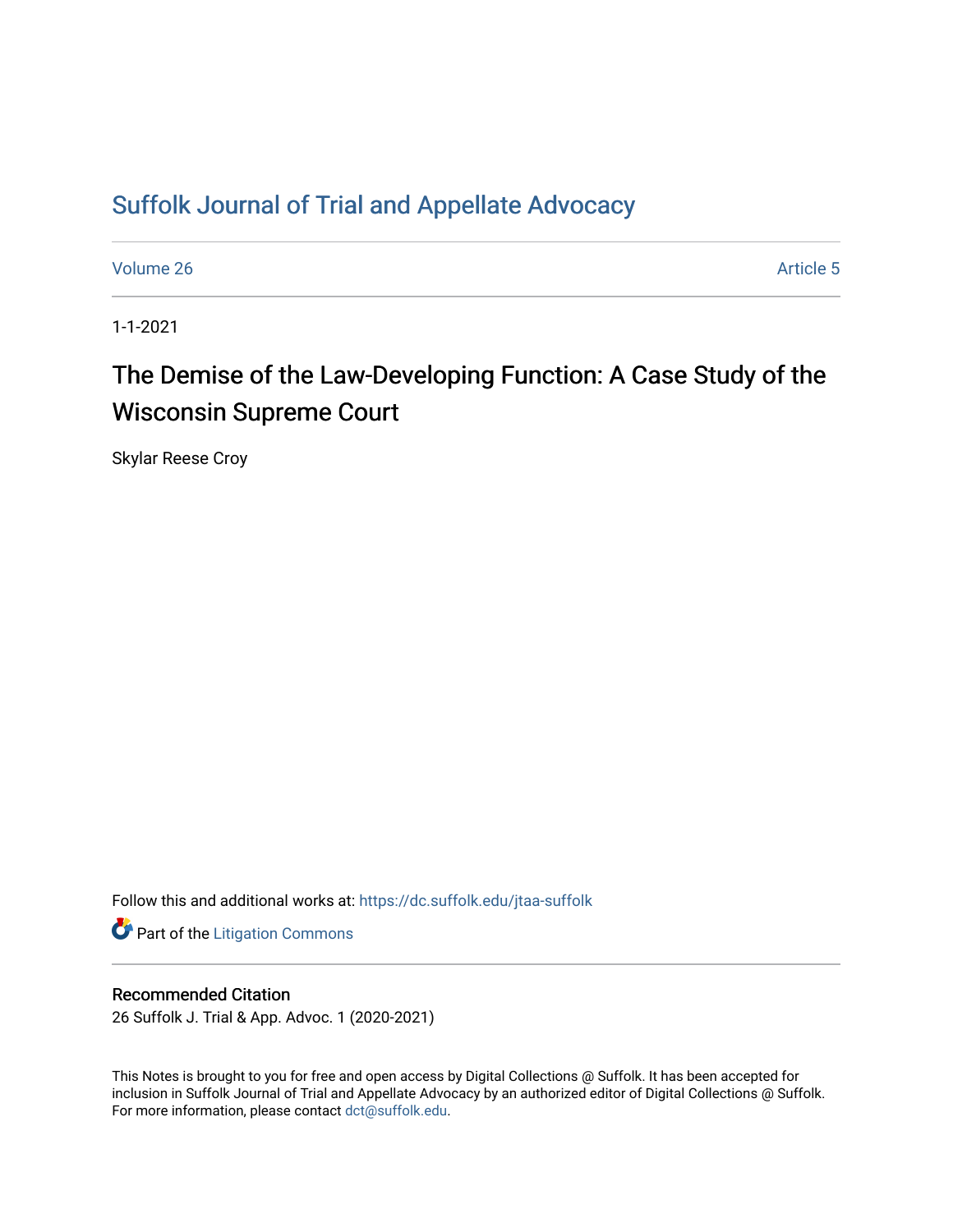# ARTICLE

# **THE DEMISE OF THE LAW-DEVELOPING FUNCTION: A CASE STUDY OF THE WISCONSIN SUPREME COURT**

*Skylar Reese Croy<sup>1</sup>*

| L           |                                                                  |                                                                                                                                                                                                                          |  |
|-------------|------------------------------------------------------------------|--------------------------------------------------------------------------------------------------------------------------------------------------------------------------------------------------------------------------|--|
| H.          |                                                                  |                                                                                                                                                                                                                          |  |
|             |                                                                  |                                                                                                                                                                                                                          |  |
| B.          |                                                                  |                                                                                                                                                                                                                          |  |
|             |                                                                  |                                                                                                                                                                                                                          |  |
|             |                                                                  |                                                                                                                                                                                                                          |  |
| $A_{-}$     | The Definition of a Plurality, Lead and Majority/Lead Opinion 10 |                                                                                                                                                                                                                          |  |
| B.          | Documenting the Rise in Lead and Majority/Lead Opinions 12       |                                                                                                                                                                                                                          |  |
| $C_{\cdot}$ |                                                                  |                                                                                                                                                                                                                          |  |
|             | $\mathbf{1}$                                                     |                                                                                                                                                                                                                          |  |
|             | $\overline{2}$                                                   |                                                                                                                                                                                                                          |  |
|             | 3 <sub>1</sub>                                                   |                                                                                                                                                                                                                          |  |
| D.          |                                                                  |                                                                                                                                                                                                                          |  |
|             |                                                                  |                                                                                                                                                                                                                          |  |
|             | Lead and Majority/Lead Opinions Under Wisconsin Law 22           |                                                                                                                                                                                                                          |  |
| $B_{-}$     |                                                                  |                                                                                                                                                                                                                          |  |
|             |                                                                  |                                                                                                                                                                                                                          |  |
|             |                                                                  |                                                                                                                                                                                                                          |  |
|             |                                                                  |                                                                                                                                                                                                                          |  |
|             | $1_{-}$                                                          |                                                                                                                                                                                                                          |  |
|             | $2_{1}$                                                          |                                                                                                                                                                                                                          |  |
|             |                                                                  |                                                                                                                                                                                                                          |  |
| A.          |                                                                  |                                                                                                                                                                                                                          |  |
|             |                                                                  |                                                                                                                                                                                                                          |  |
|             |                                                                  | HISTORICAL BACKGROUND ON JUDICIAL OPINION WRITING 5<br>$A_{\cdot}$<br>THE RISE IN LEAD AND MAJORITY/LEAD OPINIONS AT THE WISCONSIN<br>PROBLEMS RELATED TO THE RISE OF FRACTURED OPINIONS  21<br>$\mathsf{A}$<br>C.<br>B. |  |

<sup>&</sup>lt;sup>1</sup> Attorney Croy is the Executive Assistant to the Honorable Patience Drake Roggensack, Chief Justice of the Wisconsin Supreme Court. He graduated from the University of Wisconsin Law School in 2019, magna cum laude and Order of the Coif. His published work has appeared in several legal periodicals, including the Wisconsin Law Review, the Marquette Law Review, and the Georgetown Journal of Legal Ethics. The author extends his utmost gratitude to Chief Justice Patience Drake Roggensack for her inspiration and guidance.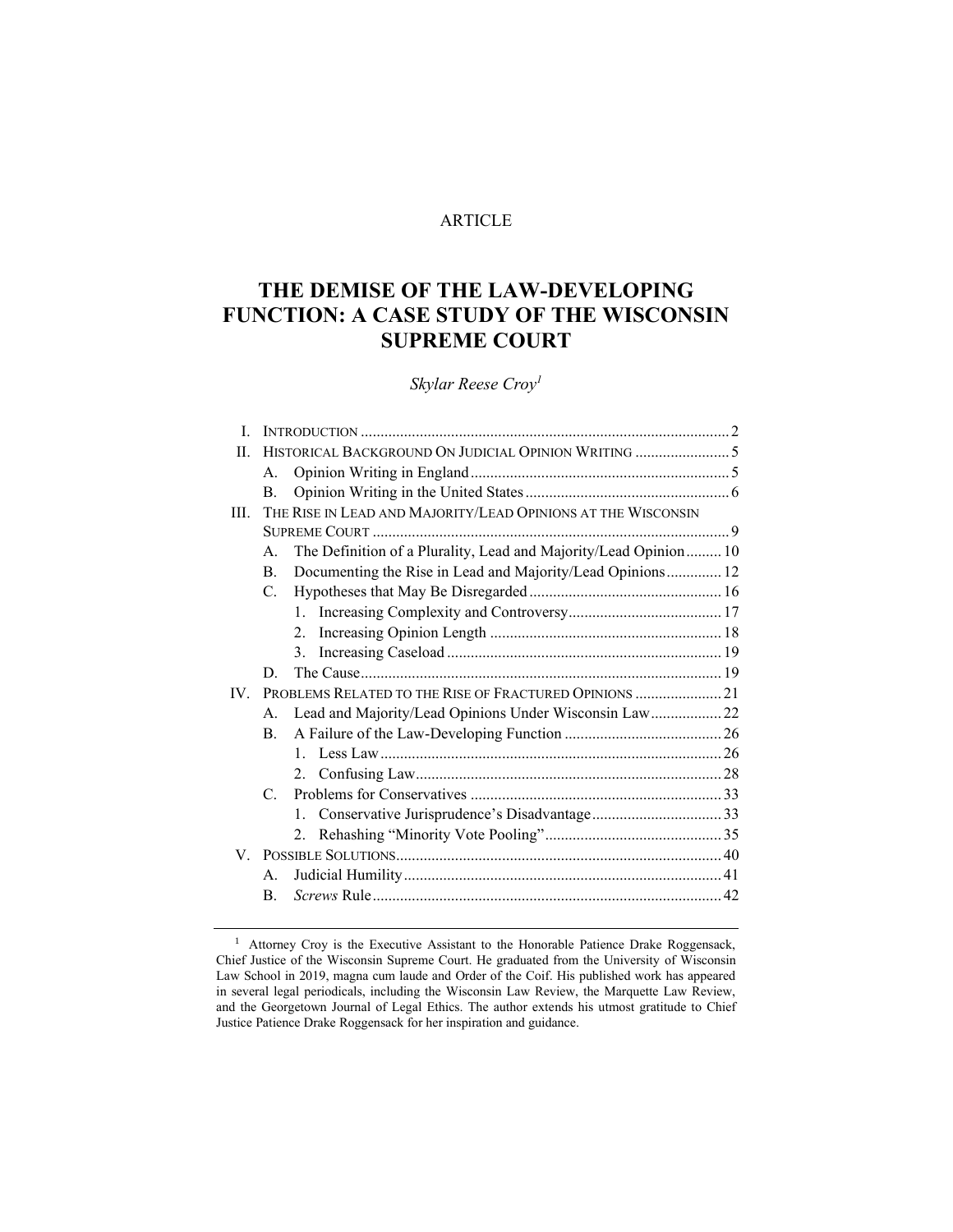| Е. | Moving Material that Fails to Garner a Majority to a Separate |  |
|----|---------------------------------------------------------------|--|
|    |                                                               |  |
|    |                                                               |  |
|    |                                                               |  |

#### I. INTRODUCTION

Antonin Scalia was appointed to the U.S. Supreme Court to be a "consensus builder."<sup>2</sup> In other words, he was supposed to view himself as a member of a collegial court that worked together to create precedent. At his confirmation hearing, Senator Strom Thurmond (R-S.C.), the Chairman of the Committee on the Judiciary, stated:

> [T]hose who have been associated with Judge Scalia throughout his life—even if they might disagree with him philosophically—consistently describe him as: A person who is open-minded, a consensus builder, and an individual with a keen intellect and sense of humor. These are unquestionably qualities we desire in a person who is to be elevated to the highest court in the land.<sup>3</sup>

However, during his tenure, Justice Scalia was not a consensus builder. Indeed, in an interview he gave with Charlie Rose in 2016, he exclaimed, "I can't be a consensus builder":

> J. Scalia: Look, when I came on the Court, the word was, you know, Scalia will be a consensus builder, cause I'm such a charming fellow. I will be a consensus builder.

Rose: Is that what they said?

J. Scalia: No, they didn't say the charming part, but they did expect me to be a consensus builder, he you know, he gathers the votes. I can't be a consensus builder.

<sup>2</sup> *Nomination of Judge Antonin Scalia, Hearings Before the Committee on the Judiciary United States Senate*, 99th Cong. 1-2 (1986), http://www.loc.gov/law/find/nominations/scalia/hearing.pdf.

<sup>3</sup> *Id.* at 2.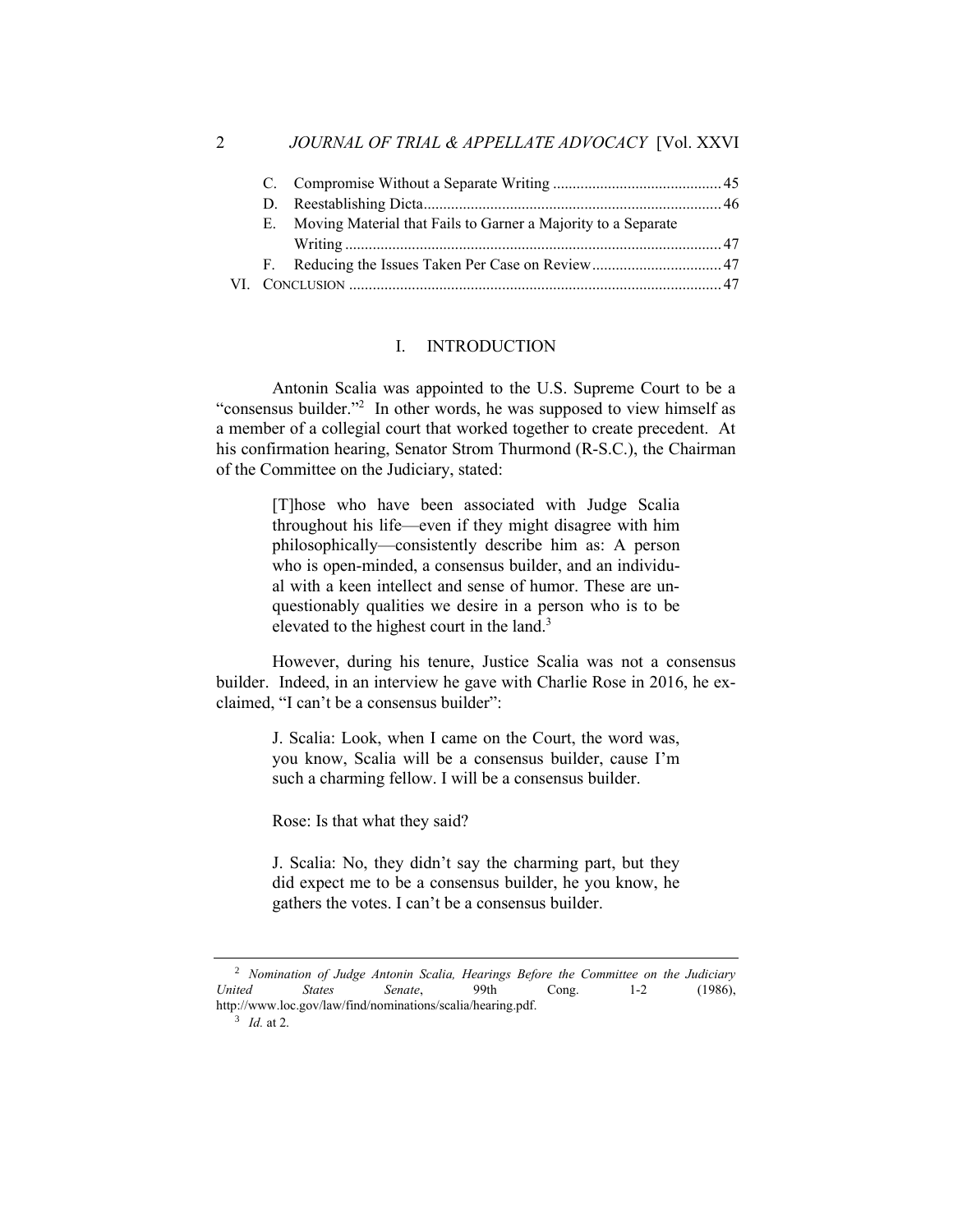Rose: Because?

J. Scalia: Because I can't trade. You see [Justice] Bill Brennan, who was an evolutionist, he could deal. He could go to his colleague, you know, "I want to change the Constitution this far." And go, "God gee Bill, I can't go this far." And he'd go, "well what about this far." He can deal. Now I can't deal. If I'm, if I'm, doing the text, what can I say, you know, "half way between what the text really means and what'd you'd like it to mean?" Is that the deal I'm going to cut?

Rose: Yes, that would be it.

J. Scalia: You can't do it.<sup>4</sup>

Justice Clarence Thomas once made a similar statement, in which he suggested that compromising is inconsistent with his oath of office.<sup>5</sup>

Scholars have long been aware that some conservatives subscribe to an anti-consensus building philosophy. As one wrote: "As an ideologue, Justice Scalia preferred his subjectively 'correct' answer to the most mutually agreeable answer. Justice Scalia cite[d] his adherence to originalism and textualism as the reason for his inability to form coalitions."<sup>6</sup> Conservatives tend to value the "great dissenter," who always views the resolution of a legal dispute through his or her subjective lens.<sup>7</sup> Lest there be any doubt that conservatives have trouble forming coalitions, the five conservative justices authored sixty separate writings this past term at the U.S. Supreme Court.<sup>8</sup> The four liberals authored thirty-six.<sup>9</sup> Furthermore, con-

<sup>4</sup> Charlie Rose, *Interview with Justice Antonin Scalia*, CBS THIS MORNING, at 0:31–1:30 (Feb. 15, 2016), https://www.youtube.com/watch?v=CNPuKv\_pNks.

<sup>5</sup> Bill Kristol, *Interview with Clarence Thomas*, CONVERSATIONS WITH BILL KRISTOL, at 6:50–8:20 (Oct. 22, 2016), https://www.youtube.com/watch?v=Q3rZknW5gAk&t=2330s.

<sup>6</sup> Robert Stein, Foreword, *A Consequential Justice*, 101 MINN. L. REV. HEADNOTES 1, 9 (2016).

<sup>7</sup> James Allan, *One of My Favorite Judges: Constitutional Interpretation, Democracy and Antonin Scalia*, 6 BR. J. AM. LEG. STUDIES 25, 31 (2017).

<sup>8</sup> Nina Totenberg, Emmett Witkovsky-Eldred & Alyson Hurt, *In Supreme Court Term, Liberals Stuck Together While Conservatives Appeared Fractured*, NPR (July 15, 2020), https://www.npr.org/2020/07/15/891185410/in-supreme-court-term-liberals-stuck-together-whileconservatives-appeared-fract.

<sup>9</sup> *Id.*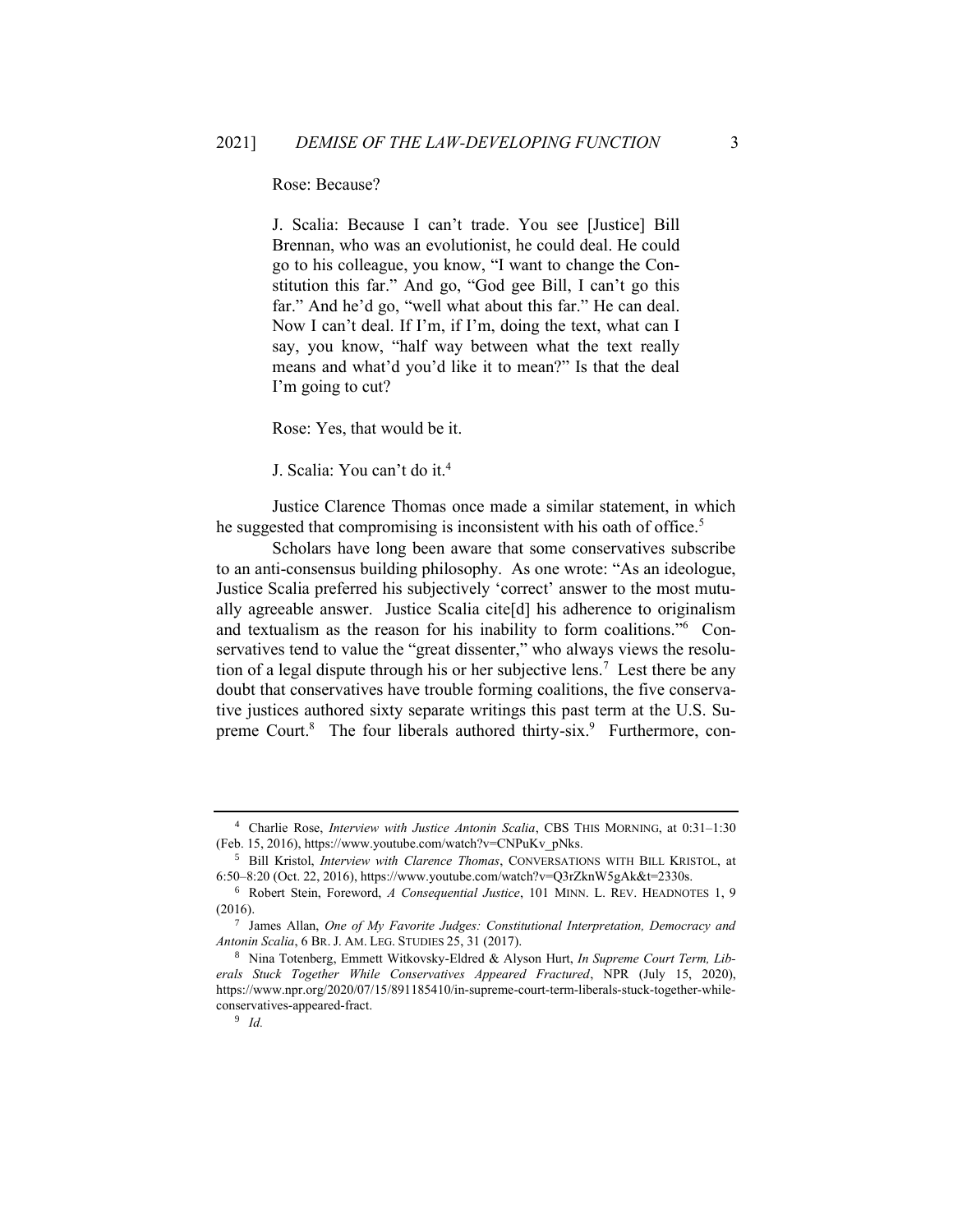servative justices authored fifteen "solo" separate writings, while liberal justices authored four.<sup>10</sup>

Of course, there have been a few famous liberal justices who were not keen on compromise; but often, the trouble for liberals seems to be psychological and not jurisprudential.<sup>11</sup> In fairness, conservatives have the same psychological roadblocks to compromise. However, unlike conservatives, liberals have not made an unwillingness to compromise an integral a part of their judicial philosophy. Indeed, law review articles have been authored praising liberals for their ability to form coalitions.<sup>12</sup>

The problem with conservatives' anti-consensus building philosophy is that high courts exist to develop the law.<sup>13</sup> When members of a high court refuse to work together, the result is often that the court has no majority opinion. This is a disservice to the public because it confuses, rather than clarifies, the law. As Chief Justice John Roberts explained: "I think that every justice should be worried about the Court acting as a Court and functioning as a Court, and they should all be worried, when they're writing separately, about the effect on the Court as an institution."<sup>14</sup> In the words of several scholars, "[w]hen the Supreme Court fails to generate a controlling precedent, the result arguably is an erosion of the Court's credibility and authority as a source of legal leadership."<sup>15</sup>

Conservatives' anti-consensus building philosophy has found its way to the Wisconsin Supreme Court, as demonstrated by a rise in decisions with no majority opinion. This Article has three goals: (1) to persuade conservative justices to abandon their anti-consensus building phi-

<sup>14</sup> Jeffrey Rose, *Robert's Rules*, THE ATLANTIC (Jan.–Feb. 2007), https://www.theatlantic.com/magazine/archive/2007/01/robertss-rules/305559/.

<sup>15</sup> Pamela C. Corley et al., *Extreme Dissensus: Explaining Plurality Decisions on the United States Supreme Court*, 31 JUST. SYS. J. 180, 181 (2010).

<sup>10</sup> *Id.*

<sup>11</sup> *See* Stein, *supra* note 6, at 4.

<sup>12</sup> *See generally id.*

<sup>13</sup> Victor Eugene Flango, *State Supreme Court Opinions as Law Development*, 11 J. APPELLATE PRAC. & PROCESS 105 (2010); Skylar Reese Croy, Comment, *Step One to Recusal Reform: Find an Alternative to the Rule of Necessity*, 2019 WIS. L. REV. 623, 631–34. Notably, the Wisconsin Supreme Court and members thereof have stated that the court serves a lawdeveloping function. *See e.g.*, State ex rel. Wis. Senate v. Thompson, 424 N.W.2d 385, 387 (Wis. 1988) ("[I]t is this court's function to develop and clarify the law."); State v. Brantner, 939 N.W.2d 546, 525 (Wis. 2020) (Roggensack, C.J., concurring) ("Part of our obligation as supreme court justices is to take complicated legal issues and decide them in a way that simplifies and explains them."); State v. Hermann, 867 N.W.2d 772, 804–05 (Wis. 2015) (Ziegler, J., concurring) ("Unlike a circuit court or the court of appeals, the supreme court serves a law development purpose; therefore, cases before the supreme court impact more than parties then before the court."). *See generally* Patience Drake Roggensack, *Elected to Decide: Is the Decision-Avoidance Doctrine of Great Weight Deference Appropriate in this Court of Last Resort*, 89 MARQ. L. REV. 541 (2006).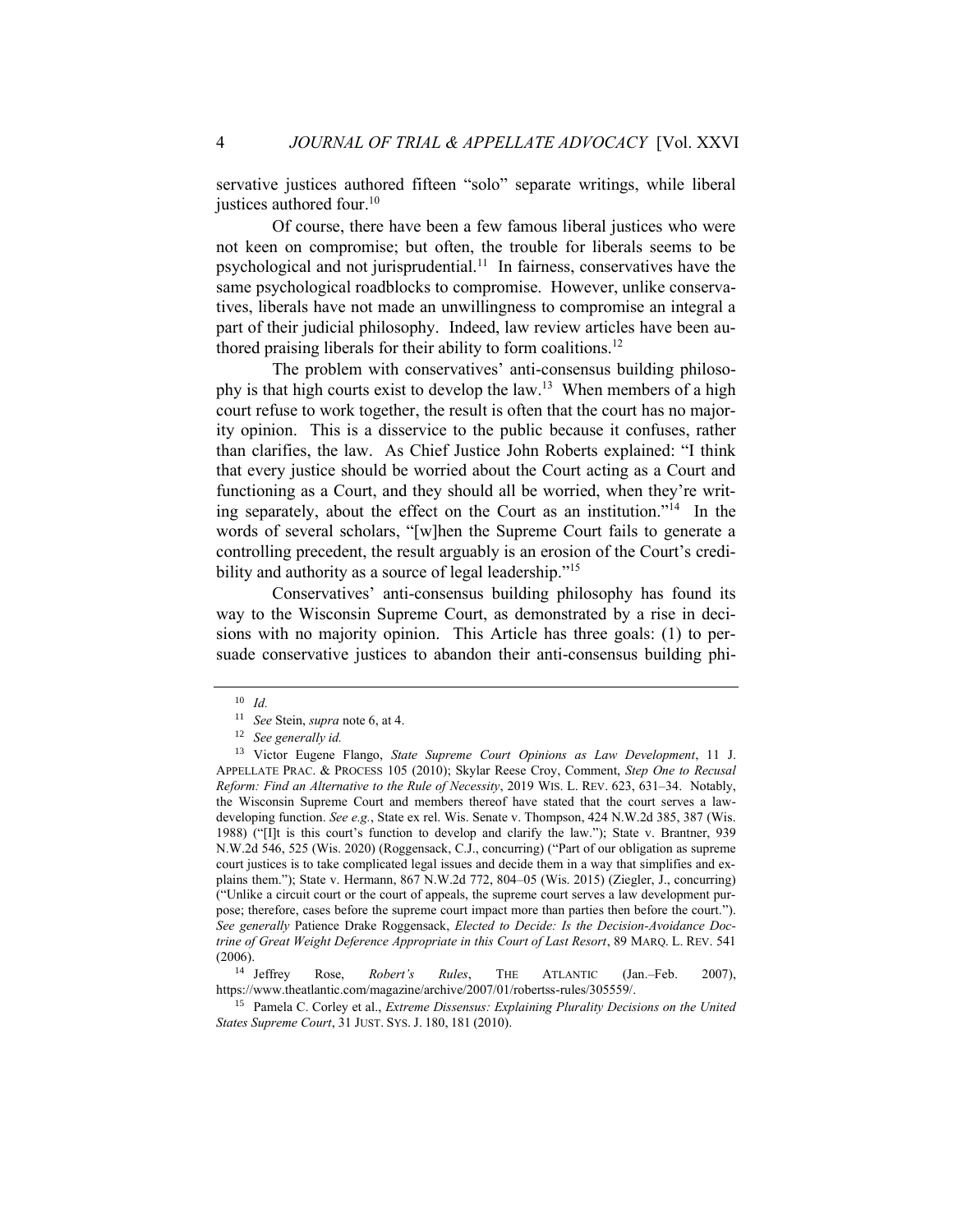losophy, (2) to document the problems the philosophy has caused and (3) to propose solutions. This Article focuses on the Wisconsin Supreme Court; although, as it notes at various points, this problematic philosophy is likely not unique to Wisconsin's high court.

This Article proceeds in four parts. Part I summarizes the history of judicial opinion writing. This context is helpful for understanding why a rise in decisions with no majority is a threat to the legitimacy of the judiciary. Part II documents the rise in opinions without a majority and argues it largely stems from the addition to the bench of conservatives with an anticonsensus building philosophy. Part III addresses consequences of this trend. Most importantly, and most obviously, the increase in decisions with no majority opinion indicates a failure of the Wisconsin Supreme Court to perform its law-developing function. There are less intuitive problems as well. These problems primarily affect conservative jurisprudence, and their existence indicates that some conservatives ought to rethink their anti-consensus building philosophy. Part IV discusses possible solutions.

# II. HISTORICAL BACKGROUND ON JUDICIAL OPINION WRITING

This Part summarizes the history of judicial opinion writing. This history is helpful for understanding why majority opinions are so important. It also discusses the concept of a collegial court. Indeed, this concept developed because an inability to author majority opinions threatened the legitimacy of the judiciary.

# *A. Opinion Writing in England*

English courts had long utilized *seriatim* opinions at the time of America's founding. "Seriatim" means, "[o]ccuring in a series."<sup>16</sup> In the context of judicial opinions, "*seriatim* opinions" are "a series of opinions written individually by each judge on the bench, as opposed to a single opinion speaking fort the court as a whole."<sup>17</sup> Professor M. Todd Henderson, of the University of Chicago Law School, explains: "For almost a thousand years, decisions of multimember courts in England were delivered orally by each judge seriatim and without any prior intracourt consultation."<sup>18</sup> This "long and unbroken tradition" temporarily changed when

<sup>16</sup> *Seriatim*, BLACK'S LAW DICTIONARY (11th ed. 2019).

<sup>17</sup> *Id.* 

<sup>18</sup> M. Todd Henderson, *From Seriatim to Consensus and Back Again: A Theory of Dissent*, 2007 SUP. CT. REV. 283, 292.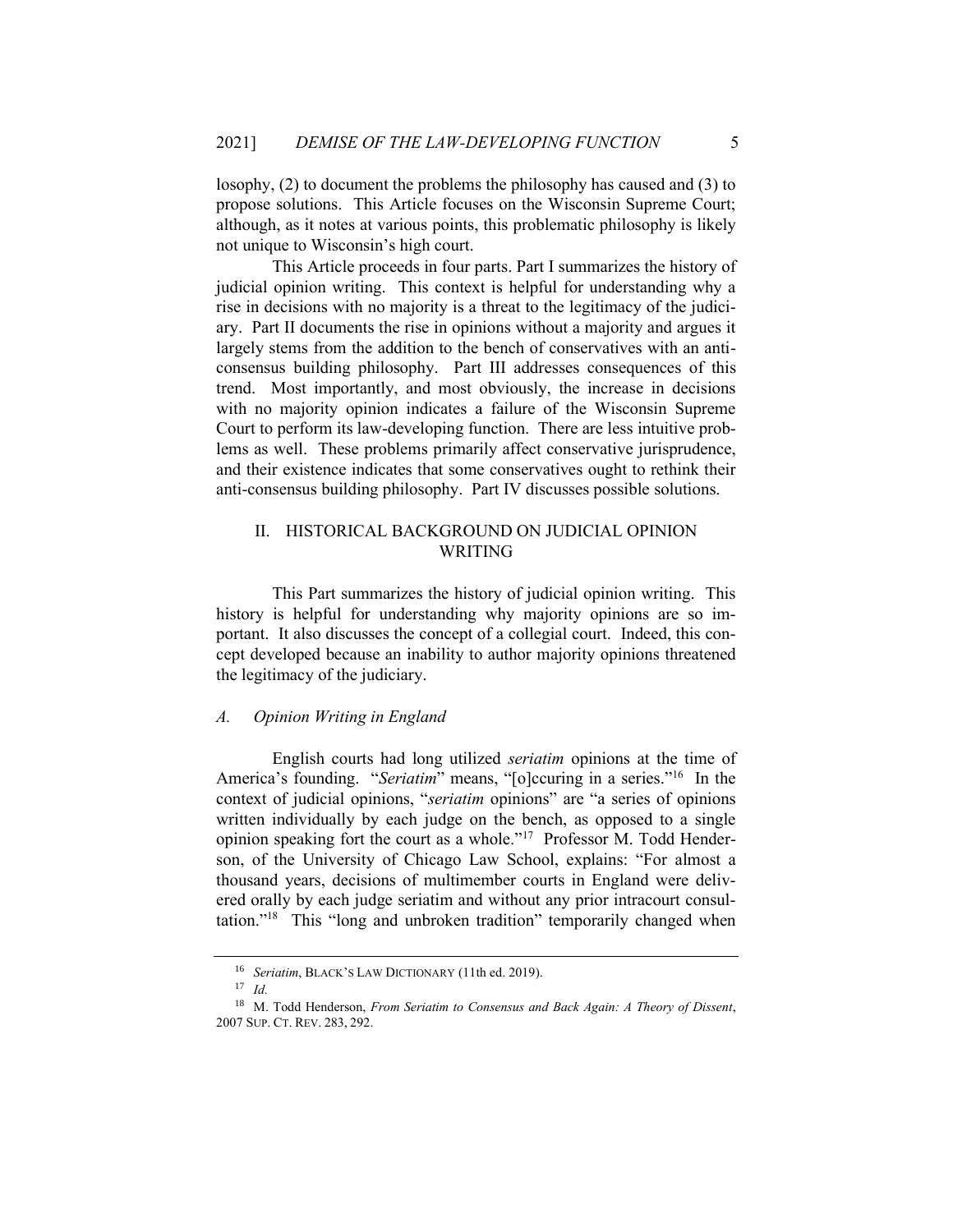William Murray (later known as Lord Mansfield) became Lord Chief Justice in 1756.<sup>19</sup> He "introduced a procedure for generating agreement and consensus among judges and then issuing caucused opinions."<sup>20</sup> In essence, Lord Mansfield created what scholars today would call a "collegial court."<sup>21</sup> "The judges met collectively in the secrecy of their chambers, worked out their differences into compromise decisions, and then wrote what was to be delivered as an anonymous and unanimous 'opinion of the court."<sup>22</sup> Lord Mansfield hoped that his approach would bring clarity to English commercial law, which had become extremely complicated.<sup>23</sup> Alas, his practice was abandoned shortly after his retirement.<sup>24</sup> Only recently has Lord Mansfield's approach returned to England.<sup>25</sup>

# *B. Opinion Writing in the United States*

England's legal traditions—including its use of *seriatim* opinions—became norms in colonial America.<sup>26</sup> Importantly, many courts had been operating before Lord Mansfield's innovations, so it should not be surprising that they did not follow his approach.<sup>27</sup> Over time, courts were inspired by Lord Mansfield, but his ideas were controversial.<sup>28</sup> The first court to abandon *seriatim* opinions was the Virginia Supreme Court under the leadership of Chief Judge Edmund Pendleton.<sup>29</sup> Notably, Chief Judge Pendleton was condemned by the likes of Thomas Jefferson, who saw the practice as illegitimate.<sup>30</sup> Jefferson believed that *seriatim* opinions increased transparency and made individual judges accountable.<sup>31</sup> Lord Mansfield's approach was abandoned in Virginia when Chief Judge Pendleton's successor took his seat, in part due to Jefferson's efforts.<sup>32</sup>

<sup>19</sup> *Id.* at 294.

<sup>20</sup> *Id.*

<sup>21</sup> *See infra* Section I.B.

<sup>22</sup> Henderson, *supra* note 18, at 294.

<sup>23</sup> *See id.*

<sup>24</sup> *Id.* at 302.

<sup>25</sup> *Id.* at 303.

<sup>26</sup> *Id.* at 303–04.

<sup>27</sup> Henderson, *supra* note 18, at 304.

<sup>28</sup> *Id.* at 308.

<sup>29</sup> Joshua M. Austin, Comment, *The Law of Citations and Seriatim Opinions: Were the Ancient Romans and the Early Supreme Court on the Right Track?*, 31 N. ILL. U. L. REV. 19, 27 (2010).

<sup>30</sup> *See id.*

<sup>31</sup> *Id.* at 28.

<sup>32</sup> *Id.* at 27.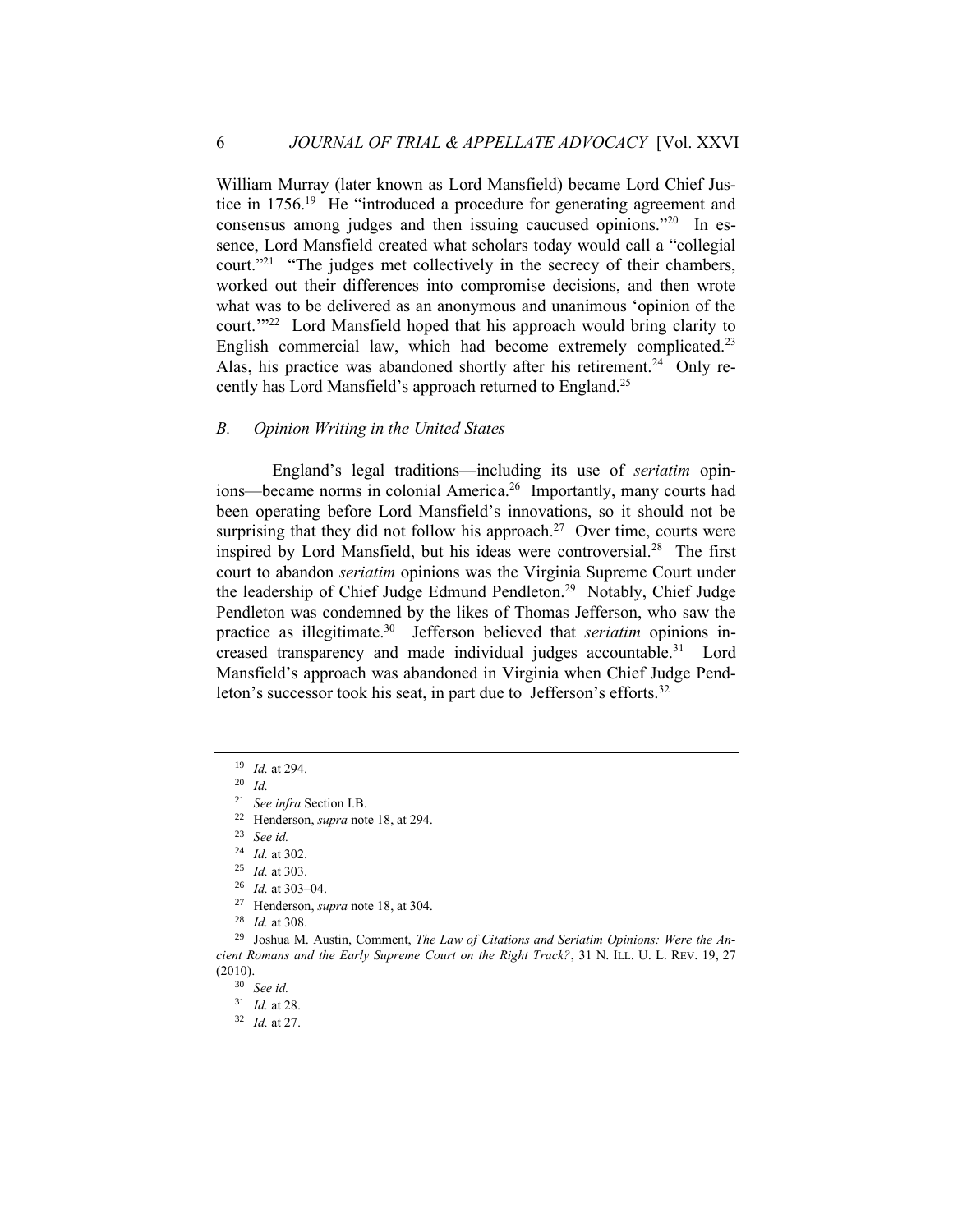Despite the controversy, American courts soon became aware that they needed to consider Lord Mansfield's approach, or they risked being the weakest branch of government. For example, many early U.S. Supreme Court decisions were issued as *seriatim* opinions.<sup>33</sup> The Court was attacked by the other branches and the press, in part because of its inability to pronounce law in a clear manner; indeed, the nation's first Chief Justice, John Jay, left the Court and refused to return because he believed that the Court was unable to earn the "public confidence and respect."<sup>34</sup> Calder v. Bull<sup>35</sup> is a "classic" example of the confusion resulting from *seriatim* opinions.<sup>36</sup> Four justices participated and each authored an opinion. To this day, scholars debate the holding of this case.<sup>37</sup>

The Court's practice of *seriatim* opinions was ended by none other than Chief Justice John Marshall.<sup>38</sup> He looked closely to the example of Lord Mansfield.<sup>39</sup> Based on that example, Chief Justice Marshall established the practice of "opinions of the court."<sup>40</sup> Scholars credit Chief Justice Marshall's decision with making the judiciary a co-equal branch of government.<sup>41</sup> State courts soon followed suit.

Notably, Chief Justice Marshall's practice differed from the practice in use today. He normally delivered the opinions for the Court; his colleagues did not.<sup>42</sup> This is why a large number of opinions appear to have been "authored" by Chief Justice Marshall.<sup>43</sup> It took time for the modern practice of individual justices authoring opinions on behalf of the Court to evolve. However, the central idea of Chief Justice Marshall has always remained: "each generation of the Court [has] adopted Chief Justice Marshall's belief that a unified voice [i]s necessary and practicable for the sur-

<sup>33</sup> Henderson, *supra* note 18, at 308; *see also* John P. Kelsh, *The Opinion Delivery Practices of the United States Supreme Court 1790–1940*, 77 WASH. U. L. Q. 137, 140 (1999).

<sup>34</sup> Henderson, *supra* note 18, at 308.

<sup>35</sup> 3 U.S. 386 (1798).

<sup>36</sup> Henderson, *supra* note 18, at 308.

<sup>&</sup>lt;sup>37</sup> *Id.* (quoting DAVID P. CURRIE, THE CONSTITUTION IN THE SUPREME COURT: THE FIRST HUNDRED YEARS, 1789–1888, at 44, 45, 55 (1985)) (explaining that the "practice of seriatim opinions" creates difficulties in determining the holding of *Calder*, that "*Calder* illustrates the uncertainty that can arise when each Justice writes separately" and that the "practice of seriatim opinions . . . weakened the force of the [Court's] decisions").

<sup>38</sup> *Id.* at 313.

<sup>39</sup> *See id.*

<sup>40</sup> *Id.*

<sup>41</sup> *Id.*

<sup>42</sup> Kelsh, *supra* note 33, at 141.

<sup>43</sup> *Id.* at 144.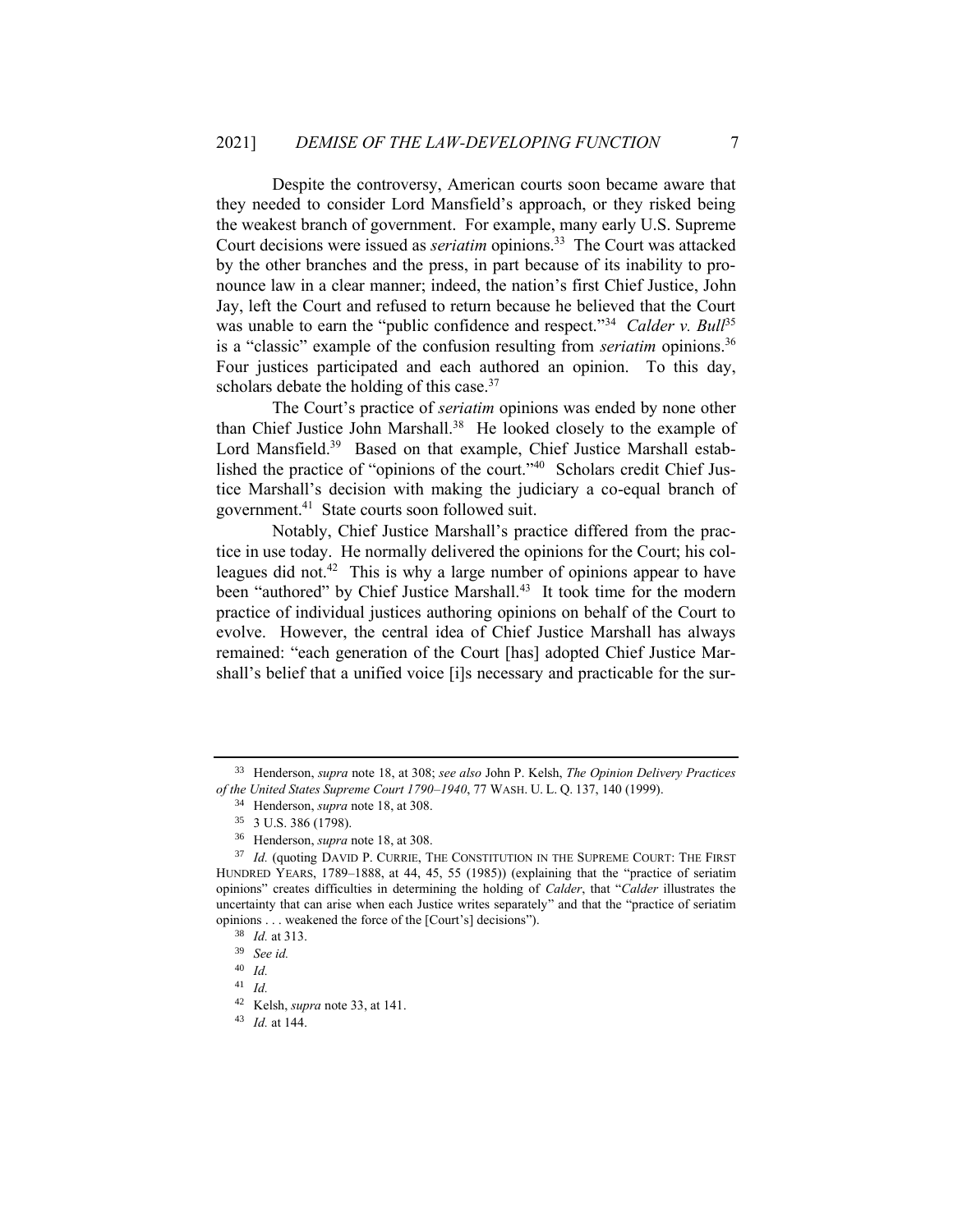vival and growth of the republic."<sup>44</sup> As Chief Justice Marshall alluded to, high courts are legitimated by their collegial nature; it is what gives the judiciary its status as a co-equal branch of government. Furthermore, the rule of law cannot thrive when the law is unclear.<sup>45</sup>

Collegiality furthers the rule of law not only by making law clear, but by giving its interpretation a sense of objectivity.<sup>46</sup> A high court's ability to declare law extends beyond the sum-total of its members' subjective views—in a sense, a majority opinion represents an objective view of law that can be achieved only by the work of an institution. Stated otherwise, the "correct" view of the law is not merely the sum-total of the subjective views of the members of the court—it is something else altogether. Today, high courts in the United States are viewed as collegial bodies.<sup>47</sup> High courts have the power to declare law—individual justices do not. The role of a judge on a collegial court requires judges to work with others. Two New York University professors developed a useful illustration to demonstrate what judges on a collegial court are not.<sup>48</sup> They explained that in gymnastics, each judge scores the performer by giving him or her a numerical number. The numbers are then added. The score given to the performer is, in essence, an average of the score assigned by each individual judge. Indeed, the result might not be considered credible if the judges communicated ahead of time.<sup>49</sup> Judging on a collegial court does not work in such a manner. It is a different sort of judging. In the words of the two scholars, it is a "team enterprise" in which "collaboration and deliberation are the trademarks."<sup>50</sup>

The language of opinions reflects the view that courts are collegial bodies. Majority opinions do not say "*I* decide the case this way," they say, "we decide this case this way."<sup>51</sup> In the words of one Wyoming Supreme Court justice:

> A majority opinion is the product of a collegiate court and, when circulated for consideration by the other members of

<sup>44</sup> Adam S. Hochschild, Note, *The Modern Problem of Supreme Court Plurality Decision: Interpretation in Historical Context*, 4 WASH. U. J.L. & POL'Y 261, 273 (2000).

<sup>45</sup> Planned Parenthood v. Casey, 505 U.S. 833, 844 (1992) (plurality) ("Liberty finds no refuge in a jurisprudence of doubt.").

<sup>46</sup> *See generally* Meg Penrose, *Goodbye to Concurring Opinions*, 15 DUKE J. CONST. L. & PUB. POL'Y 25 (2020).

<sup>47</sup> *See generally* Lewis A. Kornhauser & Lawerence G. Sager, *The One and the Many: Adjudication in the Collegial Courts*, 81 CALIF. L. REV. 1 (1993).

<sup>48</sup> *Id.* at 4.

<sup>49</sup> *Id.*

<sup>50</sup> *Id.* at 4–5.

<sup>51</sup> *Id.* at 7.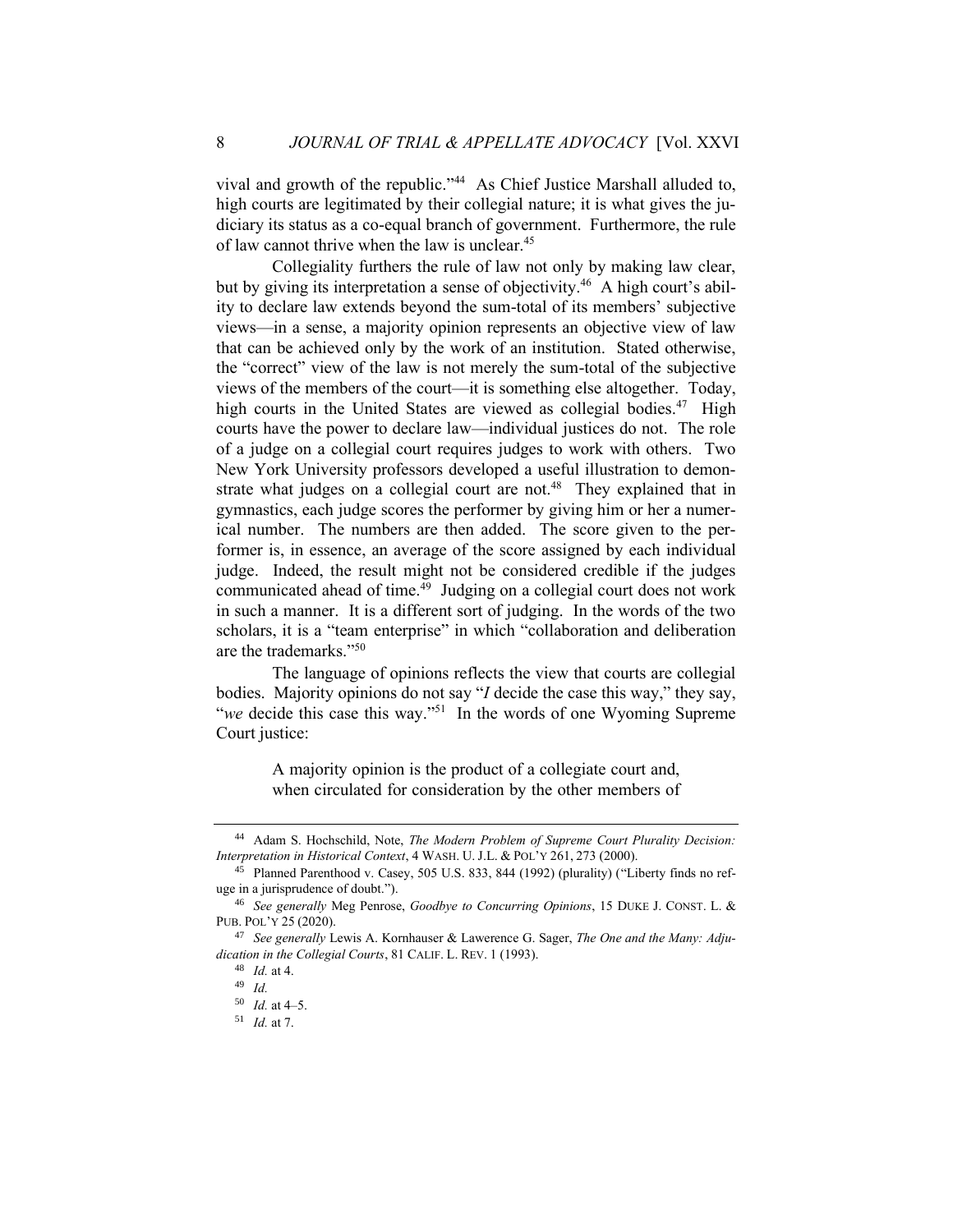the court, or, at least, when filed, it no longer retains any proprietary aspect so far as the drafter is concerned. It becomes an institutional product that is owned only by the court.<sup>52</sup>

For this reason, the views represented in a majority opinion do not necessarily reflect the views of its author; they reflect the views of the court. The majority author may have drafted the opinion quite differently if he or she was unconstrained by the concerns of his or her colleagues. To be clear, there is nothing inherently wrong with separate writings. They are not inconsistent with a high court's collegial nature. A quality separate writing improves the deliberative process.<sup>53</sup> It is for this reason that Chief Justice William H. Rehnquist objected when critics suggested that he had an obligation to persuade his fellow justices to issue fewer separate writings.<sup>54</sup> The problem is not with separate writings generally; it is with the proliferation of separate writings at the expense of majority opinions.

# III. THE RISE IN LEAD AND MAJORITY/LEAD OPINIONS AT THE WISCONSIN SUPREME COURT

The Wisconsin Supreme Court has forgotten the lessons of Lord Mansfield and Chief Justice Marshall. It is not operating as a collegial court. To a significant degree, this Part builds on the work of Professor Alan Ball, who teaches history at Marquette University. He has spent many years running a blog that provides empirical data on the Wisconsin Supreme Court,<sup>55</sup> and he has kindly allowed his raw data to be utilized for this Article. This Part first discusses the terminology used to signal that an opinion does not have the support of a majority. It then documents the rise in decisions with no majority opinion and argues that it is largely because of conservatives with an anti-consensus building philosophy joining the court.

<sup>52</sup> Engberg v. Meyers, 820 P.2d 70, 170 (Wy. 1991) (Macy, J., concurring in part, dissenting in part).

<sup>53</sup> Kornhauser & Sager, *supra* note 47, at 9.

<sup>54</sup> *See generally* William H. Rehnquist, *"All Discord, Harmony Not Understood": The Performance of the Supreme Court of the United States*, 22 ARIZ. L. REV. 973 (1980).

<sup>55</sup> Alan Ball, SCOWSTATS, http://www.scowstats.com/.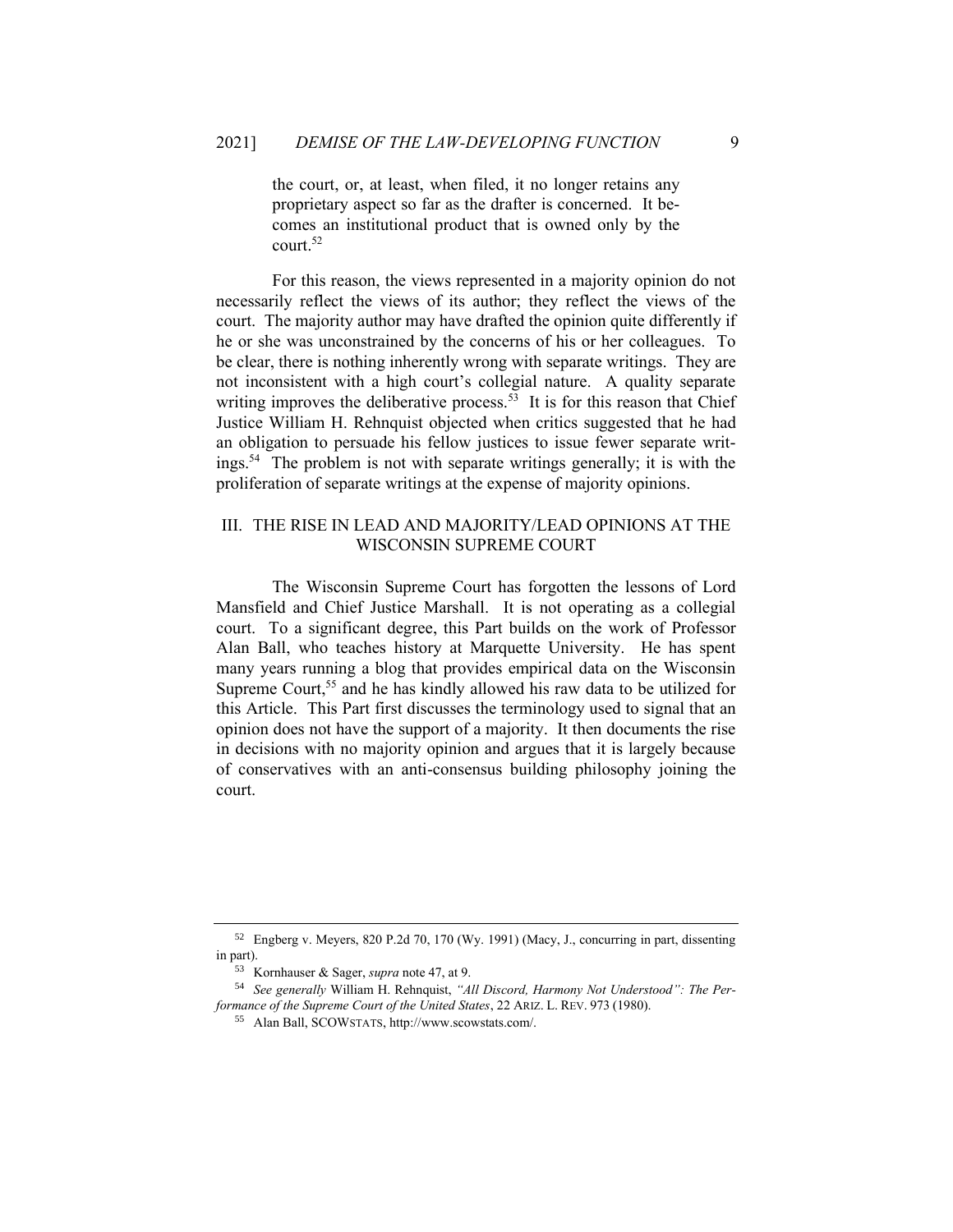#### *A. The Definition of a Plurality, Lead and Majority/Lead Opinion*

Understanding the rise in decisions with no majority opinion requires understanding some vocabulary. The terminology used to signal that the first opinion does not have the support of a majority varies. *Black's Law Dictionary* defines a "plurality opinion" as "[a]n opinion lacking enough judges' votes to constitute a majority but receiving more votes than any other opinion."<sup>56</sup> However, whether a plurality opinion needs to receive the most votes is unclear. A more accurate definition might be that a plurality opinion is an opinion that received fewer votes than a majority, but received the most votes of the opinions that agreed with the mandate.<sup>57</sup> A dissent, for example, could have more votes than any other opinion; in such a case, the first opinion might still be labeled a plurality. Members of the U.S. Supreme Court have often used the phrase "plurality" opinion.<sup>58</sup> Sometimes, they have used the phrase "lead" opinion to refer to the first opinion if the first opinion did not receive more votes than any other opinion.<sup>59</sup> Lead opinions are so-named because they come before other writings, such as concurrences and dissents.

Members of the Wisconsin Supreme Court occasionally have used the phrase plurality opinion; $60$  however, more often, they have used the phrase lead opinion even if the first opinion garnered more votes than any other.<sup>61</sup> Notably, Wisconsin is not the only state to refer to such opinions as lead opinions. $62$  The Wisconsin Supreme Court's Internal Operating Procedures say little about lead opinions but provide insight into their origins. As Justice Shirley Abrahamson and Justice Ann Walsh Bradley summarized:

<sup>56</sup> *Plurality opinion*, BLACK'S LAW DICTIONARY (11th ed. 2019).

<sup>57</sup> Nina Varsava, *The Role of Dissents in the Formation of Precedent*, 14 DUKE J. CONST. L. & PUB. POL'Y 294 (2019).

<sup>58</sup> *See e.g.*, Hein v. Freedom from Religion Found., Inc., 551 U.S. 587 (2007) (plurality); City of Los Angeles v. Alameda Books, Inc., 542 U.S. 507 (2004) (plurality); Albright v. Oliver, 510 U.S. 266 (1994); Planned Parenthood v. Casey, 505 U.S. 833 (1992) (plurality).

<sup>59</sup> For example, in *Crawford v. Marion County Election Bd.*, the Court's first opinion, authored by Justice John Paul Stevens, garnered three votes, and a concurrence by Justice Scalia also garnered three votes. 553 U.S. 181 (2008). The justices referred to Justice Stevens' opinion as the lead opinion.

<sup>60</sup> State v. Deadwiller, 834 N.W.2d 362, 379 (Wis. 2013) (Abrahamson, C.J., concurring).

<sup>61</sup> For example, in *State v. Lopez*, the first opinion, authored by Justice Annette Ziegler, was joined in full by three justices, more than any other opinion. 936 N.W.2d 125 (Wis. 2019). A concurrence by Justice Rebecca Bradley referred to it as a lead opinion.

<sup>62</sup> *See* Turner v. CertainTeed Corp., 119 N.E.3d 1260 (Ohio 2018).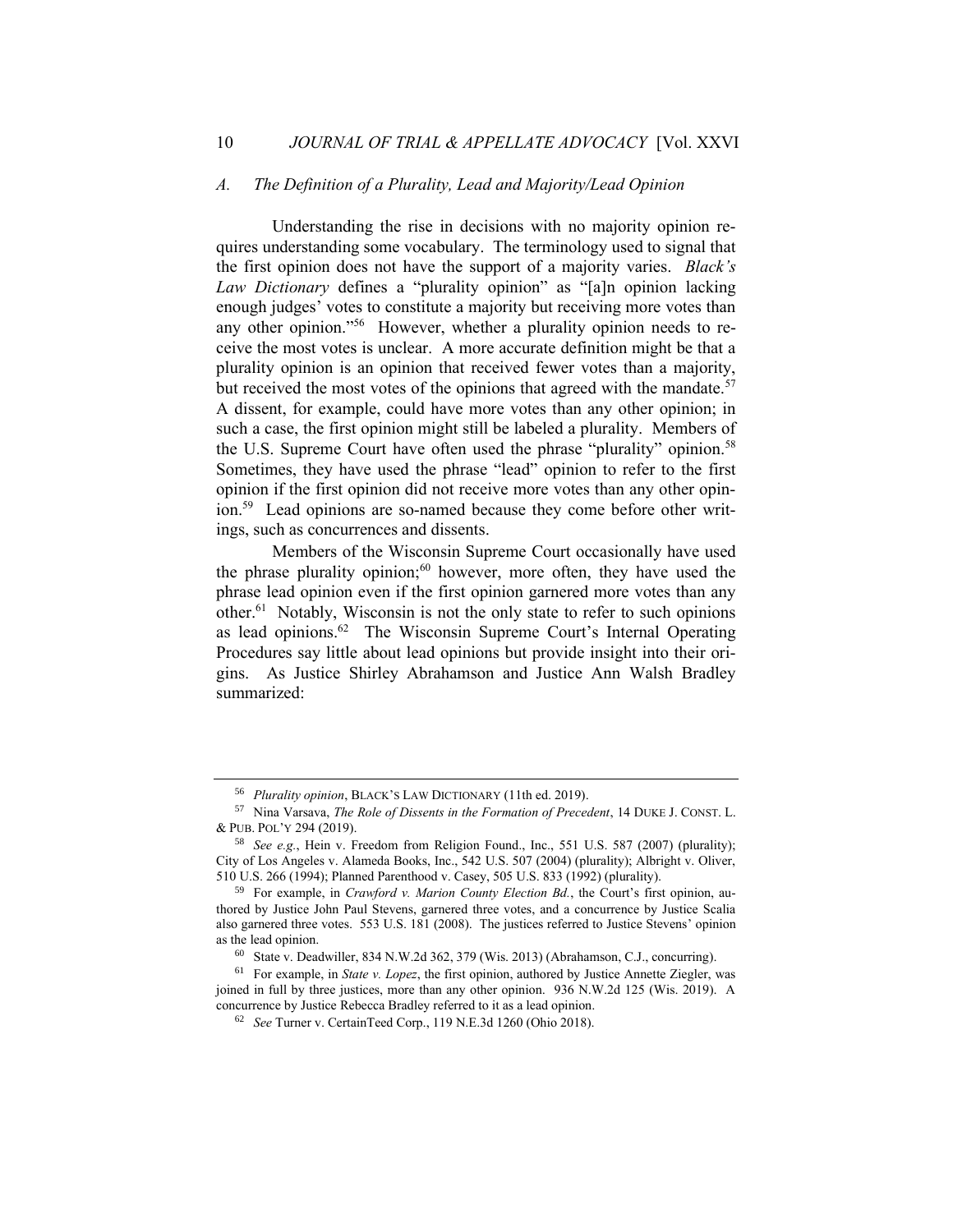The phrase "lead opinion" is not . . . defined in our Internal Operating Procedures or elsewhere in the case law. Our Internal Operating Procedures (IOPs) refer to "lead opinions," but only in stating that if, during the process of circulating and revising opinions, "the opinion originally circulated as the majority opinion does not garner the vote of a majority of the court, it shall be referred to in separate writings as the 'lead opinion.'" Wis. S. Ct. IOP II.G.4.<sup>63</sup>

To summarize, sometimes a justice is assigned to draft a majority opinion, and the justice's draft fails to garner the support of a majority. The draft is then referred to as a lead opinion.

The Wisconsin Supreme Court's past practice helps further clarify the nature of a lead opinion. First, a lead opinion states the mandate of the court; however, under unusual circumstances, the reasoning in the lead opinion could be at odds with the mandate.<sup>64</sup> For example, in *State v*. Lynch,<sup>65</sup> the mandate was: "As a result of a divided court, the law remains as the court of appeals has articulated it."<sup>66</sup> The analysis of the lead opinion, which had the support of three justices, explained that they would have reversed the Court of Appeals. Second, a lead opinion does not always have the most votes of the opinions agreeing with the mandate. Indeed, a draft initially circulated as a majority opinion that later becomes a lead opinion draft is likely to be published as the "lead opinion"—even if a concurring opinion garners more votes. This is so because of deadlines and internal court politics; time constraints may not permit an opinion that was written to read as a response to a lead opinion to be rewritten. An example of such a case is *State v. Outlaw*. <sup>67</sup> The lead opinion had the support of three justices while two concurring opinions each had the support of the remaining four justices.

The phrase "lead opinion" can be misleading because, sometimes, a portion of an opinion garners the votes of a majority. Some members of the Wisconsin Supreme Court have referred to such opinions, in their entirety, as lead opinions. Others have referred to the portions of the opinion that garnered less than a majority as a lead opinion while referring to the portions that garnered a majority as a majority opinion. Others have used

<sup>63</sup> State v. Lynch, 885 N.W.2d 89, 125 (Wis. 2016) (Abrahamson & A.W. Bradley, JJ., concurring in part, dissenting in part).

<sup>64</sup> *Id.*

<sup>65</sup> 885 N.W.2d at 89 (lead).

<sup>66</sup> *Id.* at 89.

<sup>67</sup> 321 N.W.2d 145 (Wis. 1982) (lead).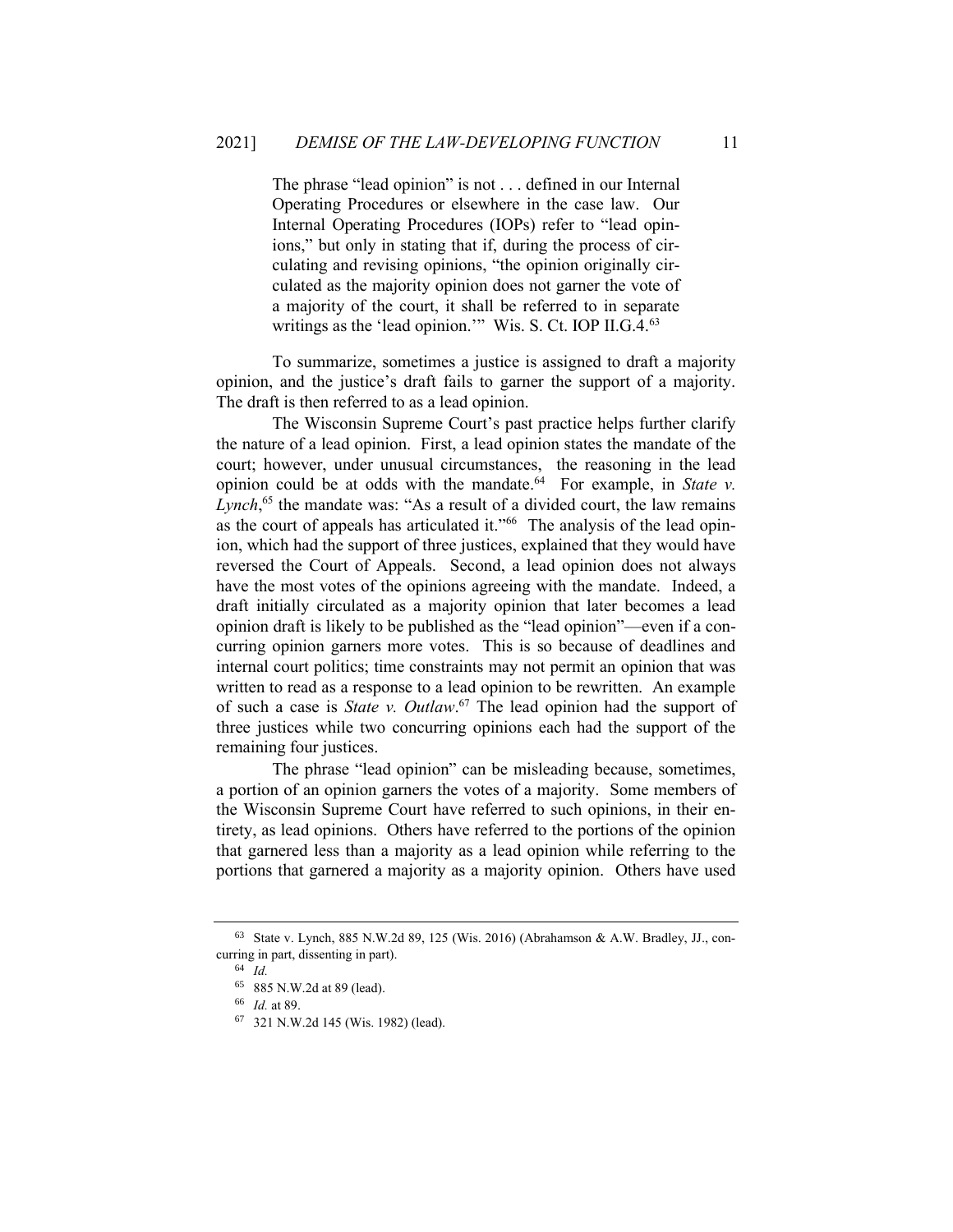the phrase "majority/lead" opinion. For example, in *State v. Lopez*, <sup>68</sup> Justice Rebecca Bradley's concurrence referred to the first opinion as a lead opinion, even though most of the opinion had the support of a majority.<sup>69</sup> Contrarily, Justice Daniel Kelly's concurrence referred to the first opinion as a majority opinion.<sup>70</sup> In *Tetra Tech EC*, Inc. v. Wisconsin Dep't of Rev*enue*, <sup>71</sup> the first opinion was referred to as a lead opinion in Justice Annette Ziegler's concurrence, although when she cited those portions that garnered a majority, she used the phrase "majority opinion."<sup>72</sup> Justice Michael Gableman's concurrence referred to the first opinion in a similar manner.<sup>73</sup> Because portions of the first opinions in *Lopez* and *Tetra Tech* garnered a majority, Justice Ann Walsh Bradley's dissent in *Lopez* and her concurrence in *Tetra Tech* referred to the respective first opinions as a "majority/lead" opinion.<sup>74</sup> Justice Ann Walsh Bradley has used the phrase "majority/lead" opinion in other writings.<sup>75</sup> This phrase is helpful because it signals that some parts of the opinion are precedential, and others are not.

#### *B. Documenting the Rise in Lead and Majority/Lead Opinions*

Justice Abrahamson and Justice Ann Walsh Bradley noted the rise in lead opinions during the 2015–16 term, although they did not quantify it. In one separate writing, they stated, "[t]he proliferation of separate writings (as in this case) and 'lead opinions' is emblematic of the court's work this 'term' (September 2015 to June 2016)."<sup>76</sup> They noted:

> Although we have not done a statistical analysis, our perception is that few of the court's decisions this term have been unanimous without any separate writings, and several, including this case, have begun with "lead opinions." See, e.g., Singh v. Kemper, 2016 WI 67, 371 Wis.2d 127,

<sup>74</sup> *See Lopez*, 936 N.W.2d at 180 (A.W. Bradley, J., dissenting); *see also Tetra Tech*, 914 N.W.2d at 63 (A.W. Bradley, J., concurring).

<sup>68</sup> 936 N.W.2d 125 (Wis. 2019) (majority/lead).

<sup>69</sup> *Id.* at 173 (R. Bradley, J., concurring).

<sup>70</sup> *Id.* at 179 (Kelly, J., concurring).

<sup>71</sup> 914 N.W.2d 21 (Wis. 2018).

<sup>72</sup> *Compare id.* at 67 (Ziegler, J., concurring) ("I concur and write separately because the analysis that the lead opinion employs to reach its conclusion is concerning."), *with id.* (citing the "Majority op.").

<sup>73</sup> *Compare id.* at 74 (Gableman, J., concurring) (referring to the first opinion as a "lead opinion"), *with id.* at n.2 (joining "parts of the majority opinion").

<sup>75</sup> State v. Coffee, 937 N.W.2d 579, 597 n.1 (Wis. 2020) (A.W. Bradley, J., dissenting).

<sup>76</sup> State v. Lynch, 885 N.W.2d 89, 125 (Wis. 2016) (Abrahamson & A.W. Bradley, JJ., concurring in part, dissenting in part).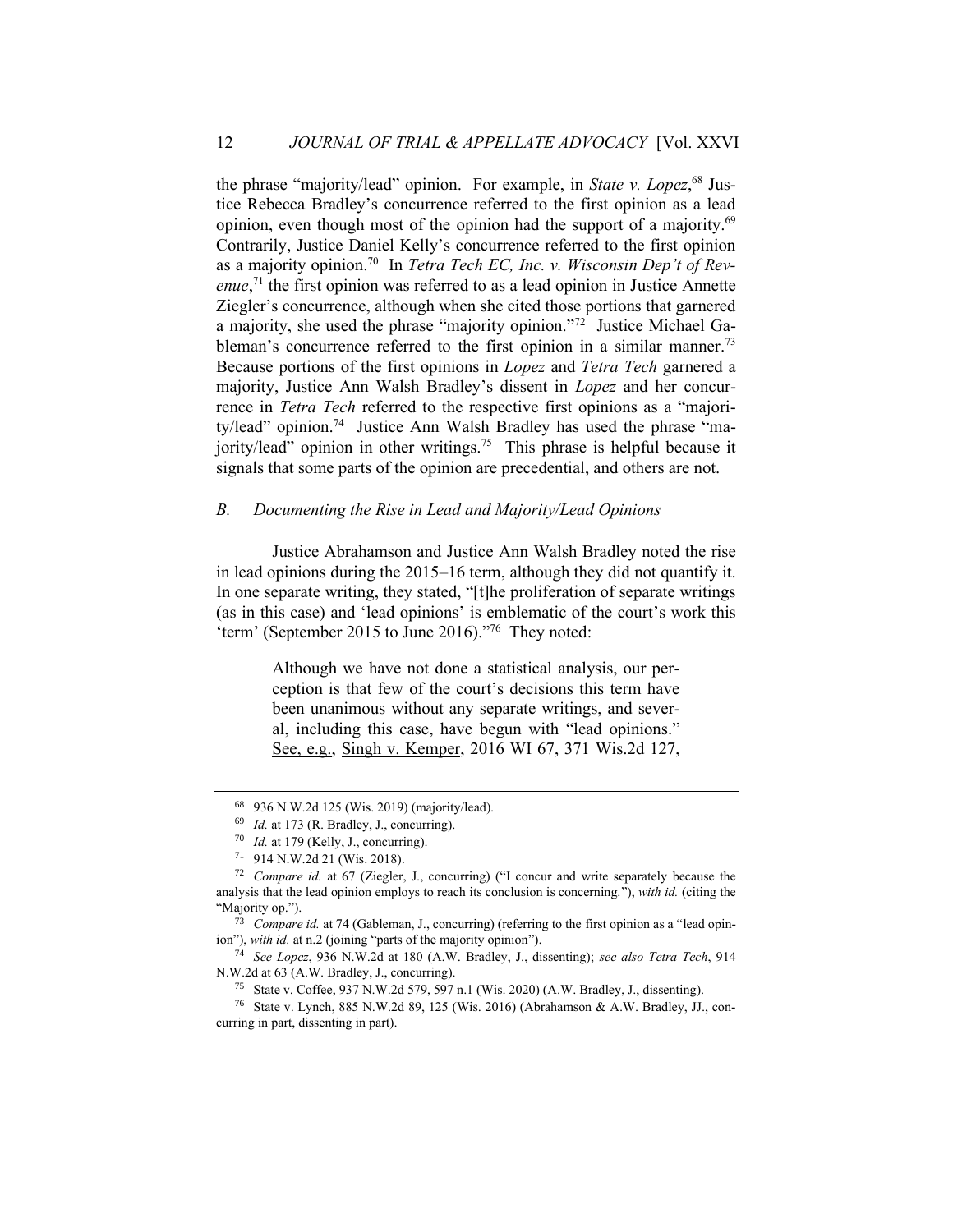883 N.W.2d 86 (lead op. of Ann Walsh Bradley, J., joined by Abrahamson, J.); Lands' End, Inc. v. City of Dodgeville, 2016 WI 64, 370 Wis.2d 500, 881 N.W.2d 702 (lead op. of Abrahamson, J., joined by Ann Walsh Bradley, J., and Gableman, J.); Coyne v. Walker, 2016 WI 38, 368 Wis.2d 444, 879 N.W.2d 520 (lead op. of Gableman, J. with Abrahamson, J., Ann Walsh Bradley, J., and Prosser, J., each concurring separately); State v. Smith, 2016 WI 23, 367 Wis.2d 483, 878 N.W.2d 135 (lead op. of Roggensack, C.J., joined by Prosser, J., and Gableman, J.); United Food & Comm. Workers Union, Local 1473 v. Hormel Foods Corp., 2016 WI 13, 367 Wis.2d 131, 876 N.W.2d 99 (lead op. of Abrahamson, J., joined by Ann Walsh Bradley, J.); Hoffer Props., LLC v. DOT, 2016 WI 5, 366 Wis.2d 372, 874 N.W.2d 533 (lead op. of Gableman, J., joined by Roggensack, C.J., and Ziegler, J.).<sup>77</sup>

Empirical data leaves little doubt that they were correct.

Professor Ball has documented a rise in "fractured opinions" dating back to 1996.<sup>78</sup> A fractured opinion may be either a lead or majority/lead opinion. Indeed, in the terms from 1996–97 through 2014–15, a mere 2.3 percent of decisions issued by the Wisconsin Supreme Court were fractured.<sup>79</sup> From the 2015–16 term on, over 9.5 percent of opinions issued each term, on average, have been fractured. The dramatic rise is shown below in Figure 1.<sup>80</sup>

I settled on counting cases with "lead opinions" or "plurality opinions"—as opposed to "majority opinions"—thinking that sufficient to identify instances where the court could not assemble a majority to agree on a rationale. Yet, I was never entirely comfortable with this approach, because it excluded deadlocked *per curiam* decisions, which are at least as fractured (and of no precedential value) as any other decision in this category.

Alan Ball, *The 2019–20 Term: Some More Impressions*, SCOWSTATS (July 27, 2020), http://www.scowstats.com/2020/07/27/the-2019-20-term-some-more-impressions/.

<sup>77</sup> *Id.*

<sup>78</sup> Alan Ball, *A Spike in Fractured Decisions*, SCOWSTATS (May 30, 2017), http://www.scowstats.com/2017/05/30/a-spike-in-fractured-decisions/.

<sup>79</sup> *Id*.

<sup>80</sup> The data was compiled by Professor Ball with the exception of the data from the 2019–20 term. Note that Professor Ball excluded summary *per curiam* decisions from his data. For consistency, the same was done for data from the 2019–20 term. Recently, Professor Ball stated: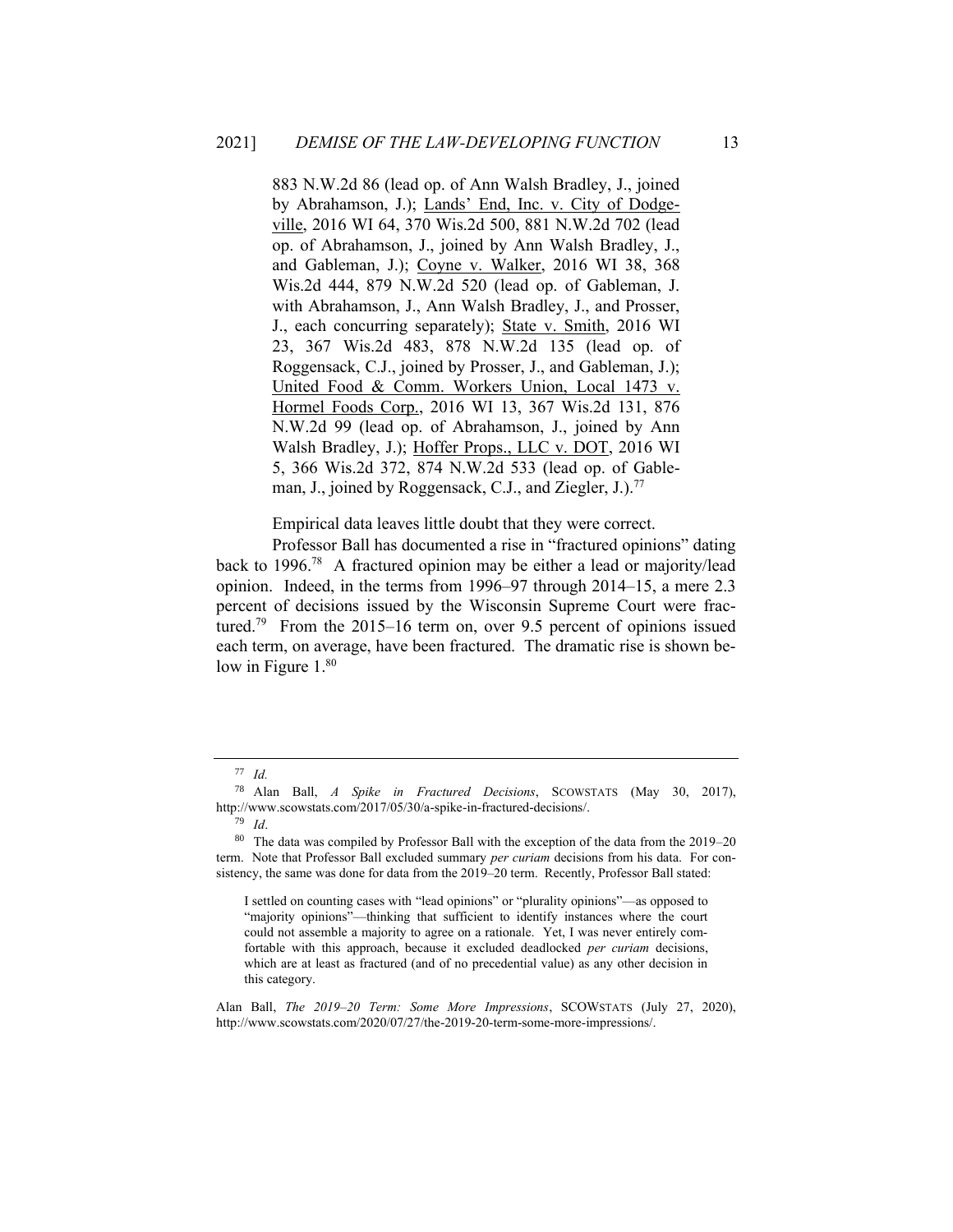

Notably, Figure 1 does not account for several opinions that could be described as fractured but that do not fit within the label of "lead" or "majority/lead." For example, in *Bartlett v. Evers*,<sup>81</sup> an important partial veto case, the court issued a *per curiam* opinion announcing the mandate. Chief Justice Roggensack authored the first opinion that followed the *per*  curiam opinion, which was a partial concurrence and partial dissent.<sup>82</sup> Justice Ann Walsh Bradley's partial concurrence and partial dissent followed, and it was joined by Justice Rebecca Dallet.<sup>83</sup> The third authored opinion was a partial concurrence and partial dissent by Justice Kelly, and it was joined by Justice Rebecca Bradley.<sup>84</sup> The last authored opinion was a concurrence by Justice Brian Hagedorn, and it was joined by Justice Ziegler.<sup>85</sup> No justice signed the *per curiam* opinion in *Bartlett*, so it was not a lead opinion; therefore, it was not counted as a fractured opinion in Figure 1. However, there can be little doubt that it is an important example of a fractured court.

*SEIU v. Vos*<sup>86</sup> is another example of an opinion that arguably represents a fractured court. In *SEIU*, the Wisconsin Supreme Court announced its mandate in two majority opinions. Like *Bartlett*, *SEIU* did not have a

<sup>81</sup> 945 N.W.2d 685 (Wis. 2020) (per curiam).

<sup>82</sup> *Id.* at 688 (Roggensack, C.J., concurring in part, dissenting in part).

<sup>83</sup> *Id.* at 710 (A.W. Bradley, J., concurring in part, dissenting in part).

<sup>84</sup> *Id.* at 719 (Kelly, J., concurring in part, dissenting in part).

<sup>85</sup> *Id.* at 740 (Hagedorn, J., concurring).

<sup>86</sup> 946 N.W.2d 35 (Wis. 2020).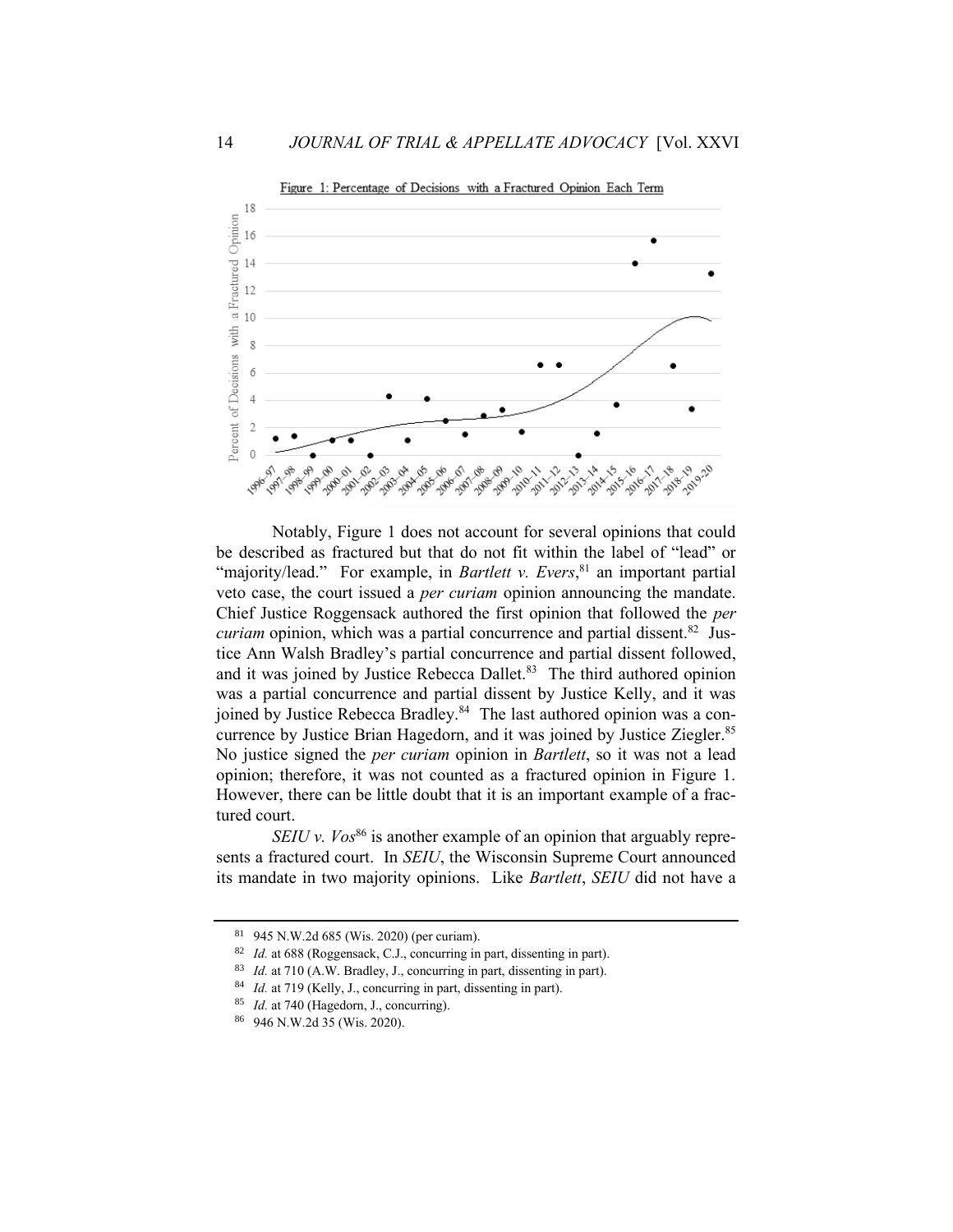lead opinion; however, having the mandate announced by two different majorities reflects divide. A third example is *State v. Roberson*. 87 For context, *Roberson* discussed whether social science could be used to formulate a rule of constitutional law. A majority of the court said that it cannot. Two paragraphs in the first opinion read:

> Historically, there have been times when social science has been used by courts as an excuse to justify disturbing decisions. Indeed, entire law review articles and book chapters have been dedicated to analyzing how Plessy v. Ferguson and the line of cases that followed Plessy grounded their decisions in the social science of the time. E.g., Herbert Hovenkamp, Social Science and Segregation Before Brown, 1985 Duke L.J. 624. . . .

> The United States Supreme Court cited social science in Brown, but it did so as a response to social science employed at the time of Plessy. Brown v. Board of Educ., 347 U.S. 483, 494 n.11, 74 S.Ct. 686, 98 L.Ed. 873 (1954). . . . The Court stated, "[w]hatever may have been the extent of psychological knowledge at the time of Plessy v. Ferguson, this finding [of negative psychological impact] is amply supported by modern authority." Id.<sup>88</sup>

Justice Rebecca Bradley wrote a concurrence to state:

I join the majority opinion in full, except to the extent paragraphs 41–42 [the quoted material above] suggest that courts may consult social science research to interpret the Constitution. Historically, when courts contaminate constitutional analysis with then-prevailing notions of what is "good" for society, the rights of the people otherwise guaranteed by the text of the Constitution may be trampled.<sup>89</sup>

Her concurrence was joined by Justice Kelly, which means that, in a sense, two paragraphs of the first opinion did not have a majority. Justice Rebecca Bradley's concurrence was probably unnecessary. The first sentence of paragraph 41 read, "[h]istorically, there have been times when social science has been used by courts as an excuse to justify disturbing deci-

<sup>87</sup> 935 N.W.2d 813 (Wis. 2019).

<sup>88</sup> *Id.* at 207.

<sup>89</sup> *Id.* at 223 (R. Bradley, J., concurring) (citation omitted).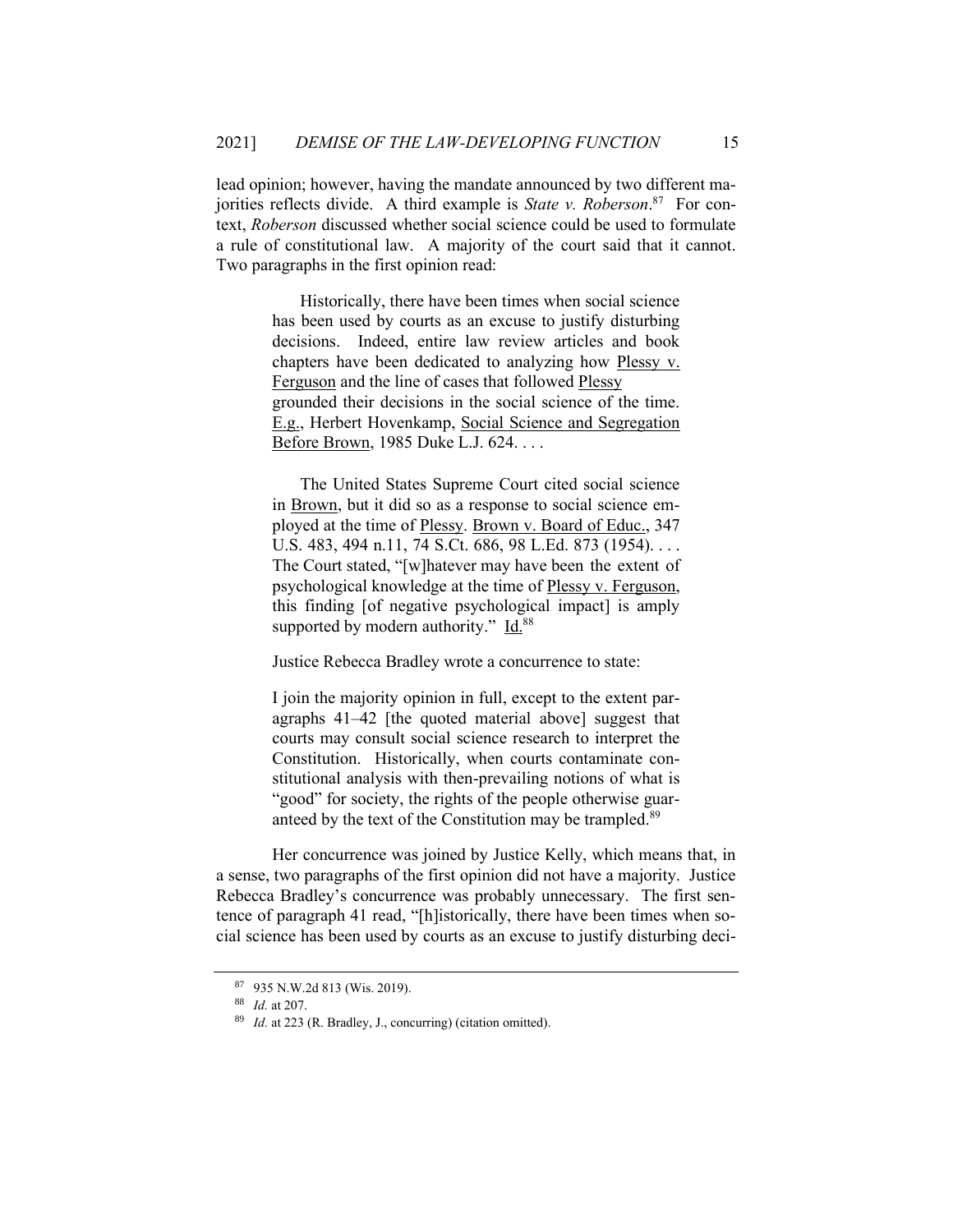sions."<sup>90</sup> There was little disagreement of any significance on the use of social science, and the concurrence may breed confusion.

If *Bartlett*, *SEIU*, and *Roberson* are added to the number of lead and majority/lead opinions issued during the 2019–20 term, the percentage of decisions with fractured opinions rises to over 19 percent.<sup>91</sup> The empirical data in Figure 1, while demonstrating a significant problem, does not paint the full picture. The problem is even worse. A fifty-state survey of fractured opinions demonstrates the magnitude of Wisconsin's problem. From 2009 through 2019, most state high courts issued approximately one to two fractured opinions per year. In contrast, the Wisconsin Supreme Court has issued twenty-six fractured opinions since the start of the 2015– 16 term. Although this problem is not unique to Wisconsin, Wisconsin has experienced an extreme version of it.

The U.S. Supreme Court is experiencing a rise like the Wisconsin Supreme Court; however, the rise at the U.S. Supreme Court is less novel. One study noted a slight rise in plurality decisions at the U.S. Supreme Court between 1953 and 2006, although the rise was not too pronounced. $92$ Another study noted that the U.S. Supreme Court issued 45 plurality decisions between 1801 and 1955 compared to 195 plurality decisions between 1953 and 2006.<sup>93</sup> A third study found 41 plurality decisions between the 2007 and 2016 terms.<sup>94</sup>

# *C. Hypotheses that May Be Disregarded*

Before discussing what has caused the rise, it is worth considering what has not triggered it. Various hypotheses have been proposed regarding why the U.S. Supreme Court has experienced a rise. Whatever merit these hypotheses may have in regard to the U.S. Supreme Court, they are not the problem in Wisconsin.

<sup>90</sup> *Id*. at 207 (majority).

<sup>91</sup> This percentage includes summary *per curiam* decisions in the denominator but not the numerator (9 divided by 47). If the two summary *per curiam* decisions are assumed to be fractured, the percentage increases to over 23 percent (11 divided by 47).

<sup>92</sup> Corley et al., *supra* note 15, at 181.

<sup>93</sup> James F. Spriggs II & David R. Stras, *Explaining Plurality Decisions*, 99 GEO. L.J. 515, 519 (2011).

<sup>94</sup> Varsava, *supra* note 57, at 292–93.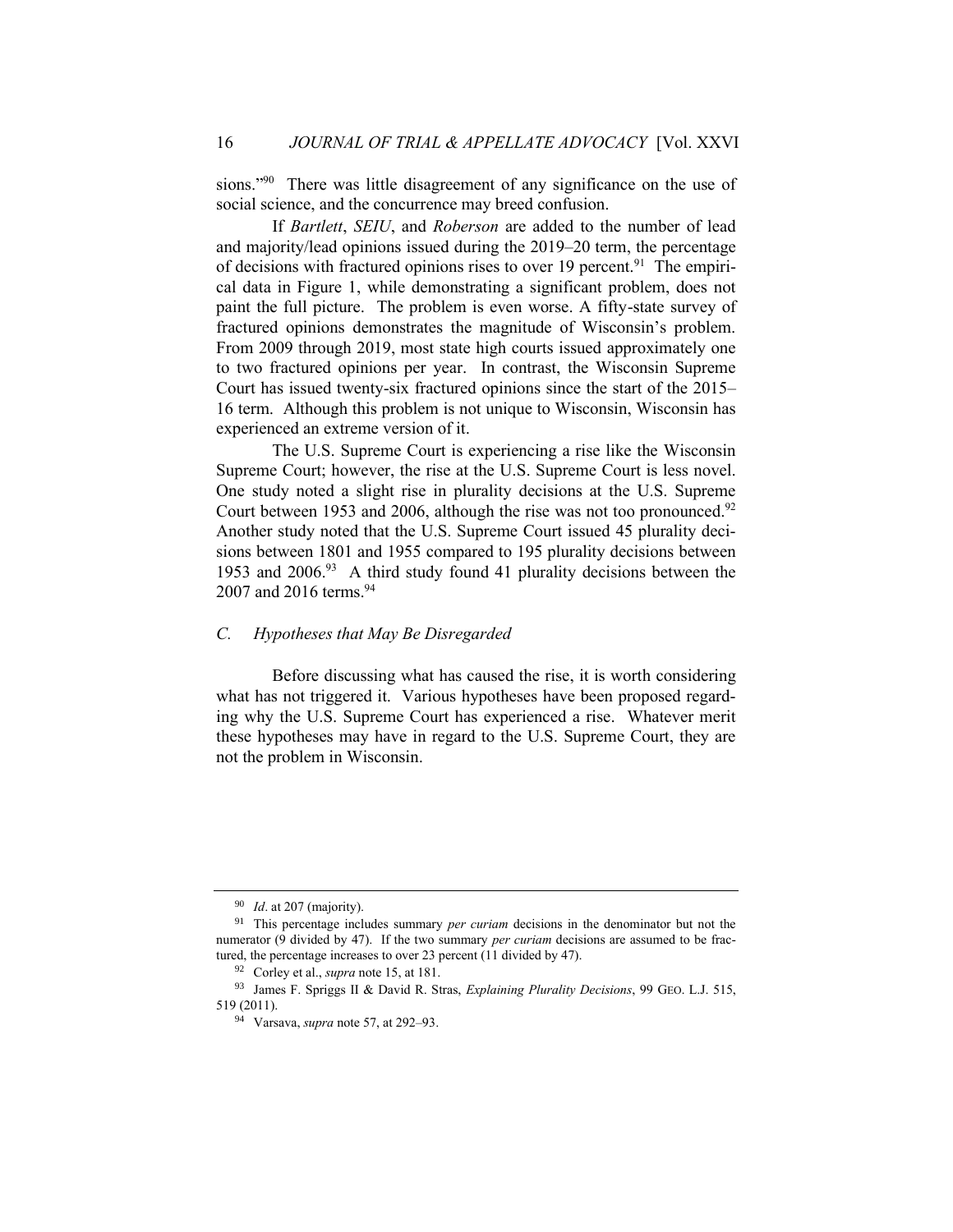#### 1. Increasing Complexity and Controversy

One hypothesis for the rise in lead and majority/lead opinions might be that cases are becoming more complex and controversial. Commentators have noted that the U.S. Supreme Court tends to issue plurality decisions in significant cases.<sup>95</sup> As one student note stated, "[m]any plurality decisions address fundamental—or even politically charged—legal issues."<sup>96</sup> An often-cited example is *Planned Parenthood of Southeast Pennsylvania v. Casey*. 97 The decision reaffirmed a woman's right to procure an abortion.<sup>98</sup>

Surprisingly, lead and majority/lead opinions at the Wisconsin Supreme Court often issue in cases that present relatively simple and noncontroversial questions. The Wisconsin Supreme Court issued six lead and majority/lead opinions during the 2019–20 term. None were in cases that should have been particularly stirring. *Lopez* was a statutory interpretation case, wherein the court concluded that multiple acts of retail theft could be aggregated into a single charge.<sup>99</sup> Marathon County v. D.K.<sup>100</sup> was a typical mental commitment case, wherein the court concluded that the expiration of a mental commitment order did not moot an appeal because the appellant was still not allowed to own a firearm; however, the court also concluded that the appellant was dangerous such that the order was properly issued.<sup>101</sup> *State v. Coffee I*<sup>102</sup> was a sentencing dispute. *Lang v. Lions Club of Cudahy Wisconsin, Inc.*<sup>103</sup> dealt with the definition of agent within the context of Wisconsin's recreational immunity statute. *State v. Coffee II*<sup>104</sup> analyzed whether a search incident to a lawful arrest for operating while intoxicated could encompass a search of the vehicle's passenger compartment. *State v. Muth*<sup>105</sup> was a criminal restitution case, wherein the court concluded that a civil settlement agreement could not bar liability for

<sup>98</sup> *Id.*

<sup>95</sup> *See id.*; *see also* Pamela C. Corley, *Uncertain Precedent: Circuit Court Responses to Supreme Court Plurality Opinions*, 37 AM. POL. RES. 30, 32 (2009); John F. Davis & William L. Reynolds, *Juridical Cripples: Plurality Opinions in the Supreme Court*, 1974 DUKE L.J. 59, 80– 81 (1974).

<sup>96</sup> James A. Bloom, Note, *Plurality and Precedence: Judicial Reasoning, Lower Courts, and the Meaning of* United States v. Winstar Corp., 85 WASH. U. L. REV. 1373, 1374 (2008).

<sup>97</sup> 505 U.S. 833 (1992) (plurality).

<sup>99</sup> State v. Lopez, 936 N.W.2d 125, 127 (Wis. 2019) (majority/lead).

<sup>100</sup> 937 N.W.2d 901 (Wis. 2020) (majority/lead).

<sup>101</sup> *Id.* at 903.

<sup>102</sup> State v. Coffee, 937 N.W.2d 579 (Wis. 2020) (majority/lead).

<sup>103</sup> 939 N.W.2d 582 (Wis. 2020) (lead).

<sup>104</sup> 943 N.W.2d 845 (Wis. 2020) (lead).

<sup>105</sup> 945 N.W.2d 645 (Wis. 2020) (lead).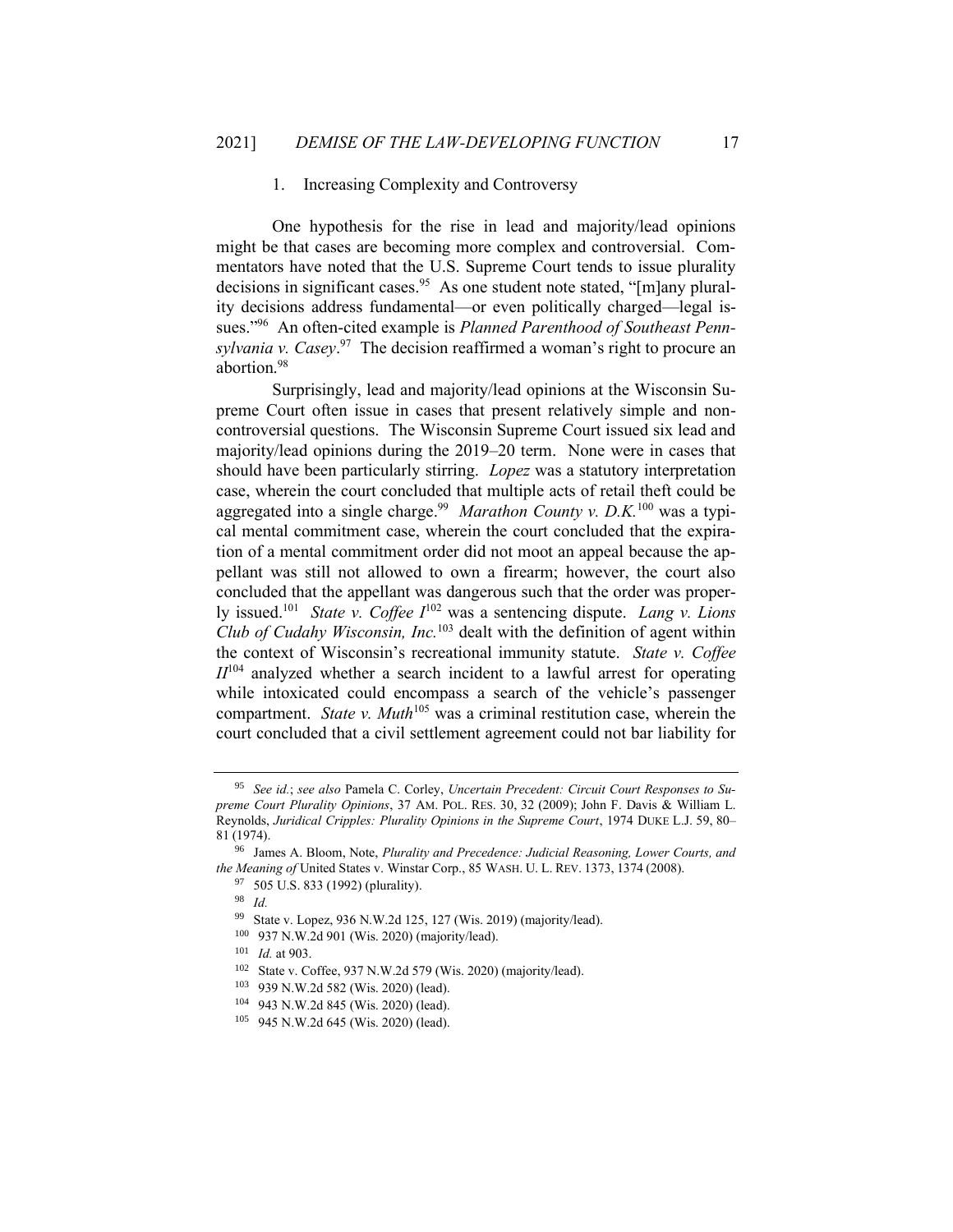restitution and analyzed the intersection of marital property and restitution. While every case the Wisconsin Supreme Court decides is important, none of these cases should have been particularly controversial. They did not, for example, deal with hotly-debated political issues. Seemingly, justices are not just disagreeing on relatively complex and controversial cases. They are disagreeing on cases that are quite ordinary.<sup>106</sup>

# 2. Increasing Opinion Length

Similarly, commentators have been quick to discuss fractured opinions and opinion length as if there is a correlation—maybe even a causation.<sup>107</sup> The hypothesis seems to be closely related to the hypothesis that cases are becoming more complicated. Chief Justice Roberts has questioned whether some of the most important cases in U.S. history could have been decided had the justices of the U.S. Supreme Court not been willing to author short opinions. He cites *Brown v. Board of Education*<sup>108</sup> to illustrate his point:

> Keep in mind, I don't know how many people could guess how long the opinion was in *Brown v. Board of Education*. It was less than 10 pages. You think it is this great decision—it is—probably the greatest decision of the Supreme Court since *Marbury v. Madison*. It was 10 pages because Warren knew that if he wrote another sentence, the unanimous consensus he had would start to fall apart.<sup>109</sup>

Intuitively, the longer an opinion, the more room for disagreement. Shorter opinions may further the collegial interest of a high court.<sup>110</sup> How-

<sup>106</sup> Of course, sometimes lead and majority/lead opinions issue in complex and controversial cases. For example, the Wisconsin Supreme Court ended great weight deference to administrative agencies' interpretations of law in *Tetra Tech*, which involved a majority/lead opinion. *See*  914 N.W.2d 921 (Wis. 2018) (majority/lead).

<sup>&</sup>lt;sup>107</sup> *SCOW, the Boss, and Justice Hagedorn, ON POINT: WIS. ST. PUB. DEFENDERS (Aug. 4,* 2020), http://www.wisconsinappeals.net/on-point-by-the-wisconsin-state-public-defender/scowthe-boss-and-justice-

hage-

dorn/?utm\_source=feedburner&utm\_medium=feed&utm\_campaign=Feed%3A+wisconsinappeal s%2FfXYi+%28On+Point%29.

<sup>108</sup> 347 U.S. 483 (1954).

<sup>109</sup> *Interview with Chief Justice John G. Roberts, Jr.*, RENSSELAER POLYTECHNIC INSTITUTE (Apr. 12, 2017), https://www.youtube.com/watch?v=TuZEKlRgDEg.

<sup>110</sup> Frank H. Easterbrook, *Ways of Criticizing the Court*, 95 HARV. L. REV. 802, 807–08 (1982). Of course, shorter opinions cannot become "skeletal opinions." *See, id.* In the words of Judge Frank Easterbrook, "a complete statement of the Court's rationale, of all major and minor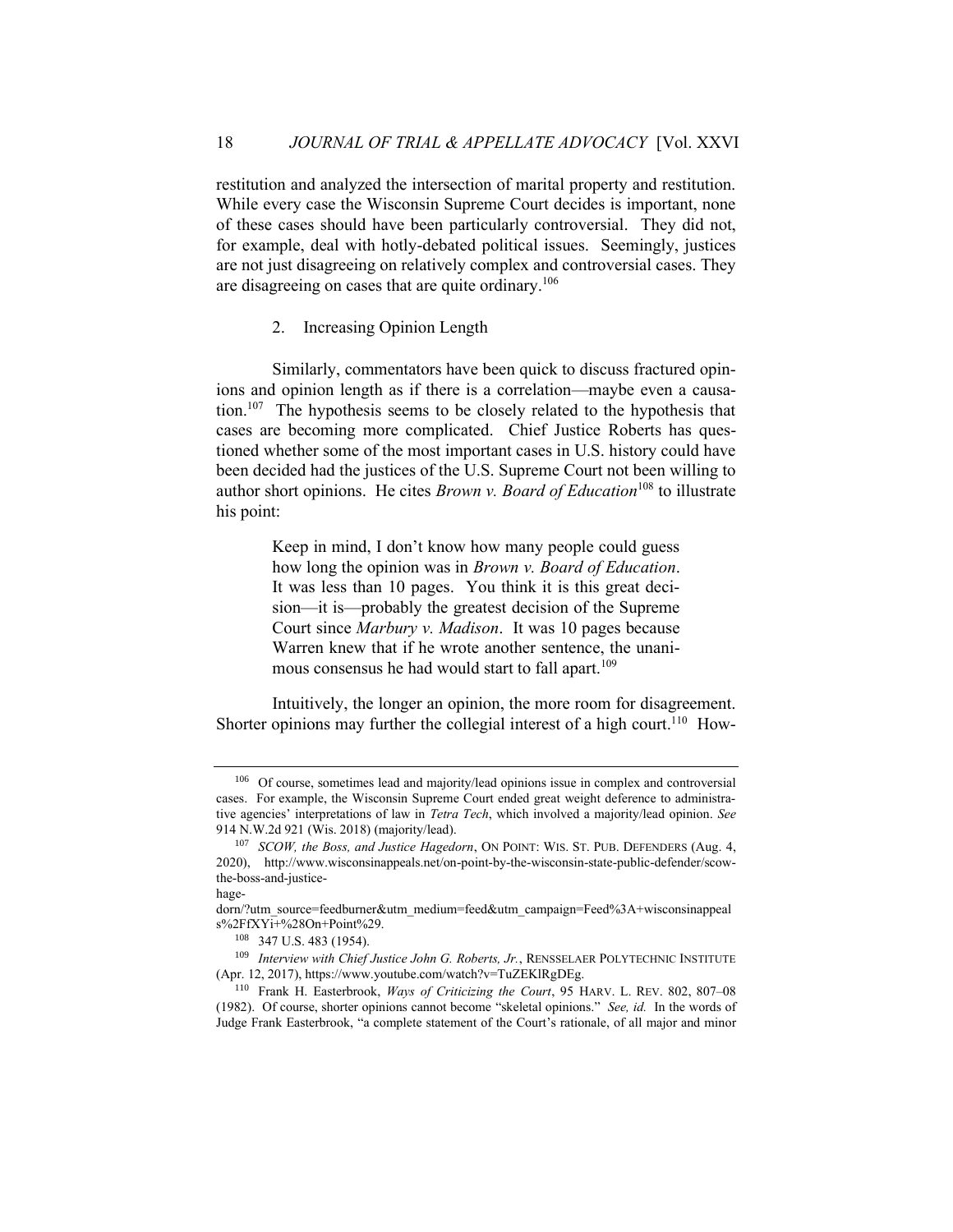ever, according to Professor Ball, the length of the average opinion has not varied much at the Wisconsin Supreme Court over the past decade.<sup>111</sup> Furthermore, the average fractured opinion issued during the 2019–20 term was shorter than the average first opinion. The average first opinion was about twenty-seven pages; the average fractured opinion was about twentyfive pages. While efforts to decrease page length might help reduce the number of lead and majority/lead opinions, opinion length does not seem to be the cause.

# 3. Increasing Caseload

Another hypothesis might be that the caseload of the court has increased. In the 1970s, some scholars suggested that the rise in plurality opinions issued by the U.S. Supreme Court was caused by its increasing caseload, which was thought to take away from time that could have been spent "resolving differences."<sup>112</sup> But the caseload of the Wisconsin Supreme Court has not increased. Indeed, in the late 90s and early 2000s, the court heard almost double the number of cases compared to recent terms.

# *D. The Cause*

Professor Ball has indicated that the dramatic increase in lead and majority/lead opinions may be attributable to a divide between conservative justices.<sup>113</sup> This is the most persuasive hypothesis because the increase correlates with two conservative justices joining the court, Justice Rebecca Bradley and Justice Kelly. For context, Justice Rebecca Bradley joined the court early in the 2015–16 term, and Justice Kelly joined the court at the start of the 2016–17 term. Notably, Justice Kelly's term recently ended; however, another conservative has joined the court: Justice Hagedorn. These justices—supposedly—are or were a part of a majority conservative bloc of the Wisconsin Supreme Court.<sup>114</sup> However, the statistics do not

premises necessary to the decision, or of the limits of the holding may be invaluable. The more the Court says, the more help it offers in planning." *Id.* Skeletal opinions are also a threat to a high court's law-developing function. *See id.* at 808.

<sup>111</sup> *See* Ball, *supra* note 78.

<sup>112</sup> Davis & Reynolds, *supra* note 95, at 77.

<sup>&</sup>lt;sup>113</sup> Ball, *supra* note 78 ("[I]t is difficult to imagine the growing share of fractured decisions without justices authoring or joining separate opinions more frequently than they did just a few years ago. And here, the addition of Justices Kelly and R. Bradley may be as significant as the widening stream of concurrences and dissents flowing form the offices of the court's two liberals.").

<sup>114</sup> According to the media, the Wisconsin Supreme Court had five conservative members, who acted as a bloc, during the 2019–20 term. *See e.g.*, Wis. Democracy Campaign, *Special In-*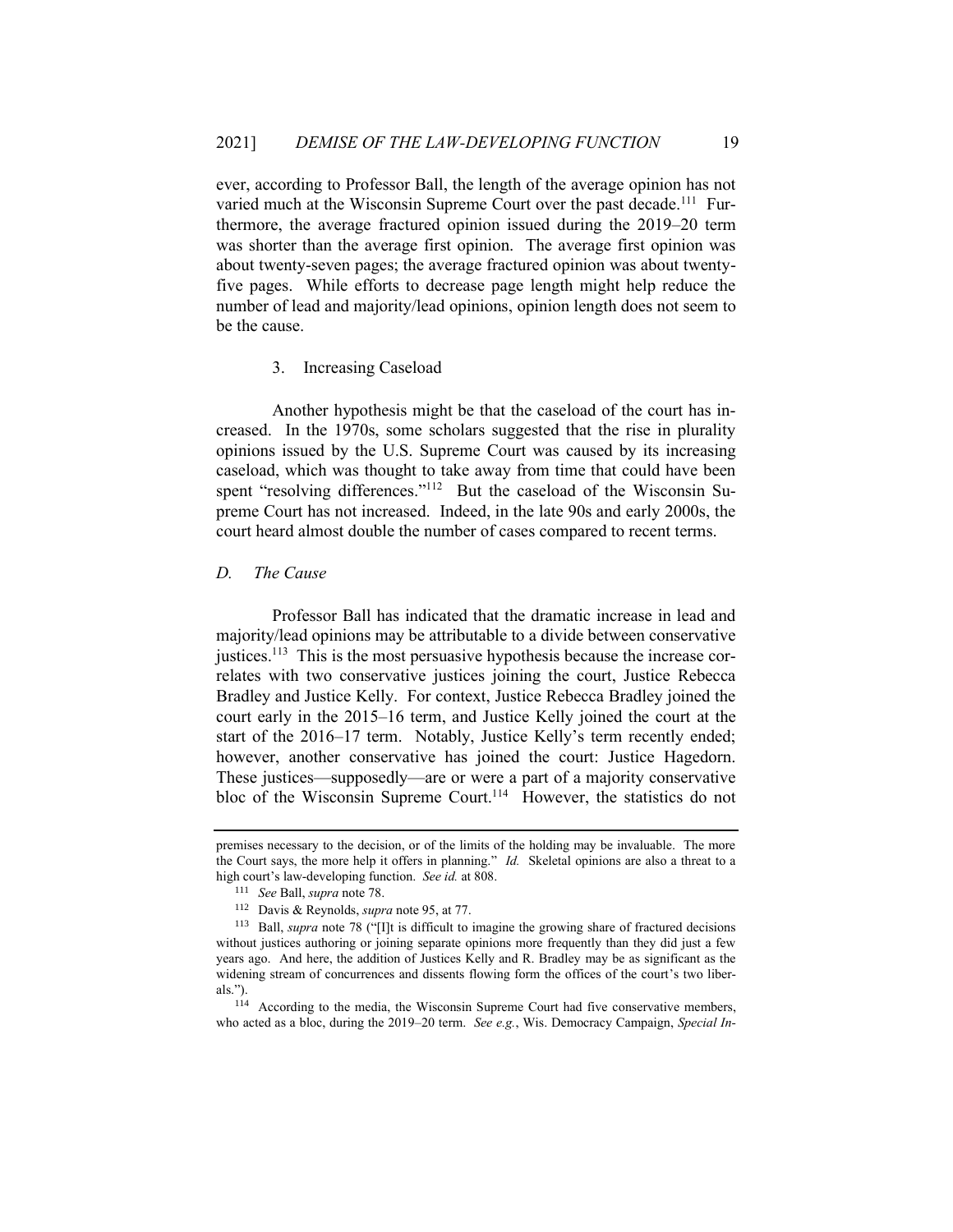demonstrate a conservative bloc at all. Rather, they demonstrate a conservative divide. The number of separate writings by these three justices is enormous. Table 1 is a breakdown of separate writings during the 2019–20 term. $^{115}$ 

| Justice                     | Number of<br>Concurrences | Number of<br><b>Dissents</b> | Number of<br>Concurrence/<br><b>Dissents</b> | Total<br>Writings | Number of<br>Withdraws<br>$/Do$ Not<br>Participate |
|-----------------------------|---------------------------|------------------------------|----------------------------------------------|-------------------|----------------------------------------------------|
| Ann Walsh<br><b>Bradley</b> |                           |                              |                                              | 6                 |                                                    |
| Roggensack                  | 3                         | $\mathfrak{D}$               | $\mathfrak{D}$                               |                   |                                                    |
| Ziegler                     | 2                         |                              |                                              | 3                 |                                                    |
| Rebecca<br><b>Bradley</b>   | 8                         |                              |                                              | 16                |                                                    |
| Kelly                       | 7                         |                              | 3                                            | 11                |                                                    |
| Dallet                      | 3                         | 8                            |                                              | 12                |                                                    |
| Hagedorn                    |                           |                              |                                              | 13                |                                                    |

Table 1: Breakdown of Separate Writings During the 2019–20 Term

Table 1 shows that members of the supposed conservative bloc write separately even more than the two supposed liberal justices—Justice Ann Walsh Bradley and Justice Dallet. Justice Ann Walsh Bradley and Justice Dallet, combined, authored 18 separate writings. Justice Rebecca Bradley and Justice Kelly authored 27, despite being a part of the bloc that supposedly controls the court. Justice Hagedorn, who did not participate in 9 cases, wrote separately on 13 occasions. In contrast, two members of the supposed conservative bloc, Chief Justice Roggensack and Justice Ziegler, authored a mere 10 separate writings combined.

Curiously, every lead and majority/lead opinion issued during the 2019–20 term was authored by either Chief Justice Roggensack or Justice Ziegler. In each of the six cases, one or more of the members of the supposed conservative bloc authored a separate writing. In *Lopez*, both Justice

*terests Battle on High Court Case*, URBAN MILWAUKEE (May 5, 2020, 1:08 PM), https://urbanmilwaukee.com/2020/05/05/special-interests-battle-on-high-court-case/; Linda Greenhouse, Opinion, *The Supreme Court Fails Us*, N.Y. TIMES (Apr. 9, 2020), https://www.nytimes.com/2020/04/09/opinion/wisconsin-primary-supreme-court.html; *Wisconsin GOP Will Ask U.S. Supreme Court to Block Extended Absentee Voting*, L.A. TIMES (Apr. 4, 2020), https://www.latimes.com/world-nation/story/2020-04-04/wisconsin-gop-vows-supremecourt-appeal-on-extended-voting.

<sup>115</sup> Table 1 does not account for two summary *per curiam* decisions issued in the 2019–20 term.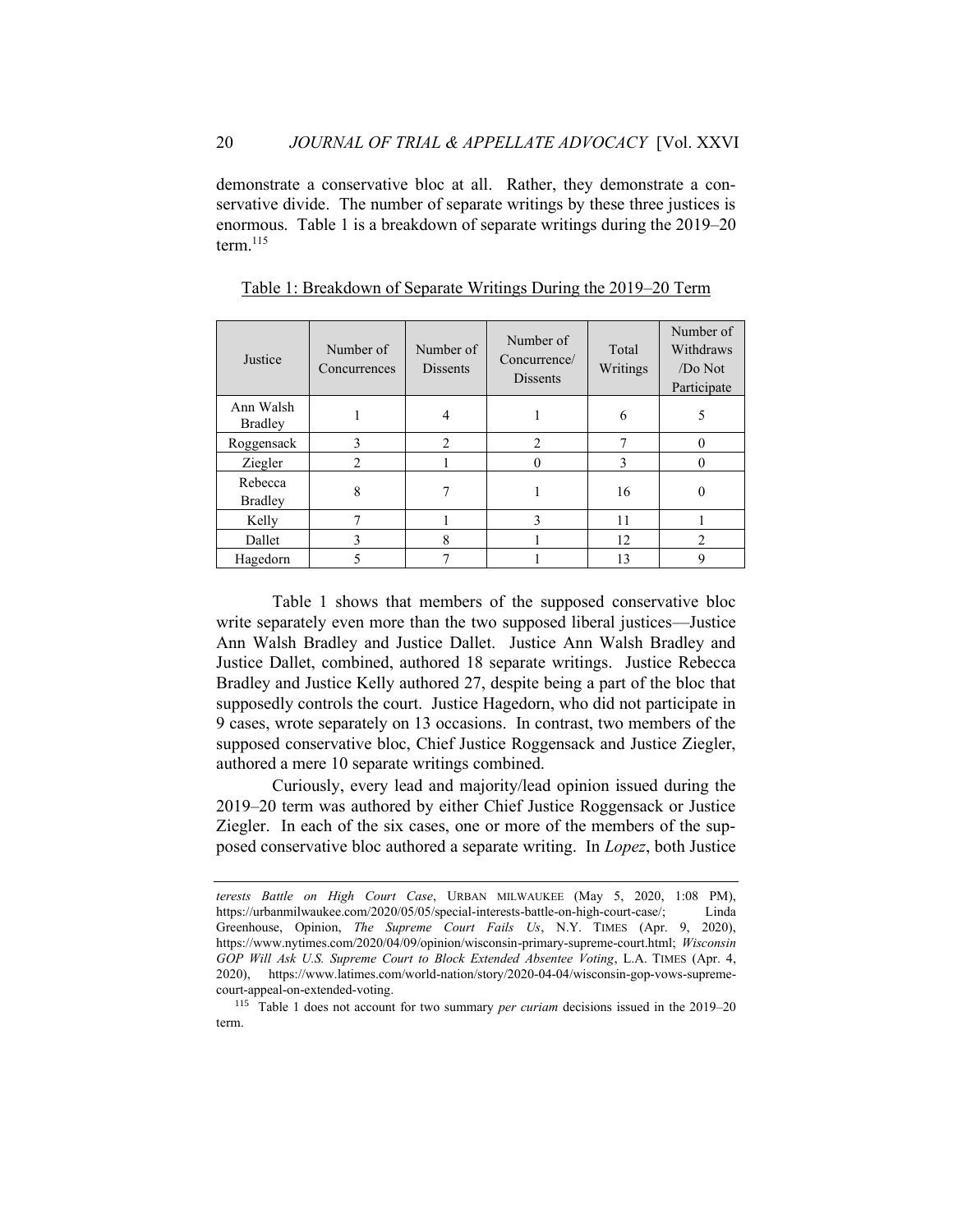Rebecca Bradley and Justice Kelly authored concurrences.<sup>116</sup> In both *Marathon County* and *Lang*, Justice Rebecca Bradley filed a concurring opinion joined by Justice Kelly.<sup>117</sup> In *Coffee I*, Justice Kelly concurred and Justice Rebecca Bradley joined his concurrence in part as well as a dissent by Justice Ann Walsh Bradley.<sup>118</sup> In *Coffee II*, Justice Kelly authored a concurrence and Justice Rebecca Bradley joined a dissent authored by Justice Dallet.<sup>119</sup> In *Muth*, Justice Kelly concurred in part and dissent in part, Justice Hagedorn dissented and Justice Rebecca Bradley joined a concurrence by Justice Dallet.<sup>120</sup>

The disunity of the supposed conservative bloc cannot be explained by reference to the personality of its members. The reason for the disunity is a matter of jurisprudence and not psychology. The disunity reflects a philosophical position, held by some members of the supposed bloc, that their role does not permit compromise.

Notably, the theory that conservatives are struggling to work together does not hold for all jurisdictions experiencing the problem of fractured opinions. Washington has a very liberal court, and yet, it is highly fractured. There are likely different causes depending on the jurisdiction. This Article is merely a case study of one jurisdiction, and additional research is needed to understand the larger phenomenon.

# IV. PROBLEMS RELATED TO THE RISE OF FRACTURED OPINIONS

This Part explains why the rise in fractured opinions is problematic. Generally, they are confusing—a problem for everybody. There are harms, however, specific to conservative jurisprudence related to the rise in lead and majority/lead opinions. At the Wisconsin Supreme Court, fractured opinions tend to occur because conservatives cannot compromise and that places conservative jurisprudence at a disadvantage: the supposedly conservative court struggles to make conservative law. Additionally, "minority vote pooling," a concept that conservatives have fought against, has recently reappeared as a matter of popular discussion because of fractured opinions. Minority vote pooling would allow justices that disagree with the majority on an issue to cobble together with members of a different minori-

<sup>116</sup> State v. Lopez, 936 N.W.2d 125 (Wis. 2019) (majority/lead).

<sup>117</sup> Marathon County v. D.K., 937 N.W.2d 901 (Wis. 2020) (majority/lead); Lang v. Lions Club of Cudahy Wis., Inc., 939 N.W.2d 582 (Wis. 2020) (lead).

<sup>118</sup> State v. Coffee, 937 N.W.2d 579 (Wis. 2020) (majority/lead).

<sup>119</sup> State v. Coffee, 943 N.W.2d 845 (Wis. 2020) (lead).

<sup>120</sup> State v. Muth, 945 N.W.2d 645 (Wis. 2020) (lead).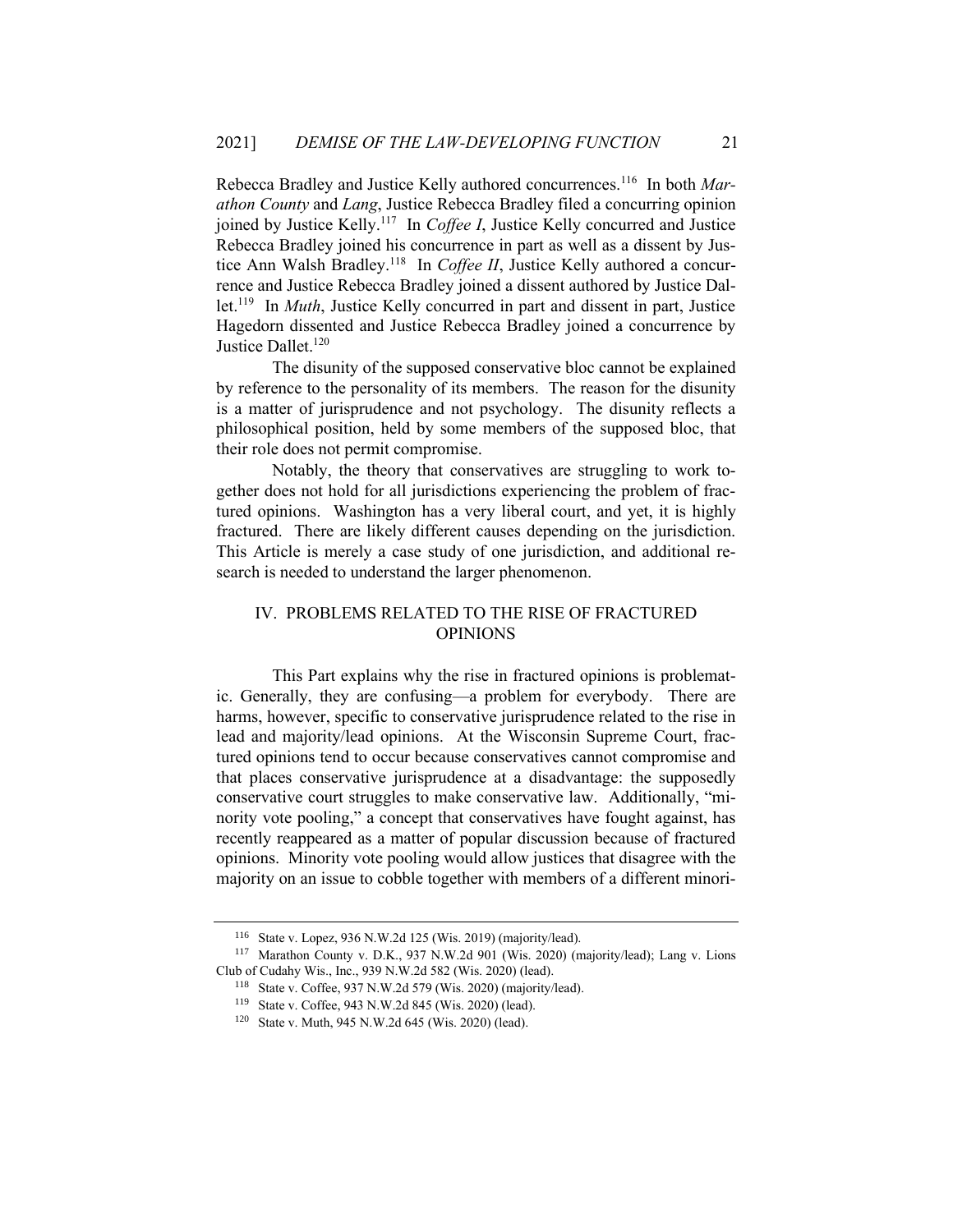ty to produce a mandate. For example, a case could have four issues. As to each issue, there could be a majority in favor of affirming the lower court. However, if one justice believes that the court should reverse on the first issue, and another on the second, and so on, there could be four justices that believe the lower court should be reserved.<sup>121</sup> Minority vote pooling leads to bizarre results.

This Part begins by examining how Wisconsin law treats lead and majority/lead opinions. The confusing nature of these opinions cannot be fully appreciated otherwise. Furthermore, one proposed solution to the problematic nature of these opinions could be the adoption of the *Marks*  rule. But understanding why the Wisconsin Supreme Court has not already adopted the *Marks* rule lessens the persuasive force of this idea. The problem must be addressed by decreasing the number of lead and majority/lead opinions.

#### *A. Lead and Majority/Lead Opinions Under Wisconsin Law*

Notably, Wisconsin law differs from federal law in its handling of fractured opinions. As explained previously, the U.S. Supreme Court uses the term "plurality." In *Marks v. United States*, <sup>122</sup> the Court instructed that a case with a plurality opinion can have precedential value "[w]hen a fragmented Court decides a case and no single rationale explaining the result enjoys the assent of five Justices, 'the holding of the Court may be viewed as that position taken by those Members who concurred in the judgment on the narrowest grounds ...."<sup>123</sup> Under *Marks*, a court does not "ask" whether a single rule of decision has the express support of at least [a majority of] Justices."<sup>124</sup> Instead, there are two understandings of how the Marks rule works.<sup>125</sup> The first, which would seem to be the majority rule, gives precedential value to whichever opinion is narrowest. As one scholar wrote:

> *Freeman v. United States* is the most striking example [of an application of the *Marks* rule]. After the Court divided 4-to-1-to-4 on an important question of federal sentencing that affected thousands of criminal defendants, most courts

<sup>121</sup> *See generally* State v. Gustafson, 359 N.W.2d 920 (Wis. 1985) (per curiam).

<sup>122</sup> 430 U.S. 188 (1977).

<sup>123</sup> *Id.* at 193 (omission in original) (quoting Gregg v. Georgia, 428 U.S. 153, 169 n.15 (1976) (plurality)).

<sup>124</sup> Richard M. Re, *Beyond the* Marks *Rule*, 132 HARV. L. REV. 1942, 1944 (2019).

<sup>125</sup> Ryan C. William, *Questioning* Marks*: Plurality Decisions and Precedential Constraint*, 69 STAN. L. REV. 795, 798–99 (2017).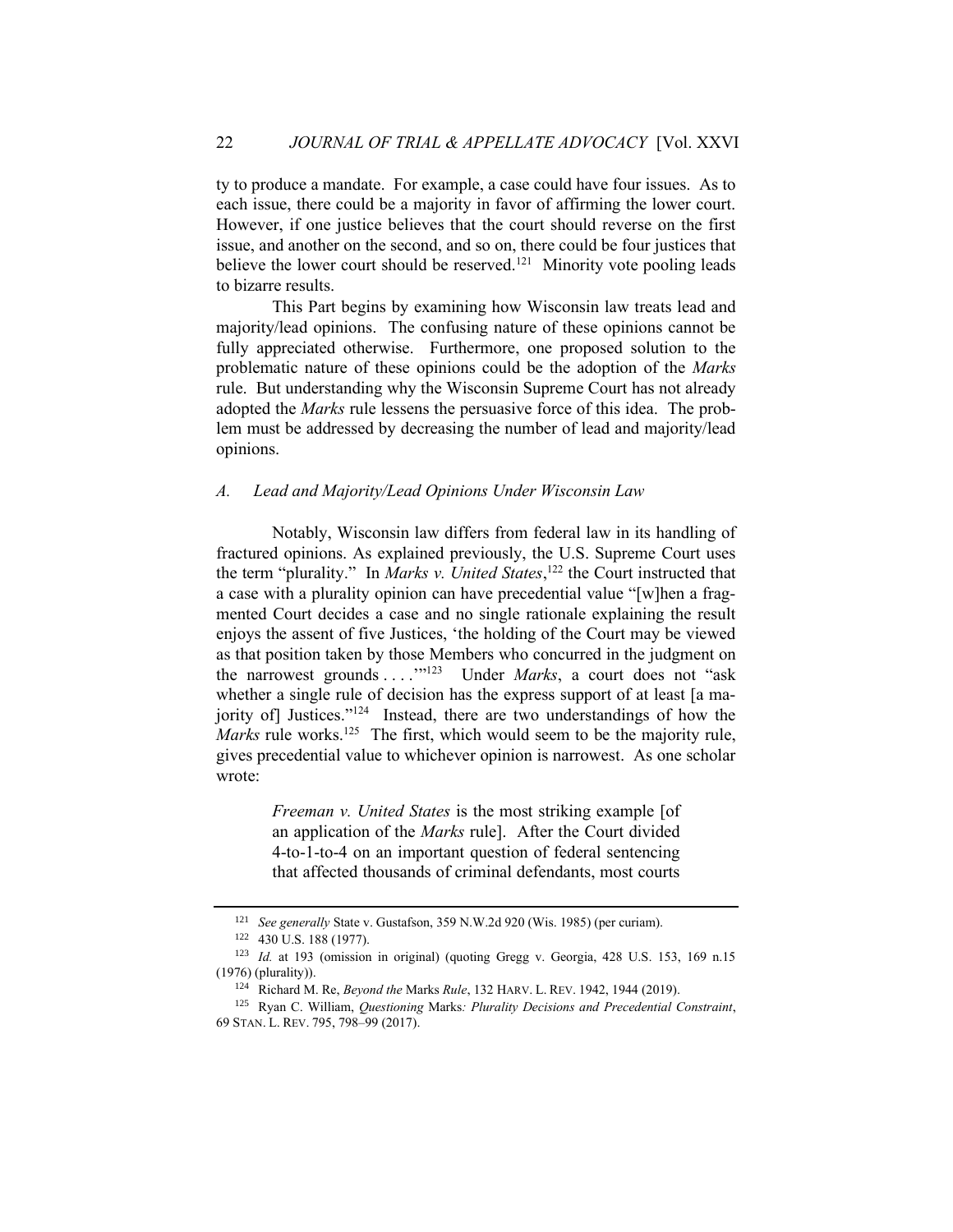applying *Marks* concluded that Justice Sotomayor's solo concurrence in the judgment should control. Yet the other eight Justices in *Freeman* thoroughly criticized Justice Sotomayor's position as "erroneous" and "arbitrary." Bizarrely, the Court's least popular view became law  $\dots$ . <sup>126</sup>

The other approach, according to the D.C. Circuit, searches for a "common denominator of the Court's reasoning" that "must embody a position implicitly approved by at least five Justices who support the judgment."<sup>127</sup>

Some state courts use the *Marks* rule,<sup>128</sup> but the Wisconsin Supreme Court has never applied the *Marks* rule to interpret Wisconsin case law.<sup>129</sup> Instead, the law in Wisconsin appears to be "that a majority of the participating judges must have agreed on *a particular point* for it to be considered the opinion of the court."<sup>130</sup> For example, in *Outlaw*, the lead opinion was joined by three justices.<sup>131</sup> Outlaw also included two concurrences, each joined by the four remaining justices. One of the concurrences disagreed with a conclusion in the lead opinion, believing it went too far. In State v. Dowe,<sup>132</sup> the Wisconsin Supreme Court addressed a case where the circuit court applied the rule from the lead opinion in *Outlaw* that a concurrence suggested was incorrect. *Dowe* explained that the lead opinion was binding only as to the issues on which four justices agreed; for other issues, in particular the one that had been addressed by the circuit court, the concurrences were binding.<sup>133</sup> Notably, one similarity between the *Marks* rule and Wisconsin practice seems to be that the conclusions of law in dissenting opinions are not to be considered.<sup>134</sup>

<sup>130</sup> State v. Fitzgerald, 538 N.W.2d 249, 250 (Wis. 1995) (per curiam) (citing State v. Dowe, 352 N.W.2d 660, 662 (Wis. 1984) (per curiam)) (emphasis added).

<sup>133</sup> *Id.* at 662.

<sup>126</sup> Re, *supra* note 124, at 1944–45.

<sup>127</sup> United States v. Epps, 707 F.3d 337, 348 (D.C. Cir. 2013) (quoting King v. Palmer, 950 F.2d 771, 781 (D.C. Cir. 1991) (en banc)).

<sup>128</sup> Re, *supra* note 124, at 1961.

<sup>129</sup> The Wisconsin Supreme Court, on numerous occasions, has applied the *Marks* rule but only in the context of interpreting U.S. Supreme Court precedent. *See* Vincent v. Voight, 614 N.W.2d 388, 406 n.18 (Wis. 2000) ("We have adopted the United States Supreme Court's treatment of plurality opinions in applying the holdings of that Court.").

<sup>131</sup> 321 N.W.2d 145 (Wis. 1982) (lead).

<sup>132</sup> 352 N.W.2d 660 (Wis. 1984) (per curiam).

<sup>134</sup> Piper v. Jones Dairy Farm, 940 N.W.2d 701, 708 (Wis. 2020) (citing State v. Griep, 863 N.W.2d 567, 579 n.16 (Wis. 2015); State v. Coffee, 937 N.W.2d 627, 662 n.1 (Wis. 2020) (A.W. Bradley, J., dissenting)). Notably, most scholars agree that dissenting opinions should not be considered when determining the precedential value of a decision; however, one has recently challenged that assertion. *See* Varsava, *supra* note 57.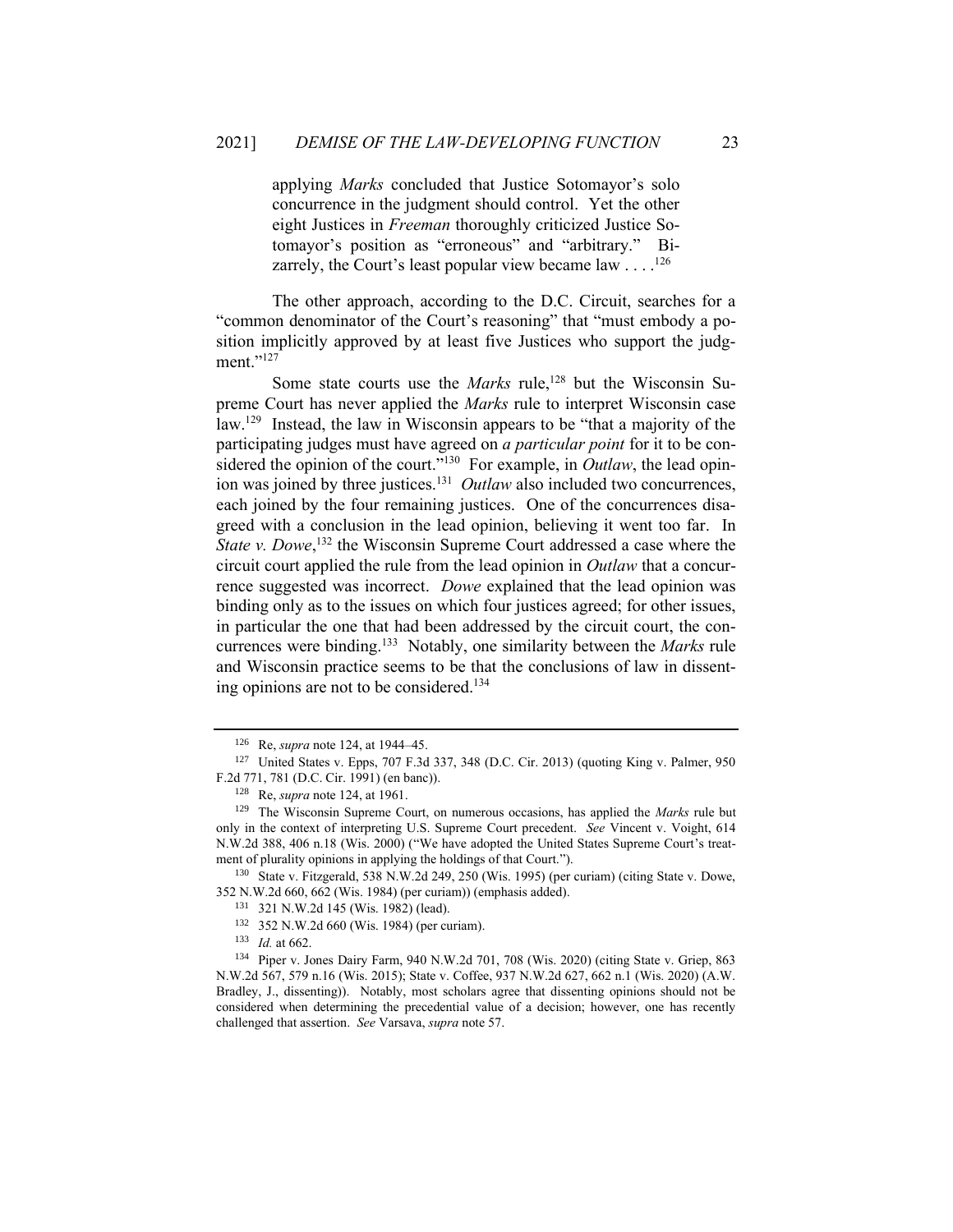The Wisconsin Supreme Court has squabbled about the adoption of a *Marks* rule and has appeared to reject it. For example, in *Estate of Makos v. Wisconsin Masons Health Care Fund*, <sup>135</sup> Justice Donald Steinmetz authored a lead opinion. Justice William Bablitch authored a concurring opinion, which was joined by Justice Jon Wilcox. Justice Bablitch's concurrence stated, "I join the mandate of the lead opinion but not its rationale."<sup>136</sup> Justice N. Patrick Crooks also authored a concurrence. He seemed to agree with the holding set forth in the lead opinion.<sup>137</sup> Two weeks later, the court stated in another case that "none of [*Makos*] has any precedential value."<sup>138</sup> Marks was never mentioned. In a subsequent case, *Tomczak v. Bailey*, <sup>139</sup> one concurring justice wanted to apply the *Marks* rule to *Makos* and another did not.<sup>140</sup>

Members of the Wisconsin bar are generally under the impression that Wisconsin has no *Marks* rule.<sup>141</sup> For the time being, that understanding matches reality. As Justice Abrahamson and Justice Ann Walsh Bradley wrote, "[a]re lead opinions in this court comparable to plurality opinions in the United States Supreme Court? Apparently, the court of appeals considers a plurality decision of this court persuasive but does not always consider it binding."<sup>142</sup> Notably, in an earlier concurrence, then-Chief Justice Abrahamson stated, "[t]his court has followed *Marks* in applying plurality opinions of the United States Supreme Court and in applying plurality decisions of this court."<sup>143</sup> However, a cite-check of this assertion proves that it is incorrect. The writing cites three opinions; in two of them, the *Marks* rule was applied to interpret U.S. Supreme Court precedent. The only opinion cited where the *Marks* rule was applied to a Wisconsin case

<sup>135</sup> 564 N.W.2d 662 (Wis. 1997) (lead), *overruled by* Aicher ex rel. LaBarge v. Wis. Patients Compensation Fund, 613 N.W.2d 849 (Wis. 2000).

<sup>136</sup> *Id.* at 59 (Bablitch, J., concurring).

<sup>&</sup>lt;sup>137</sup> *Id.* at 67 (Crooks, J., concurring).

<sup>138</sup> Doe v. Archdiocese of Milwaukee, 565 N.W.2d 94, 102 n.11 (Wis. 1997).

<sup>139</sup> 578 N.W.2d 166 (Wis. 1998).

<sup>140</sup> *Compare id.* at 182–83 (Crooks, J., concurring) (asserting *Makos* had precedential value because he would apply the *Marks* rule), *with id.* at 181 (Geske, J., concurring) (asserting *Makos* had no precedential value).

<sup>141</sup> Philip C. Babler, *The Need for a Marks Rule in Wisconsin*, FOLEY: WIS. APPELLATE L. (Nov. 14, 2018), https://www.foley.com/en/insights/publications/2018/11/need-for-marks-rule-inwisconsin; *Scotus May Clarify Rules for Interpreting Plurality Decisions*, ON POINT: WIS. STATE PUB. DEFENDER (Dec. 14, 2017), http://www.wisconsinappeals.net/on-point-by-the-wisconsinstate-public-defender/scotus-may-clarify-rules-for-interpreting-plurality-decisions/.

<sup>142</sup> State v. Lynch, 371 Wis. 2d 1, 77 (Wis. 2016) (Abrahamson & A.W. Bradley, JJ., concurring in part, dissenting in part).

<sup>143</sup> State v. Deadwiller, 834 N.W.2d 362, 379 (Wis. 2013) (Abrahamson, C.J., concurring).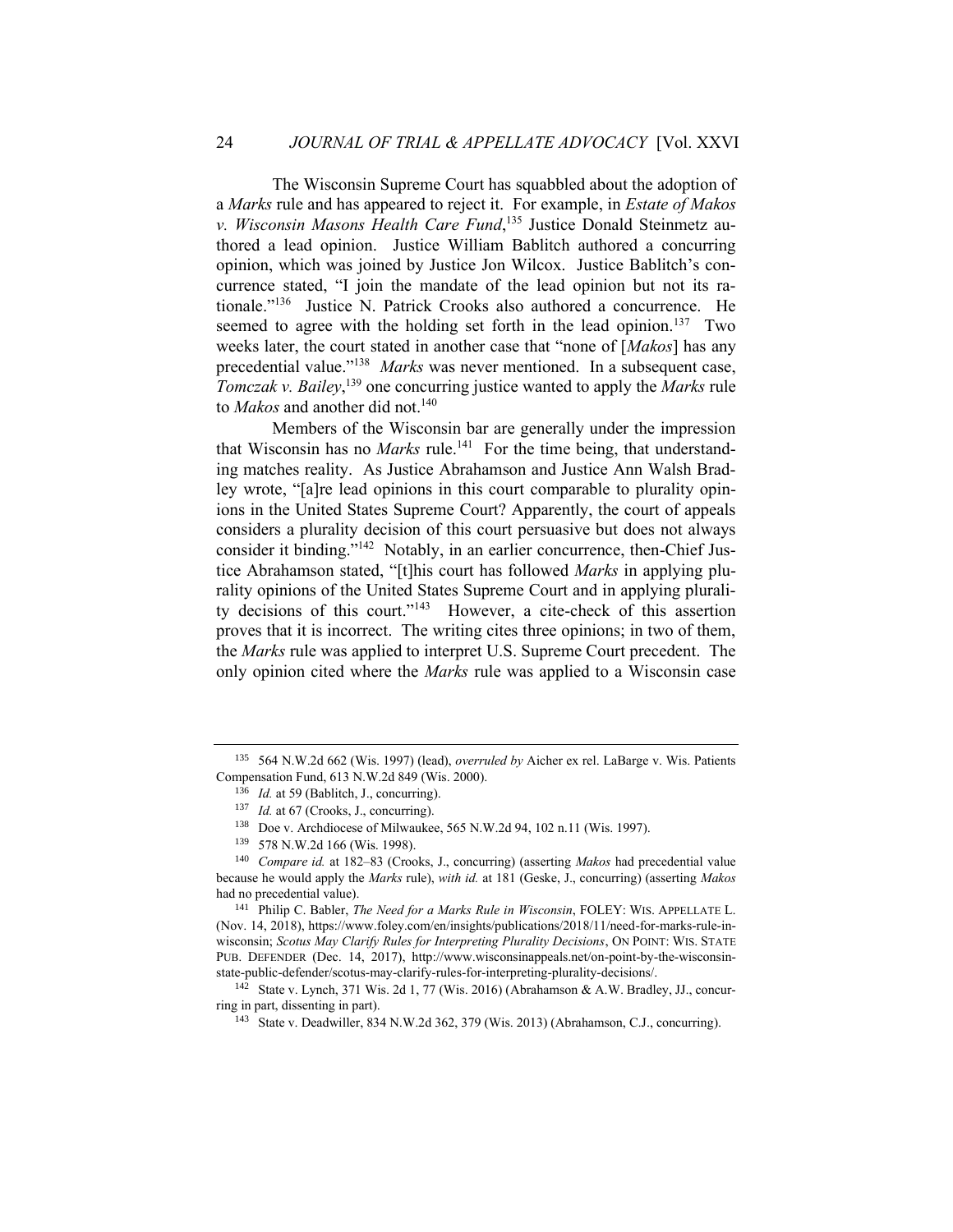was a concurrence in *Tomczak*, where the use of the *Marks* rule was disputed.<sup>144</sup>

Even if the Wisconsin Supreme Court were to adopt the *Marks* rule, lead opinions would still prove problematic. This is because a lead opinion often lacks a common legal rationale with other writings.<sup>145</sup> To give an example, *Koschkee v. Taylor*<sup>146</sup> overturned *Coyne v. Walker*. <sup>147</sup> As *Koschkee* noted:

> [O]ur mandate in Coyne arises from a lead opinion, joined by one justice, a two-justice concurrence, and a one-justice concurrence. When we are asked to overturn one of our prior decisions, lead opinions that have no common legal rationale with their concurrences are troublesome. For example, we cannot analyze whether "[c]hanges or developments in the law have undermined the rationale behind a decision," if there is no "rationale" to analyze. We are in such a circumstance in the matter now before us. Accordingly, for the reasons set forth below, we conclude that an independent analysis of the issues presented herein better serves the interests of the public.<sup>148</sup>

Of course, Wisconsin could adopt the version of the *Marks* rule that considers the narrowest opinion binding, with no need to analyze the writings for a common rationale. However, that would arguably encourage justices to write separately, and narrowly, with hopes that their view becomes binding.<sup>149</sup> Furthermore, that version of the *Marks* rule has been considered problematic because it has permitted bizarre legal views to become precedent.<sup>150</sup> Rather than adopt a version of the *Marks* rule, the better solution is to minimize the number of lead and majority/lead opinions.

<sup>144</sup> *Id.* (citing Vincent v. Voight, 614 N.W.2d 388, 406 n.18 (Wis. 2000); Lounge Mgmt., Ltd. v. Town of Trenton, 580 N.W.2d 156, 160 (Wis. 1998); *Tomczak*, 578 N.W.2d at 182–83 (Crooks, J. concurring)).

<sup>145</sup> Koschkee v. Taylor, 929 N.W.2d 600, 604 n.5 (Wis. 2019).

<sup>146</sup> 929 N.W.2d 600 (Wis. 2019).

<sup>147</sup> 368 Wis. 2d 444 (Wis. 2016), *overruled by Koschee*, 929 N.W.2d 600.

<sup>148</sup> *Koschkee*, 929 N.W.2d at 604 n.5 (internal citation omitted).

<sup>149</sup> *See* Re, *supra* note 124, at 2000.

<sup>150</sup> *Id.* at 1944–45.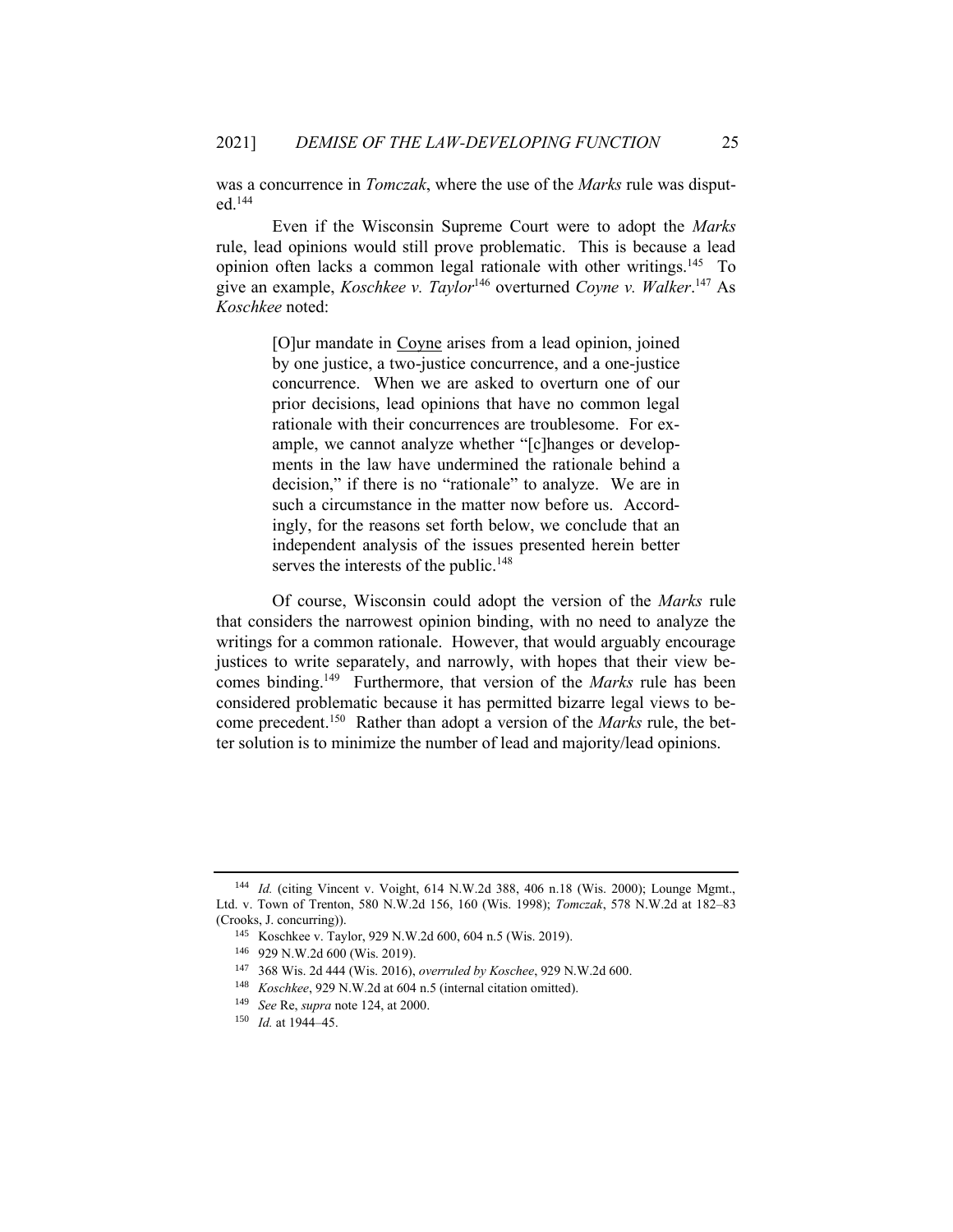#### *B. A Failure of the Law-Developing Function*

Evidently, lead and majority/lead opinions are the antithesis of law-development. Members of the Wisconsin bar dislike them.<sup>151</sup> And, no doubt, they and the public at-large are growing increasingly frustrated with the Wisconsin Supreme Court. Lead and majority/lead opinions are at odds with the law-developing function of the court for at least two reasons. First, they result in the court declaring less law. Second, they are confusing, and confusing jurisprudence—even when it garners a majority—does little to develop the law.

1. Less Law

The Wisconsin Supreme Court is a law-developing—not an errorcorrecting—court. As one law review article explained:

> Appellate courts have two primary functions: "error correction" to ensure that law is interpreted correctly and consistently and "law making" to provide a means for the development of law through their decisions and explanations of decisions. In states with only one appellate court, that one court must perform both functions. In states with two levels of appellate courts, the intermediate appellate court is often assigned the error-correcting role and the court of last resort, most often called the supreme court, is primarily concerned with the development and declaration of  $law<sup>.152</sup>$

One of the reasons states have created intermediate appellate courts is to allow state supreme courts to focus on a limited number of cases and thereby improve the quality of their opinions.<sup>153</sup> Indeed, many may not realize that state intermediate appellate courts are a recent phenomenon

<sup>151</sup> *See* Jeffrey A. Mandell & Barbara A. Neider, *Sea Change: No More Great Weight Deference to Administrative Agencies*, WIS. LAW., July 2018, https://www.wisbar.org/NewsPublications/InsideTrack/Pages/Article.aspx?Volume=10&Issue=1 2&ArticleID=26460 ("The result of these fractured opinions is that most of the analysis in the lead opinion lacks enough support to be considered law and to provide clear guidance to agencies, private parties, and lower courts."); Michael B. Brennan, *Guest Post: Forbush and the Riddle of a Fragmented Court*, ON POINT: WIS. STATE PUBLIC DEFENDER (May 24, 2011), http://www.wisconsinappeals.net/on-point-by-the-wisconsin-state-public-defender/guest-postforbush-and-the-riddle-of-a-fragmented-court/.

<sup>152</sup> Flango *supra* note 13, at 105.

<sup>153</sup> *Id.*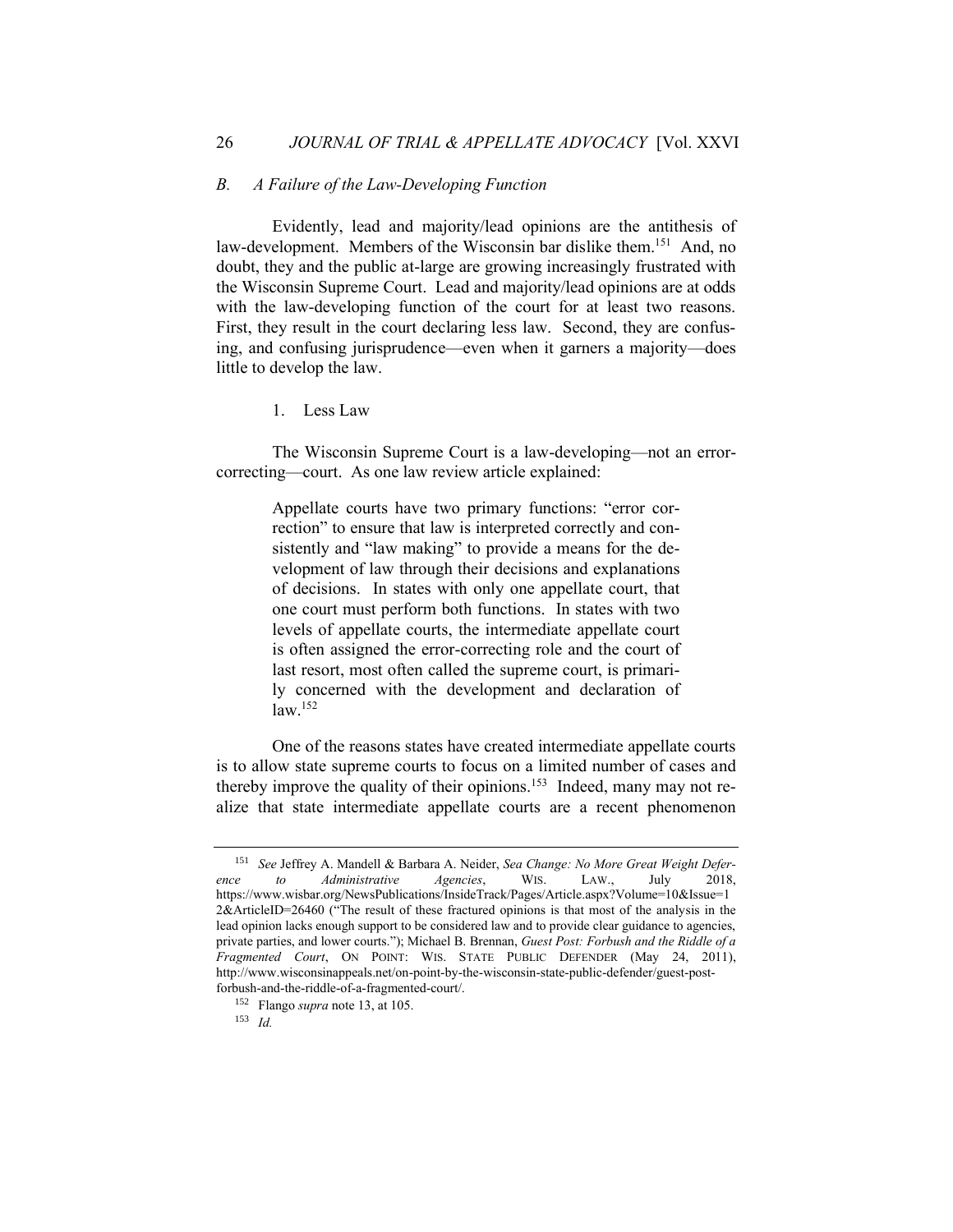brought about in part because state supreme courts had excessive caseloads.<sup>154</sup> For example, in 1978, Wisconsin, following the lead of several other states, established an intermediate appellate court, the Wisconsin Court of Appeals. The intent was to reduce the caseload bogging down the Wisconsin Supreme Court.<sup>155</sup> As one student comment wrote shortly after the adoption, "Supreme Court case selection—coupled with intermediate appellate courts which hear all trial court appeals as of right—has long been seen as a solution to the problem of delayed or nonreflective high court decisions caused by increasing appellate caseloads."<sup>156</sup> To summarize the caseload problem:

> In the 1962 term, there were 331 filings with the supreme court. In 1971, the number grew to 765 filings. The supreme court disposed of 291 cases in the 1962 term compared with 431 in the 1971 term. More importantly, the number of unfinished cases carried over into the next term rose from forty in 1962 to 335 in 1971.<sup>157</sup>

Clearly, justices of the Wisconsin Supreme Court bore a heavy burden.<sup>158</sup> A report to the governor indicated concern that the quality of judicial opinions was suffering.<sup>159</sup> It stated:

> [T]o describe the increasing appellate court backlog is merely to state the most obvious, but perhaps not the most important, deficiency of our appellate system. In the rush to cope with its increasing calendar, the Supreme Court must invariably sacrifice quality for quantity. Increasing appellate backlogs necessarily produce a dilution in craftsmanship. . . . The Supreme Court is cast in the role of a "case-deciding court"—one which merely reacts to the individual cases and thus slights its law-stating function. . . . The size of this caseload can only have a detrimental effect on the quality of the Supreme Court's work.

<sup>154</sup> Gary C. Karch, Comment, *Petitions for Review by the Wisconsin Supreme Court*, 1979 WIS. L. REV. 1176, 1176; *see also* Matthew E. Garbys, Comment, *A Shift in the Bottleneck: The Appellate Caseload Problem Twenty Years After the Creation of the Wisconsin Court of Appeals*, 1998 WIS. L. REV. 1547.

<sup>155</sup> Karch, *supra* note 154, at 1176.

<sup>156</sup> *Id.* at 1178.

<sup>157</sup> Garbys, *supra* note 154, at 1548.

<sup>158</sup> *Id.*

<sup>159</sup> CITIZENS STUDY COMM. ON JUDICIAL ORG., REPORT TO GOVERNOR PATRICK J. LUCEY 78 (1973).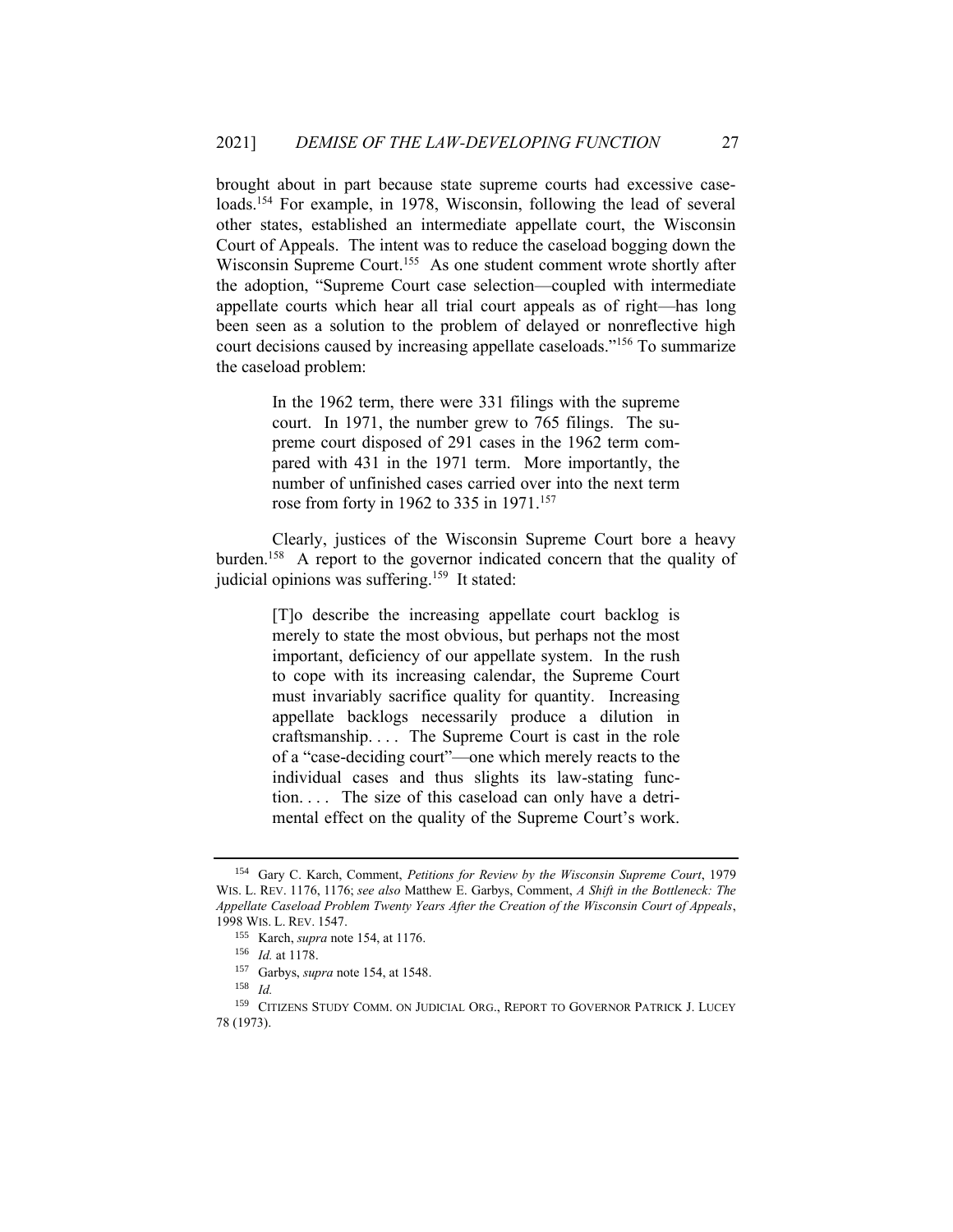Cases involving major questions of substantive law may be decided on the basis of superficial issues.<sup>160</sup>

In summary, the Wisconsin Court of Appeals was created so that the Wisconsin Supreme Court could focus on its law-developing func $tion$ <sup>161</sup>

Wisconsin's court reform was part of a nationwide movement that viewed state supreme courts as law-developing institutions. As a group of scholars wrote in 1978, the changing structure of state appellate courts "suggested an emerging societal consensus that state supreme courts should not be passive, reactive bodies, which simply applied 'the law' to correct 'errors' or miscarriages of justice in individual cases, but that these courts should be policy-makers and, at least in some cases, legal innovators."<sup>162</sup> No longer were state supreme courts to hear cases for the sole purpose of correcting error; as one American Bar Association document stated, the "lawmaking function of appellate courts" became clearly recognized.<sup>163</sup>

The rise in lead and majority/lead opinions at the Wisconsin Supreme Court indicates that the Wisconsin Supreme Court is not developing as much law; instead, it is operating like the Wisconsin Court of Appeals. A lead opinion resolves the issue for the parties, but it provides little guidance to future litigants. In some ways, the Wisconsin Supreme Court has become a very expensive trial court, and the purpose of court reform in the 1970s was to prevent such a tragedy from occurring.

#### 2. Confusing Law

Furthermore, lead and majority/lead opinions are confusing. Even if Wisconsin were to adopt a version of the *Marks* rule, such that fractured opinions could technically constitute precedent, the precedent that relied on the *Marks* rule would lack clarity. Much has been written about the confusion caused by plurality opinions issued by the U.S. Supreme Court.<sup>164</sup> A group of scholars, writing under the pseudonym "Berkolow," has stated that plurality opinions strike at the very heart of precedent. As they argue:

<sup>160</sup> *Id.*

<sup>161</sup> Garbys, *supra* note 154, at 1548.

<sup>162</sup> Robert A. Kagan et al., *The Evolution of State Supreme Courts*, 76 MICH. L. REV. 961, 983 (1978).

<sup>163</sup> ROBERT LEFLAR, INTERNAL OPERATING PROCEDURES OF APPELLATE COURTS, 1–2, 5–6 (Am. B. Found. 1976).

<sup>164</sup> Berkolow, *Much Ado About Pluralities: Pride and Precedent Amidst the Cacophony of Concurrences, and Re-Percolation After* Rapanos, 15 VA. J. SOC. POL'Y & L. 299 (2008).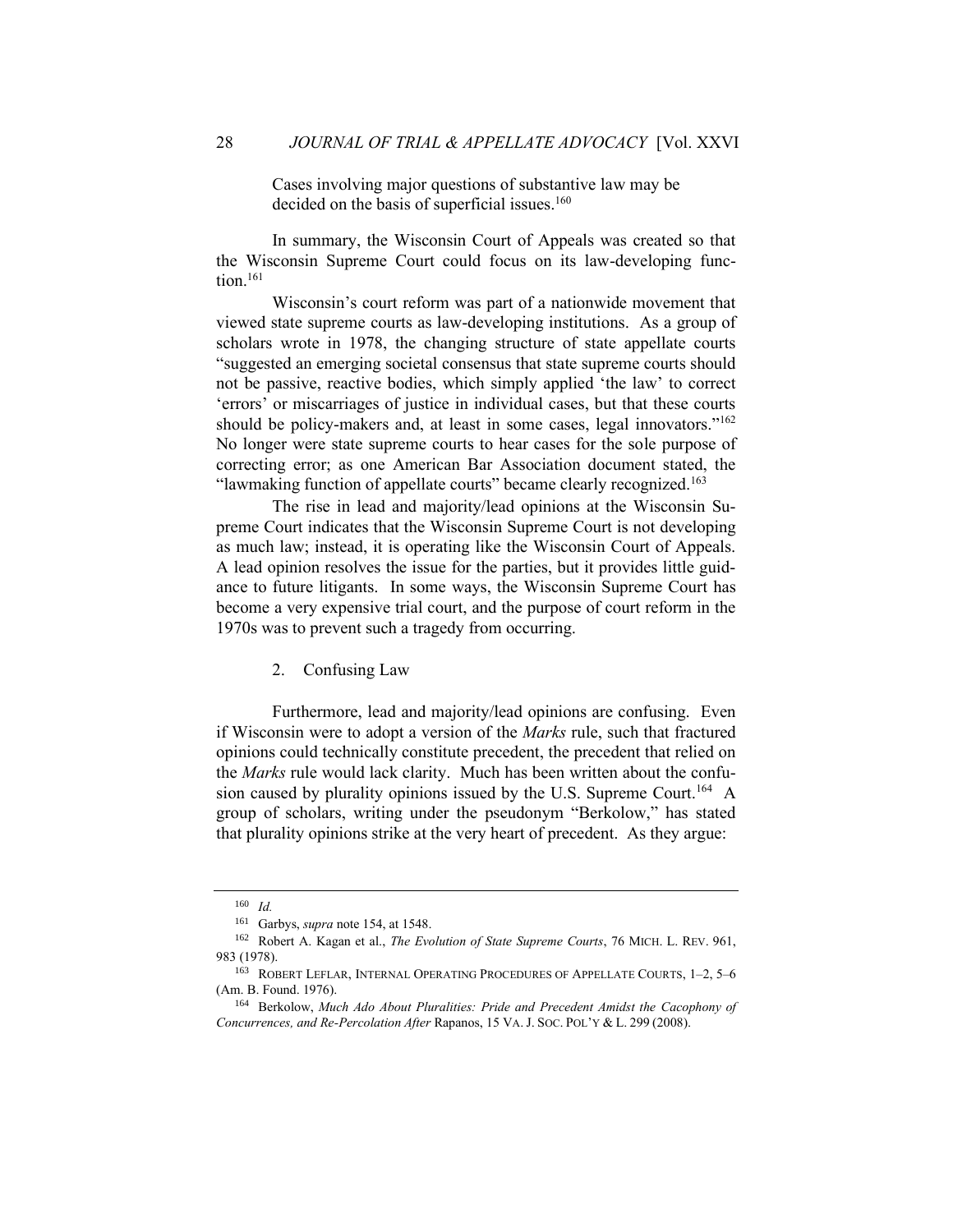Throughout the historical development of the rule of law, there has been sensitivity to the law's role in securing predictability, stability, confirmation of investment-backed expectations, as well as confidence in the enforceability of transactions, transferability, transparency, and trustworthiness. None of these things, however, could exist without confidence in precedent.<sup>165</sup>

Plurality opinions, "[q]uite often (and increasingly)" force the public to "navigate the confusing cacophony that results to identify what constitutes controlling precedent."<sup>166</sup> Stated otherwise, "[c]onflicts created by concurrences and pluralities in court decisions may be the epitome of confusion in law and lower court interpretation."<sup>167</sup>

The rise in majority/lead opinions has caused further confusion: identifying what portions of an opinion are precedential. Before the 2019– 20 term, readers of Wisconsin Supreme Court opinions had to search footnotes in opinions to determine what portions were joined by what justices. For example, in *Tetra Tech*, a footnote in the first opinion states:

> Justice Rebecca Bradley joins the opinion in toto. Chief Justice Roggensack joins Sections I., II.A.1., II.A.2., II.A.6. as limited in Justice Gableman's concurrence, II.B. and III. Justice Gableman joins Paragraphs 1–3, Sections I. II. (introduction), II.A. (introduction), II.A.1., II.A.2., II.A.6., IIB., and III., and the mandate, although he does not join Section II.A.6. to the extent that the first sentence of Paragraph 84 implies a holding on constitutional grounds. Therefore, this opinion announces the opinion of the court with respect to Sections I., II.A.1., II.A.2., II.B., and III.<sup>168</sup>

This practice stood in sharp contrast to the practice of some courts, such as the U.S. Supreme Court, which put a designation block at the beginning of the opinion. Particularly if someone is reading on Lexis or Westlaw, where footnotes appear at the end of the opinion, the reader is unlikely to realize that portions of the opinion are not precedent. Indeed, arti-

<sup>165</sup> *Id.* at 301.

<sup>166</sup> *Id.*

<sup>167</sup> *Id.* at 300.

<sup>168</sup> Tetra Tech EC, Inc. v. Wis. Dep't of Revenue, 914 N.W.2d 21, 29 n.4 (Wis. 2018) (majority/lead).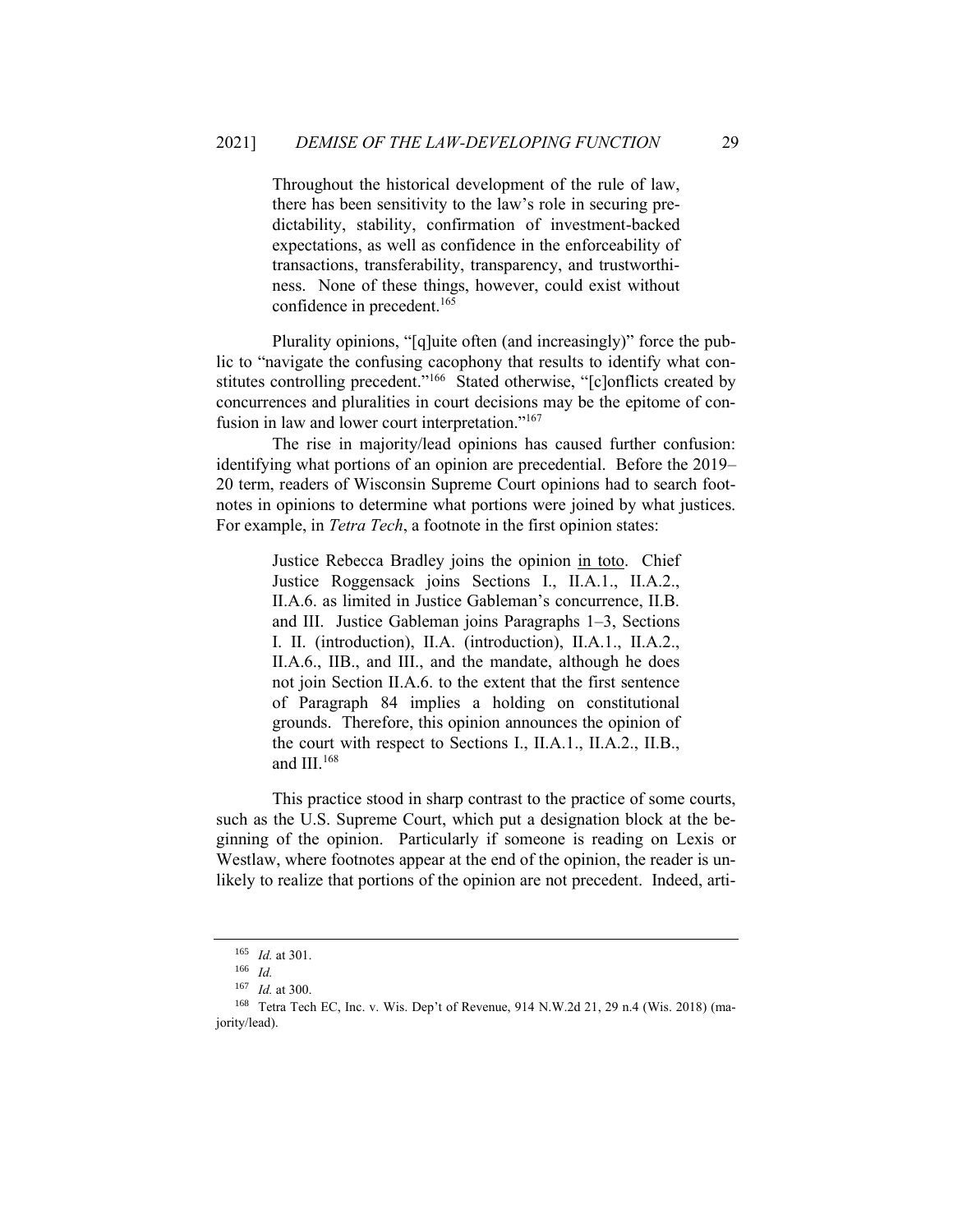cles about *Tetra Tech* dedicated substantial space to simply telling readers what portions of *Tetra Tech* were joined by what justices.<sup>169</sup>

The bar should not have to spend so much time identifying what portions of an opinion are precedent. For this reason, in the 2019–20 term, the Wisconsin Supreme Court adopted new practice: designation blocks. It adopted this practice from the U.S. Supreme Court, which has long utilized it. Table 2 provides majority/lead opinions from the term and their respective designation blocks.

<sup>169</sup> Mandell & Neider, *supra* note 153.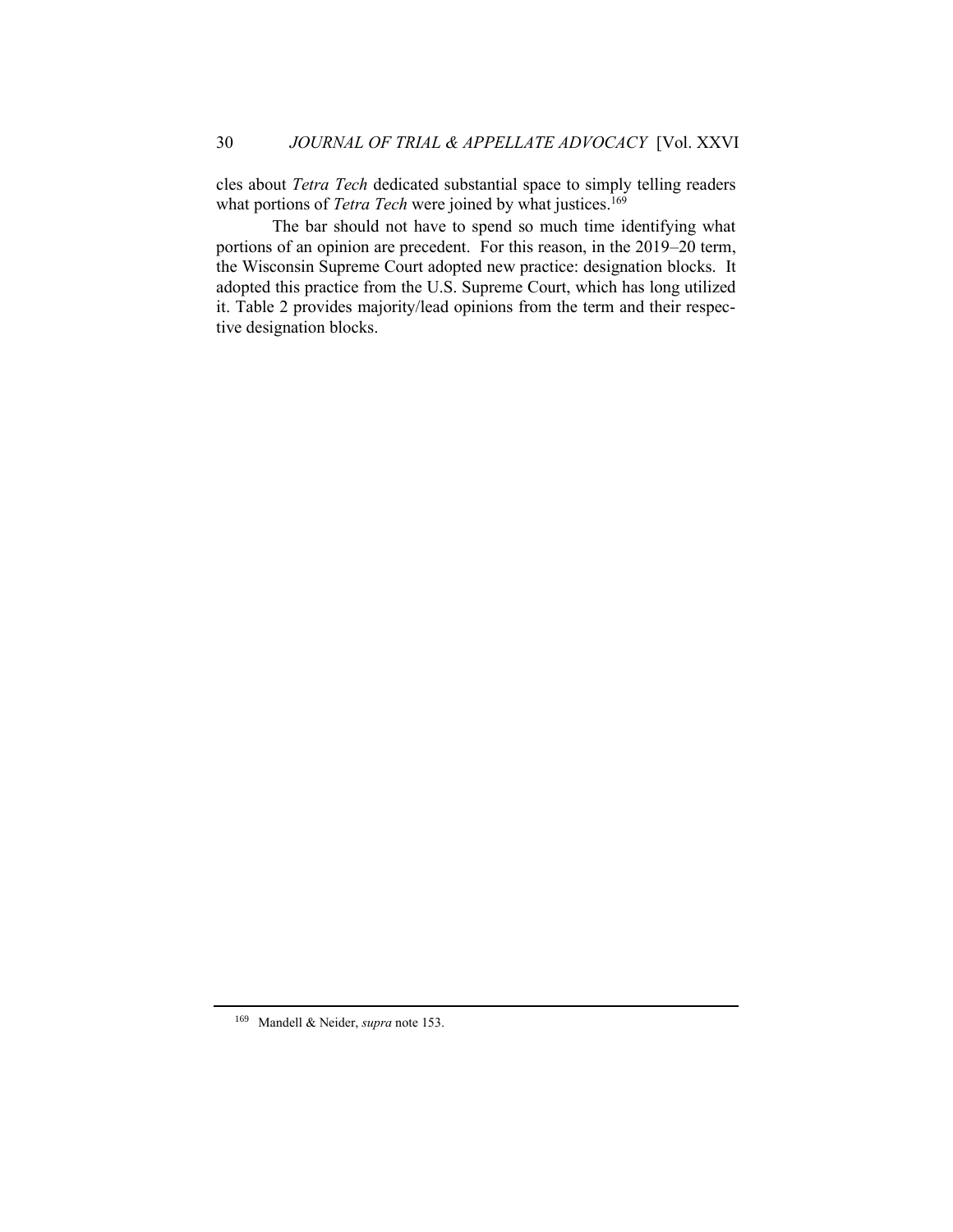| Case                    | Explanation                                                                                                        |  |  |
|-------------------------|--------------------------------------------------------------------------------------------------------------------|--|--|
| State v. Lopez          | ZIEGLER, J., delivered the majority opinion of the Court, in<br>which ROGGENSACK, C.J., KELLY, and HAGEDORN, JJ.,  |  |  |
|                         | joined. REBECCA GRASSL BRADLEY, J., filed a concur-                                                                |  |  |
|                         | ring opinion, in which KELLY, J., joined in part. KELLY, J.,<br>filed a concurring opinion. ANN WALSH BRADLEY, J., |  |  |
|                         | filed a dissenting opinion, in which DALLET, J., joined.                                                           |  |  |
| Marathon County v. D.K. | ZIEGLER, J., delivered the majority opinion of the Court                                                           |  |  |
|                         | with respect to Parts I., II., III., IV.A., IV.B., and IV.C.1, in                                                  |  |  |
|                         | which<br>ROGGENSACK, C.J., REBECCA<br>GRASSL                                                                       |  |  |
|                         | BRADLEY, KELLY, and HAGEDORN, JJ., joined, the ma-                                                                 |  |  |
|                         | jority opinion of the Court with respect to Part V., in which                                                      |  |  |
|                         | ROGGENSACK, C.J., KELLY and HAGEDORN, JJ., joined,                                                                 |  |  |
|                         | and an opinion with respect to Parts IV.C.2., and IV.D., in<br>which ROGGENSACK, C.J., and HAGEDORN, JJ., joined.  |  |  |
|                         | REBECCA GRASSL BRADLEY, J., filed a concurring opin-                                                               |  |  |
|                         | ion, in which KELLY, J., joined. DALLET, J., filed a dissent-                                                      |  |  |
|                         | ing opinion, in which ANN WALSH BRADLEY, J., joined.                                                               |  |  |
| State v. Coffee II      | ZIEGLER, J., announced the mandate of the Court and deliv-                                                         |  |  |
|                         | ered the majority opinion of the Court with respect to Parts I,                                                    |  |  |
|                         | II, III, and IV.C. and D., in which ROGGENSACK, C.J.,                                                              |  |  |
|                         | KELLY, and HAGEDORN, JJ., joined. KELLY, J., filed a<br>opinion, in which REBECCA GRASSL<br>concurring             |  |  |
|                         | BRADLEY, J., joined ¶59-63. ANN WALSH BRADLEY,                                                                     |  |  |
|                         | J., filed a dissenting opinion, in which REBECCA GRASSL                                                            |  |  |
|                         | BRADLEY and DALLET, JJ., joined.                                                                                   |  |  |
| State v. Muth           | ROGGENSACK, C.J., announced the mandate of the Court,                                                              |  |  |
|                         | and delivered an opinion, in which ZIEGLER, J., joined as to                                                       |  |  |
|                         | Parts II.A, B. and D., except for ¶58-60, and in which                                                             |  |  |
|                         | KELLY, J., joined as to Parts II.A, B., and D. DALLET, J.,                                                         |  |  |
|                         | filed a concurring opinion, in which ANN WALSH                                                                     |  |  |
|                         | BRADLEY and REBECCA GRASSL BRADLEY, JJ.,<br>joined, and in which ZIELGER, J., joined as to ¶¶63-70 and             |  |  |
|                         | ¶¶72-78. KELLY, J., filed an opinion concurring in part and                                                        |  |  |
|                         | dissenting in part, in which HAGEDORN, J., joined as to                                                            |  |  |
|                         | Parts I. and II. HAGEDORN, J., filed a dissenting opinion.                                                         |  |  |

# Table 2: Decisions with Lead/Majority Opinions During the 2019–20 Term

The designation blocks are an improvement, but there are still problems. First, if the wording is not precise, the designation blocks could be wrong. A fair reading of the designation block in *Coffee II*—indeed, the best reading—indicates that Chief Justice Roggensack and Justice Hagedorn did not join the entirety of the majority/lead opinion. However, whether they intended to join only a portion of the opinion is unclear.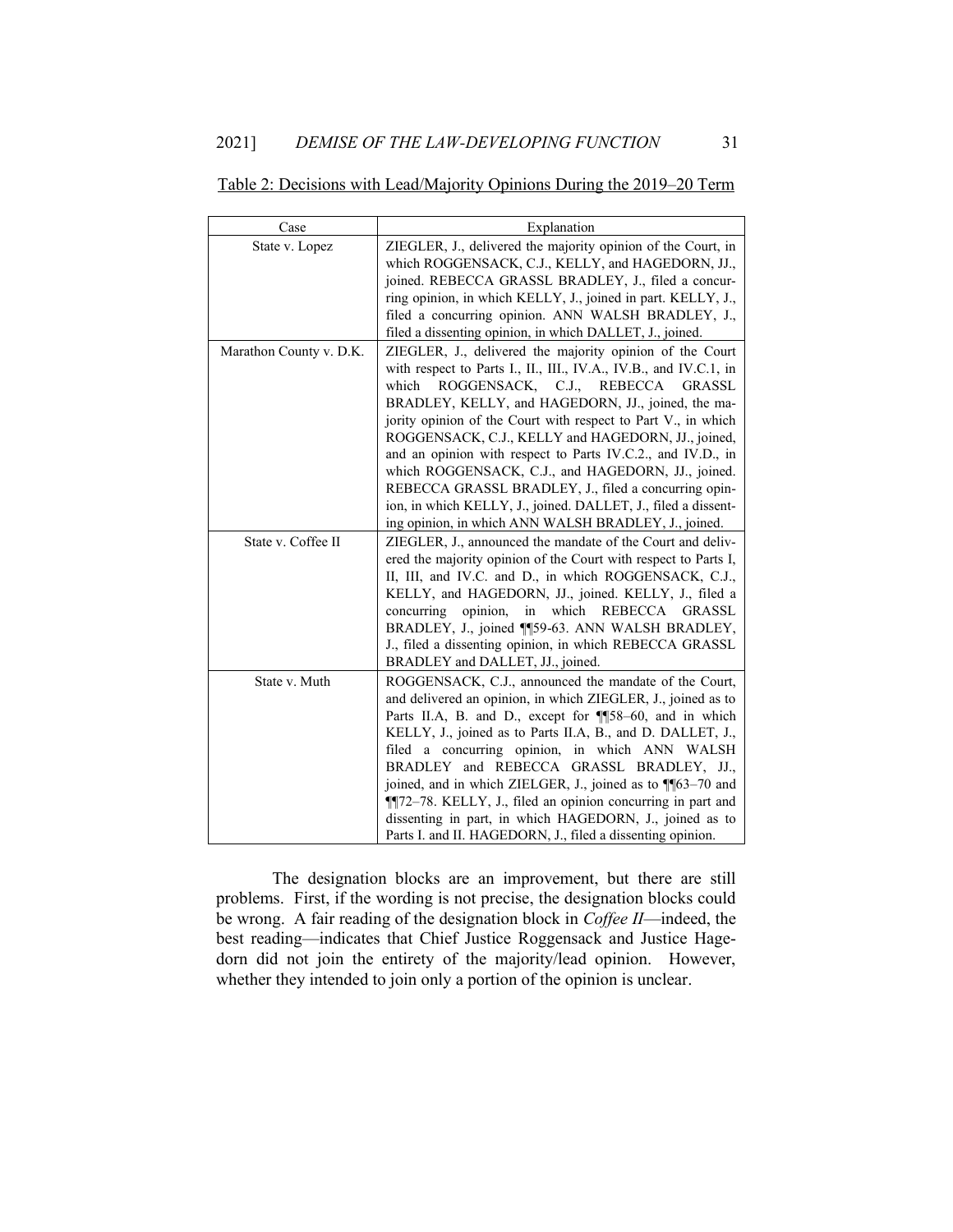Second, the Wisconsin Supreme Court has not adopted consistent language. As already explained, members of the court have not settled on the terminology to use. For example, the designation block in *Lopez* says, "ZIEGLER, J., delivered a majority opinion." However, parts of the opinion did not have a majority.<sup>170</sup> Therefore, the designation block may do more harm than good. A quick reader on Lexis or Westlaw could mistakenly cite portions of *Lopez* as binding precedent, and the reader's mistake would be forgivable because the opinion designation block suggests as much.

Third, the opinion designation blocks are difficult to discern. For example, Justice Ziegler joined parts of the lead opinion in *Muth*: "Parts II.A, B. and D., except for ¶¶58–60." Ideally, readers should be able to focus on the reasoning of an opinion without questioning whether small portions of it are binding. Notably, other jurisdictions appear to have a similar problem with labeling opinions. A recent student comment in the *Washington Law Review* lamented:

> Almost 10% of the Washington State Supreme Court's 2018 decisions were fragmented. Despite lacking a clear majority opinion, Washington courts still afford precedential value to parts of these fragmented decisions. Actually determining what precedential value these decisions have, however, is a complicated endeavor. The result is that many misinterpret how these cases will apply to a lower court.

> Many misinterpret these cases because of the way that the Court labels its fragmented decisions. While the Court labels one opinion as the lead opinion in its fragmented decisions, this label is *mis*leading: the lead opinion does not always garner a plurality of the justices' votes, might not express the actual outcome of the case, and might not include any of the reasoning that the court used to arrive at the judgment.<sup>171</sup>

The labelling issue in Washington appears to be even more complicated because, according to the comment, "[t]he [Washington Supreme]

<sup>170</sup> State v. Lopez, 936 N.W.2d 125, 133 (Wis. 2019) (Bradley, R., J., concurring); *id.* at 136 (Kelly, J., concurring).

<sup>171</sup> Rachael Clark, Comment, *Piecing Together Precedent: Fragmented Decisions from the Washington State Supreme Court*, 94 WASH. L. REV. 1989, 1991 (2019).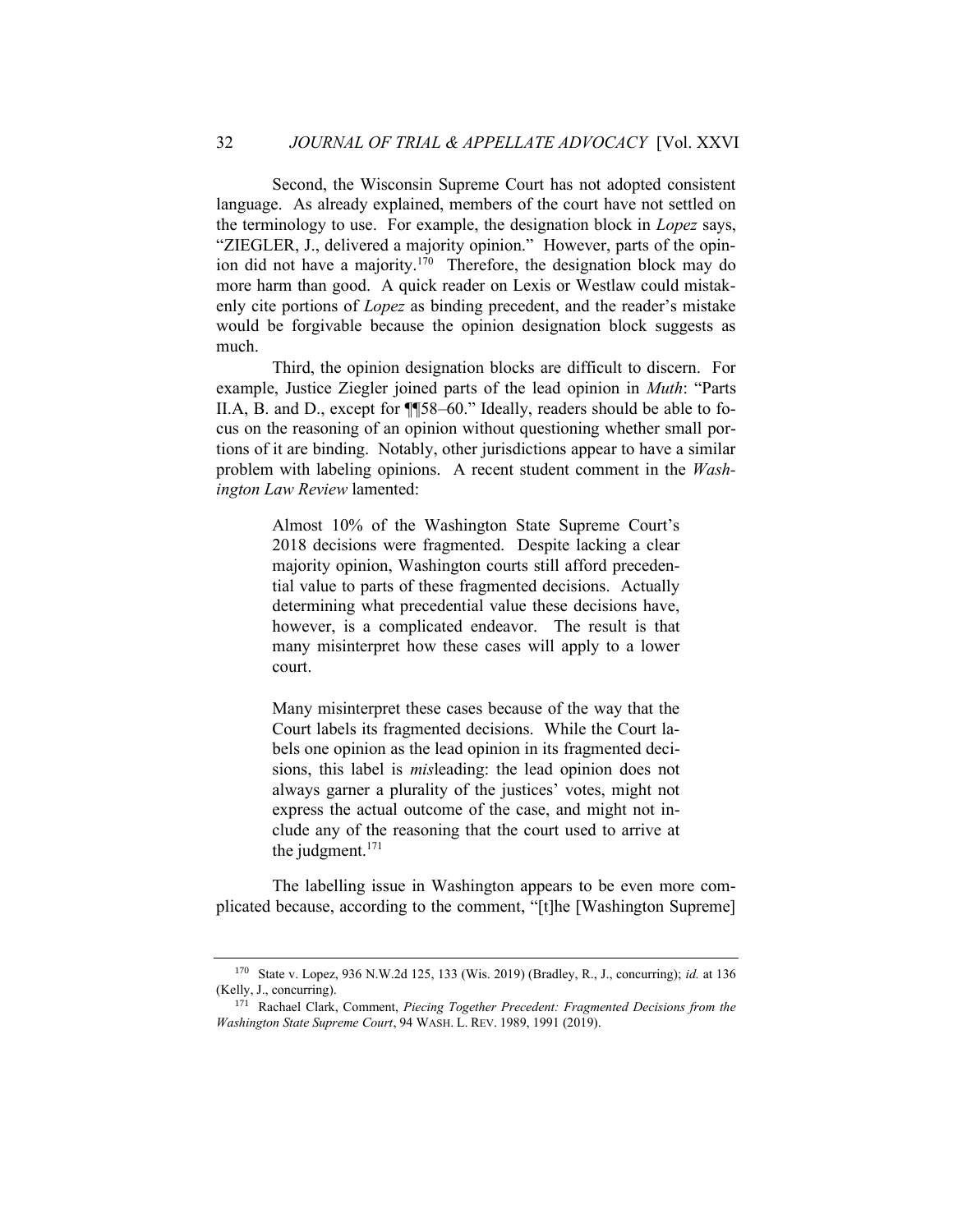Court extracts precedential value from a fragmented decision when there is any single point of reasoning that at least five [of nine] justices agree with, regardless of whether they concur or dissent in the judgment."<sup>172</sup> As already noted, Wisconsin courts do not consider the statements of justices in the dissent for counting purposes.

Evidently, lead and majority/lead opinions are difficult to label, and that in and of itself is a problem.

#### *C. Problems for Conservatives*

In addition to confusing the law, lead and majority/lead opinions at least in Wisconsin—are disproportionately a problem for conservatives. If conservatives cannot learn to compromise the way that liberals have, they always will be at a disadvantage in a common law jurisdiction where precedent plays a key role. Additionally, conservatives at the Wisconsin Supreme Court have long opposed minority vote pooling; however, it is unclear how much longer they can fend off requests for minority vote pooling if the court remains fractured.

#### 1. Conservative Jurisprudence's Disadvantage

For context, much has been written about how justices of the U.S. Supreme Court vote in blocs. Interestingly, conservative justices struggle to maintain bloc cohesion while liberal justices do not. Ilya Shapiro of the Cato Institute, wrote: "[O]f the 20 cases [during the 2018 term] where the court split 5-4, only seven had the 'expected' ideological divide of conservatives over liberals. By the end of the term, each conservative justice had joined the liberals as the deciding vote at least once."<sup>173</sup> He concluded: "[I]f lockstep voting and a results-driven court concerns us, it isn't the conservatives we should be worried about. While senators, journalists, and academics love decrying the Roberts Five, it's the (Ruth Bader) Ginsburg Four that represent a bloc geared toward progressive policy outcomes."<sup>174</sup>

Other experts have made similar observations. Merrill Matthews, a resident scholar at the Institute for Policy Innovation, noted:

<sup>172</sup> *Id.* at 1992.

<sup>173</sup> Ilya Shapiro, *Liberal Supreme Court Justices Vote in Lockstep, Not the Conservative Justices*, CATO INSTITUTE (Sept. 10, 2019), https://www.cato.org/publications/commentary/liberalsupreme-court-justices-vote-in-lockstep-not-the-conservative-justices.

<sup>174</sup> *Id.*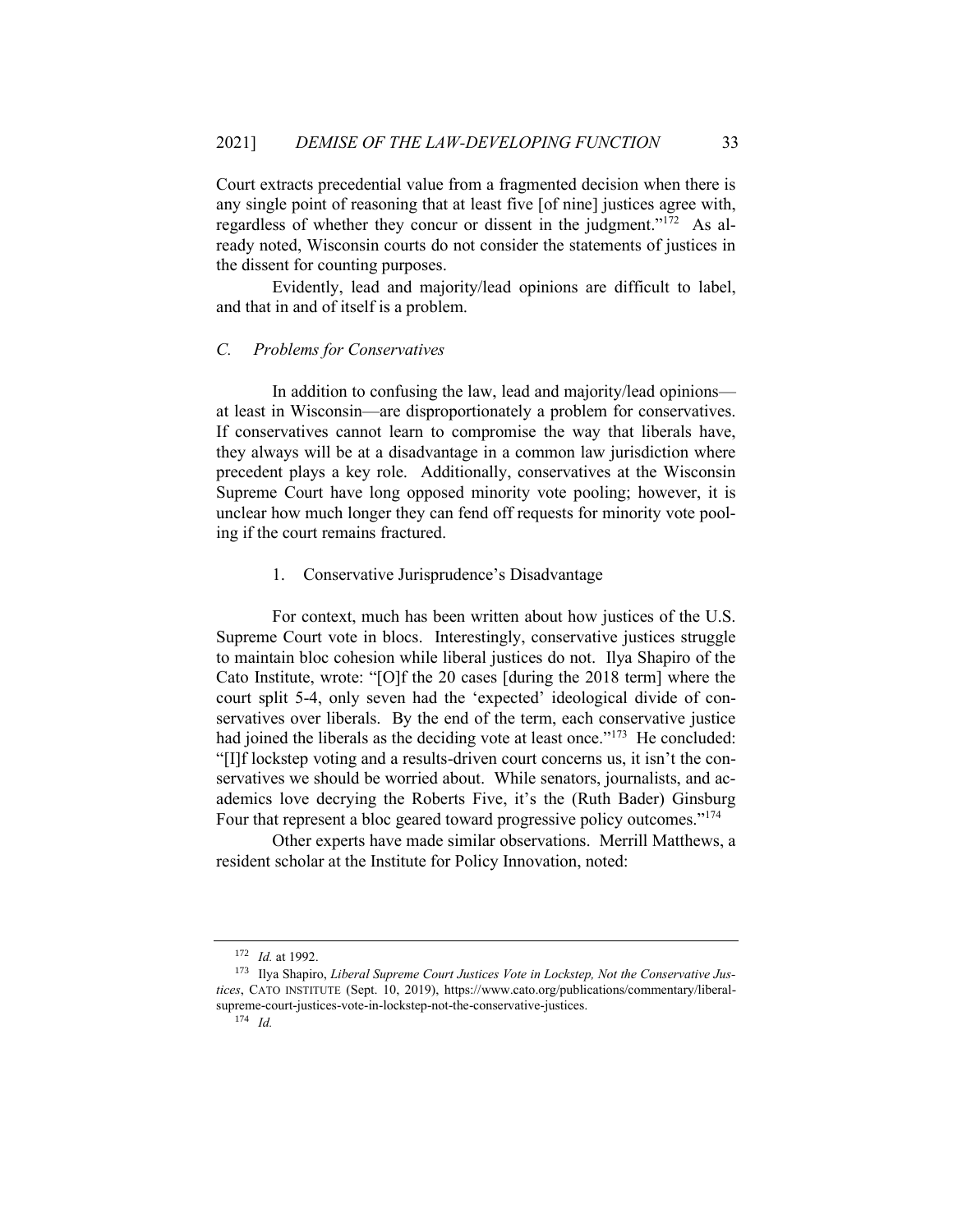[W]hen the issue before the court has a clear ideological or partisan divide, the four liberals march in lockstep. It's one of the court's conservatives who provides the fifth vote to give liberals a victory. . . .

The irony in all this is that when Senate Democrats grill a Republican Supreme Court nominee, they scathingly predict the nominee will be closed minded and vote along ideological lines. The truth is that only liberal justices do that, which is why no liberal justice ever becomes the swing vote.<sup>175</sup>

Bloc voting has a negative connotation in the sense that it implies judges are result-oriented. Perhaps a better way of understanding what is happening is through the lens of judicial philosophy. Conservatives struggle to compromise, so voting as a bloc is hard.

For the 2019–20 term, the Wisconsin Supreme Court supposedly had a 5-2 conservative-liberal split.<sup>176</sup> If the conservatives were acting as a bloc, there should be very few lead and majority/lead opinions. But alas, the anti-consensus building philosophy of some conservatives has produced a high number of such opinions, and all of them were authored by conservative justices. At least portions of each of these opinions lack the protection of *stare decisis*.

While liberal justices may write separately in cases where another liberal justice is the majority author, they are cautious to do so when the result will be that the first opinion no longer has a majority. Less caution ex-

<sup>175</sup> Merrill Matthews, Opinion, *Liberal Supreme Court Justices Never Wear the 'Swing Vote' Mantle*, THE HILL (June 23, 2020, 5:30 PM), https://thehill.com/opinion/judiciary/504134-liberalsupreme-court-justices-never-wear-the-swing-vote-mantle; *see also* Fred Barnes, *The Supreme Court's Real Bloc Is Liberal*, WASH. EXAMINER (Oct. 10, 2019, 11:00 PM), https://www.washingtonexaminer.com/opinion/columnists/the-supreme-courts-real-bloc-isliberal; Mark Sherman & Jessica Gresko, *Roberts' Supreme Court Defies Easy Political Labels*, AP NEWS (June 28, 2019), https://apnews.com/article/222dd32b7609458f98a811cb00c44848.

<sup>&</sup>lt;sup>176</sup> The labeling of justices is often inappropriate in that it suggests justices actively consider politics. It can cause substantial harm to the institution. Patience Drake Roggensack, *Tough Talk and the Institutional Legitimacy of Our Courts*, MARQ. LAW., Fall 2017, at 45, https://law.marquette.edu/assets/marquette-lawyers/pdf/marquette-lawyer/2017-fall/2017-fallp45.pdf. Notably, judges in Wisconsin run in non-partisan elections. Moreover, to the extent that judges can be grouped together, as either conservative or liberal, those groupings may reflect shared judicial philosophy as opposed to shared politics. *See id.* at 49; *see also Scalia Discusses His Relationship With John Roberts After 'Obamacare'*, CNN (July 19, 2012), https://www.youtube.com/watch?v=TEt67H4rD9E; *Wis. Supreme Court Justice Rebecca Bradley speaks on oral arguments, briefs and research*, TMJ4 NEWS (June 17, 2020), https://www.youtube.com/watch?v=LPOUxajkoW8.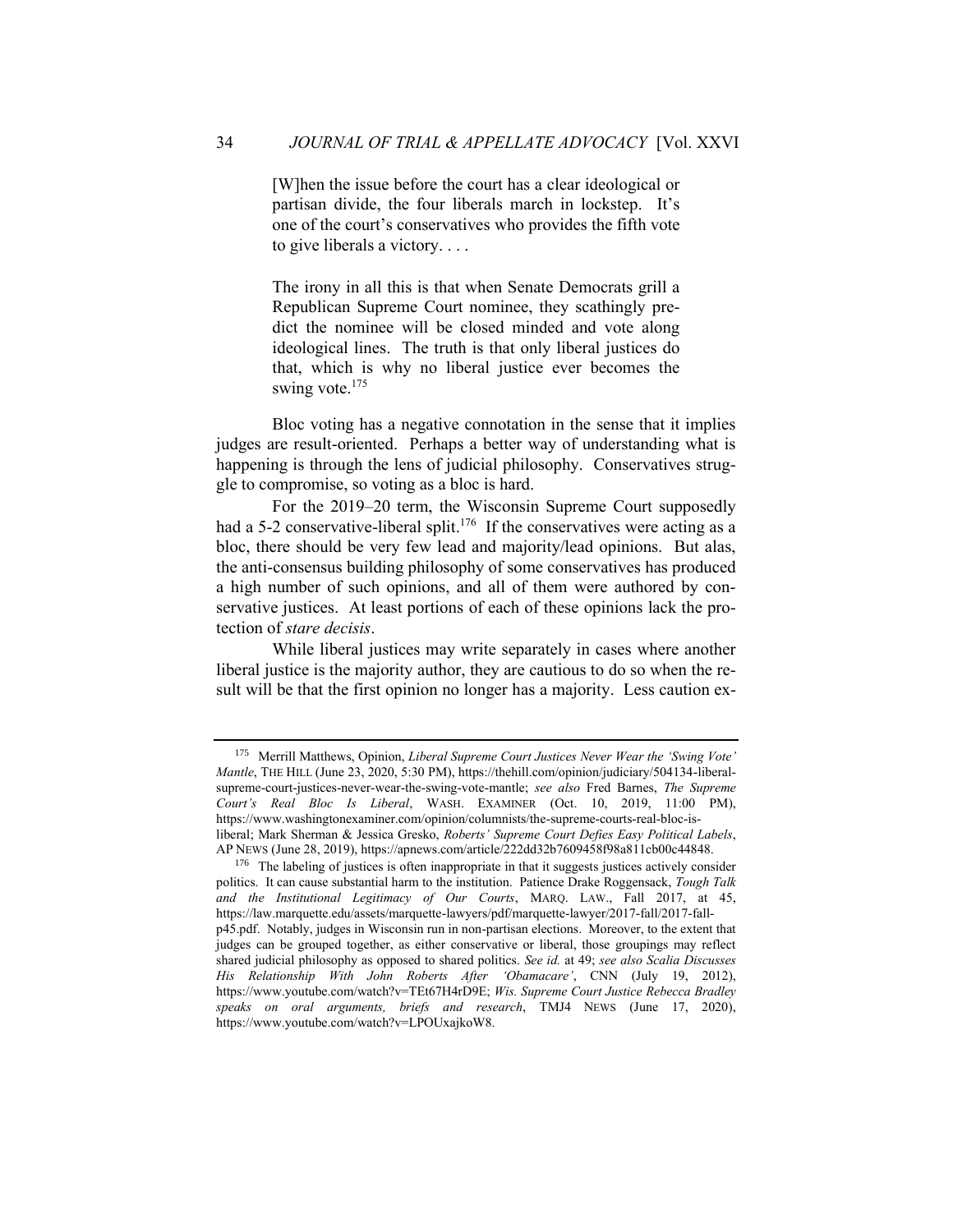ists with respect to conservative justices. Remarkably, Justice Ann Walsh Bradley and Justice Dallet, combined, authored 13 majority opinions during the 2019–20 term; neither authored a single lead opinion. During the 2018–19 term, Justice Abrahamson, Justice Ann Walsh Bradley and Justice Dallet authored 20 majority opinions; none authored a single lead opinion. During the 2017–18 term, Justice Abrahamson and Justice Ann Walsh Bradley authored 16 majority opinions; Justice Abrahamson authored a single lead opinion.

The Wisconsin Supreme Court is destined to become a liberal court. Indeed, with the recent spring election, the court has already lost one member of the supposed conservative bloc: Justice Kelly. When it becomes liberal, the disagreement among conservative justices from the 2015–16 term on will inevitably result in many decisions being disregarded because they were not majority opinions. The future liberal court will not even have to consider *stare decisis*. Liberal justices will simply note correctly—that the cases never constituted precedent.

2. Rehashing "Minority Vote Pooling"

Fractured opinions also lead to calls for minority vote pooling. For context, minority vote pooling goes by various names, such as "case-bycase adjudication."<sup>177</sup> The gist of the idea is that outcomes are determined by "pooling" together justices' votes on different issues. Two New York University professors gave the following illustration.<sup>178</sup>

| Justices | Fourth<br>Amendment<br>Violated? | Fifth<br>Amendment<br>Violated? | New Trial (Outcome) |
|----------|----------------------------------|---------------------------------|---------------------|
|          | N                                | N                               | N                   |
|          | N                                | N                               | N                   |
| 3        | N                                | N                               | N                   |
| 4        | N                                | N                               | N                   |
| 5        | $\mathbf{v}$                     | Y                               |                     |
| 6        | $\mathbf{v}$                     | Y                               |                     |
|          |                                  | $\mathbf v$                     |                     |
| 8        | N                                | v                               |                     |
| 9        |                                  |                                 |                     |

#### Table 3: Minority Vote Pooling

<sup>177</sup> Kornhauser & Sager, *supra* note 47, at 15.

<sup>178</sup> *Id.*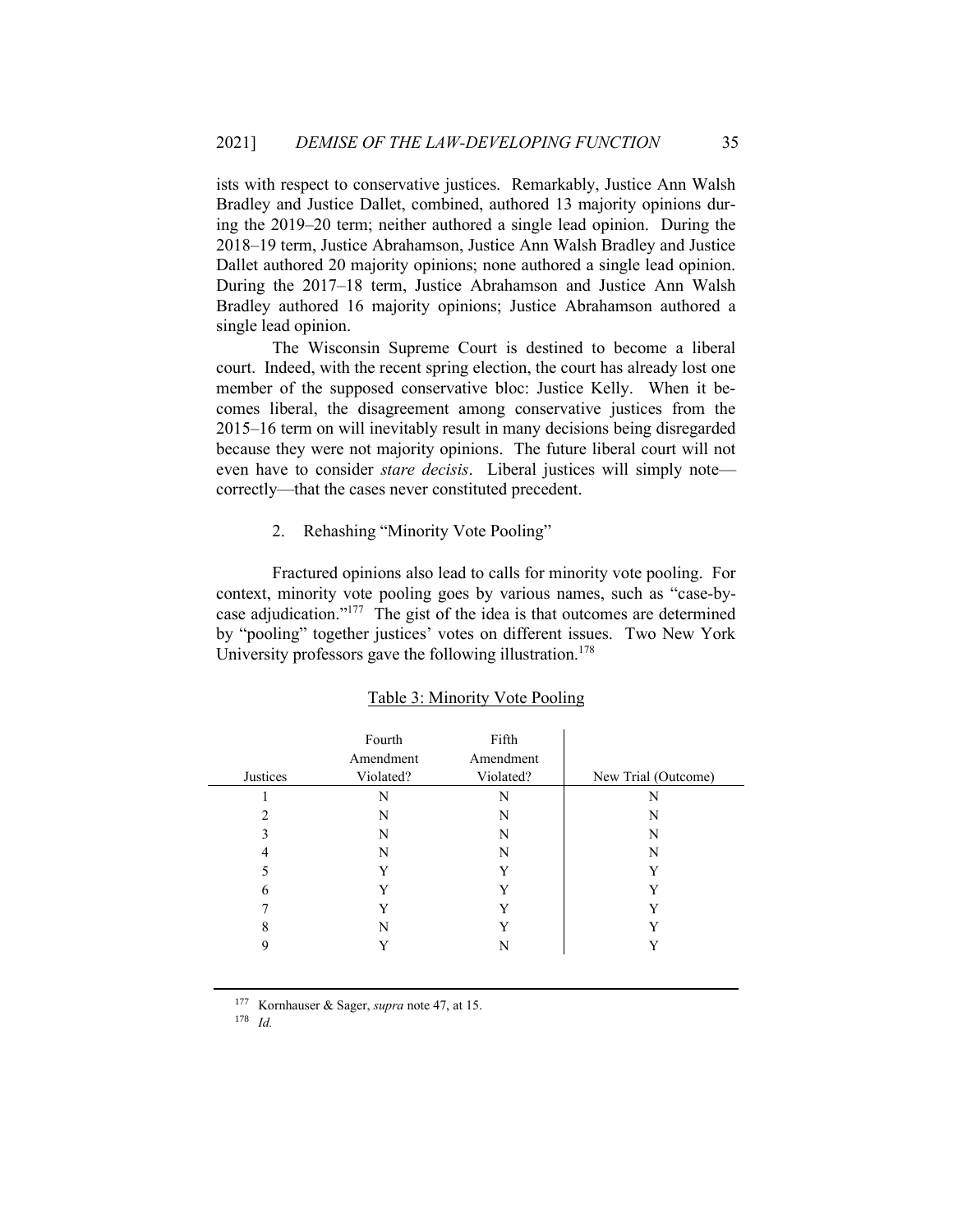In the above example, five justices agreed that the Fourth Amendment was not violated. A different five justices agreed that the Fifth Amendment was not violated. A logical case resolution would be that no new trial occurs. The scholars called this "issue-by-issue adjudication."<sup>179</sup> But, if the votes of the four justices who believe that the Fourth Amendment was violated are pooled with the votes of the four justices who believe that the Fifth Amendment was violated, the alliance of the two minority positions could change the outcome. Minority vote pooling is deeply inconsistent with a collegial court. To explain:

> In case-by-case adjudication, we picture the Court as expecting each Justice to express a final view on the outcome of the case, and as then simply counting noses. In issueby-issue adjudication, in contrast, we picture the Court as expecting an expression of views on each issue, and as discouraging or at least ignoring any references made by the Justices to their personal view of the outcome, since the outcome will be a matter of simple doctrinal arithmetic.<sup>180</sup>

To explain further, minority vote pooling imagines a world in which the proper resolution of a case is little more than the sum-total of the individual justices' subjective views. Recall that judges on a collegial court are not like judges of a gymnastics competition. A collegial court acts collectively, not as merely the sum-total of its justices. Using the above example, the court, collectively, did not conclude that either the Fourth or the Fifth Amendment was violated. Therefore, the collective decision of the court ought to be that there is no new trial.

To illustrate the problem, imagine that the case had to be remanded with guidance. What rule of law does the lower court apply? Imagine a future court attempting to apply the precedent going forward. What do the judges in that case do? Simply put, minority vote pooling creates a substantial problem. Notably, the U.S. Supreme Court has a tradition rejected by some justices, although perhaps they did not realize what they were doing—of minority vote pooling.<sup>181</sup> The Wisconsin Supreme Court has rejected the practice.<sup>182</sup>

<sup>179</sup> *Id.* at 11.

<sup>180</sup> *Id.* at 16.

<sup>181</sup> *See generally id.*

<sup>182</sup> State v. Gustafson, 359 N.W.2d 920, 922 (1985) (per curiam).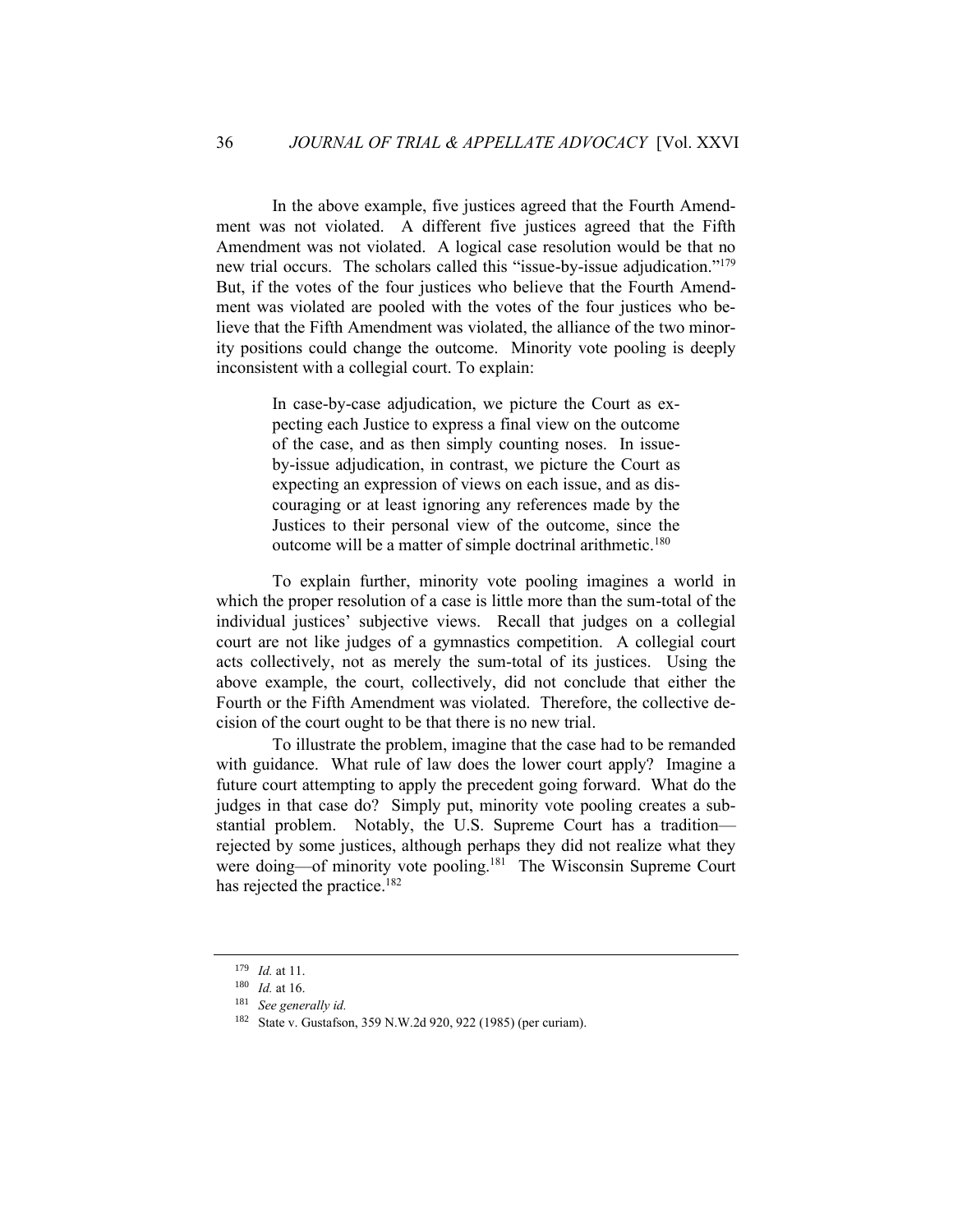In 2016, an attorney at a prominent Wisconsin law firm blogged: "[G]iven the complexity of the issues often presented to the [Wisconsin Supreme] Court and the apparent fractiousness of the current Court, is it time to consider reversing the prohibition on minority vote pooling?"<sup>183</sup> The attorney continued, "if vote pooling is problematic across the board, how will the Court proceed, given the frequency with which the Court seems unable or unwilling to build consensus among a majority?"<sup>184</sup> The attorney raises fair points; however, the conservatives of the Wisconsin Supreme Court have long been concerned with minority vote pooling because it can lead to "arbitrary and illogical results."<sup>185</sup>

For example, consider the recent case of *Wisconsin Legislature v.*  Palm,<sup>186</sup> wherein the Wisconsin Supreme Court struck down most of Wisconsin's COVID-19 Safer-at-Home order. Chief Justice Roggensack authored the majority opinion, as well as a concurrence. In her concurrence, she wrote:

> We have declared that Emergency Order 28 is invalid and therefore, unenforceable. Earlier, the Legislature asked us to issue an injunction but to stay such an injunction for six days, and at oral argument, the Legislature implied that a longer stay may be appropriate if we were to enjoin Order 28.

> Requesting a stay for a requested injunction is a very unusual request, but we understand that it is driven by the Legislature's concern that confusion may result if Order 28 is declared invalid and actions to enforce our declaration immediately commence. People, businesses and other institutions may not know how to proceed or what is expect of them  $187$

<sup>183</sup> Jeffrey A. Mandell, *Supreme Court's Non-Decision in State v. Lynch Raises Questions About How the Court Does Its Work*, STAFFORD ROSENBAUM LLP (July 21, 2016), https://www.staffordlaw.com/blog/appellate-practice/supreme-courts-non-decision-in-state-vlynch-raises-questions-about-how-th/.

<sup>184</sup> *Id.*

<sup>185</sup> *Gustafson*, 359 N.W.2d at 922.

<sup>186</sup> 942 N.W.2d 497 (Wis. 2020).

<sup>187</sup> *Id.* at 918 (Roggensack, C.J., concurring).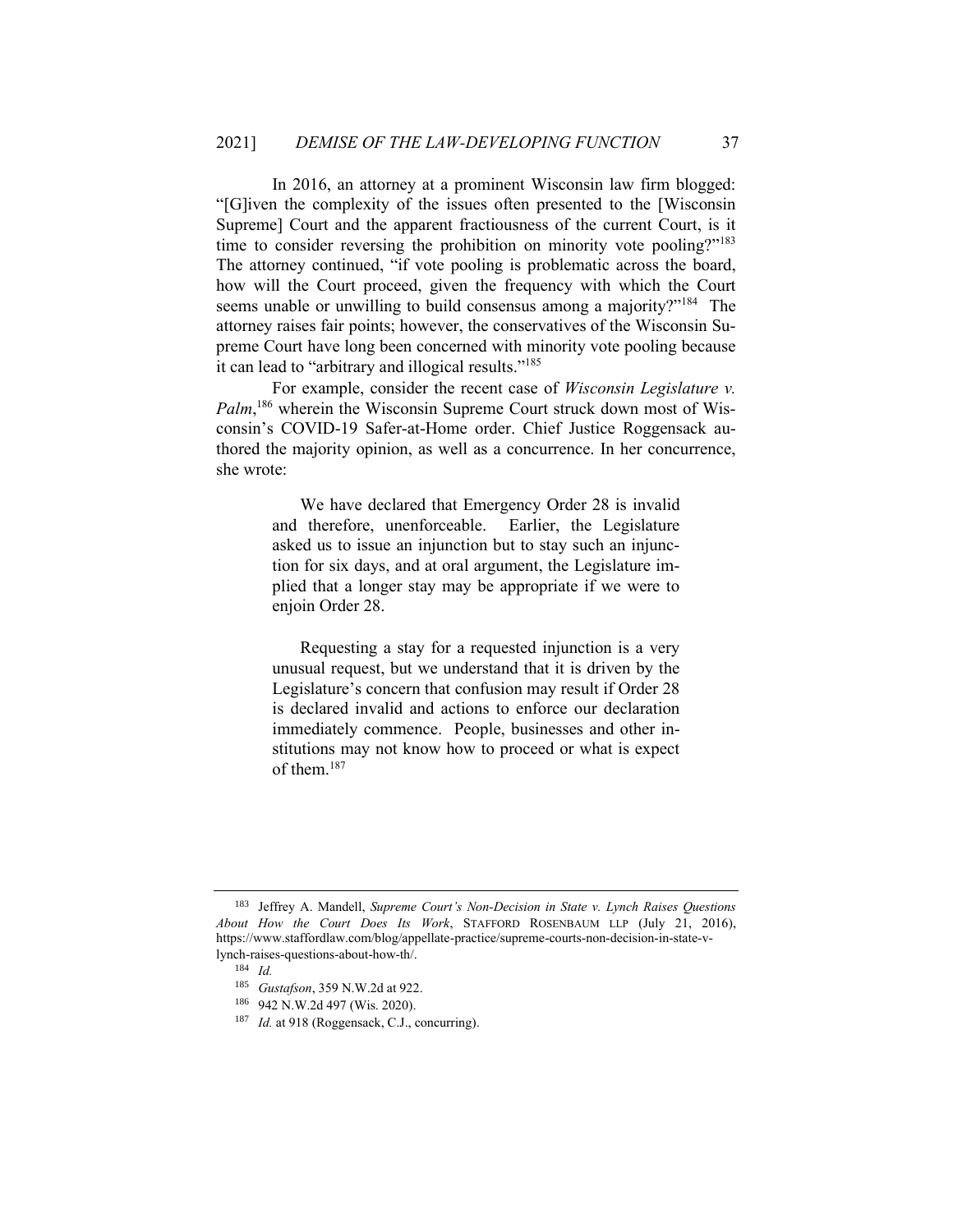She went on to state, "although our declaration of rights is effective immediately, I would stay future actions to enforce our decision until May 20, 2020." 188

Justice Ann Walsh Bradley's dissent indicated that she and the other two dissenting justices should have been permitted to join Chief Justice Roggensack to provide a stay.<sup>189</sup> But this would have been illogical. The dissenting justices did not agree that the Safer-at-Home order was illegal; they completely disagreed with the majority's reasoning. Unlike Chief Justice Roggensack, who thought a stay might be prudent policy, the three dissenting justices simply disagreed with the majority opinion outright. In essence, they wanted to pool their votes for not striking down the Safer-at-Home order with Chief Justice Roggensack's vote to grant a stay. But granting a stay is entirely dependent on there being something to stay. If they were allowed to pool their votes, they would effectively have been able to block a decision from going into effect solely because they did not agree with it. A major problem with minority vote pooling is that it gives justices that agree with very little of the majority substantial power over the outcome of a particular case and the rule of law going forward.

Table 4 illustrates the vote breakdown in *Palm* to demonstrate the attempt at minority vote pooling.

| <b>Justices</b> | Safer-at-Home<br>Order Unlawful? | If Yes, Stay the<br>Declaration? |               |
|-----------------|----------------------------------|----------------------------------|---------------|
|                 |                                  |                                  | Outcome       |
|                 | N                                | N/A                              | No Relief     |
| 2               | Y                                | Y                                | Relief-Stayed |
| 3               | Y                                | N                                | Relief        |
| 4               | Y                                | N                                | Relief        |
| 5               | Y                                | N                                | Relief        |
| 6               | N                                | N/A                              | No Relief     |
|                 | N                                | N/A                              | No Relief     |

Table 4: Minority Vote Pooling Attempt in *Palm*

As Table 4 makes clear, Justice Ann Walsh Bradley wanted to pool her minority position—that the order was lawful—with Chief Justice Roggensack's minority position—that the declaration should be stayed.

If the Wisconsin Supreme Court continues to be as fractured as it has been, additional conversations about minority vote pooling are inevitable. This is so because dissenting justices often want control—as demon-

<sup>188</sup> *Id.* at 919.

<sup>189</sup> *Id.* at 941 (A.W. Bradley, J., dissenting).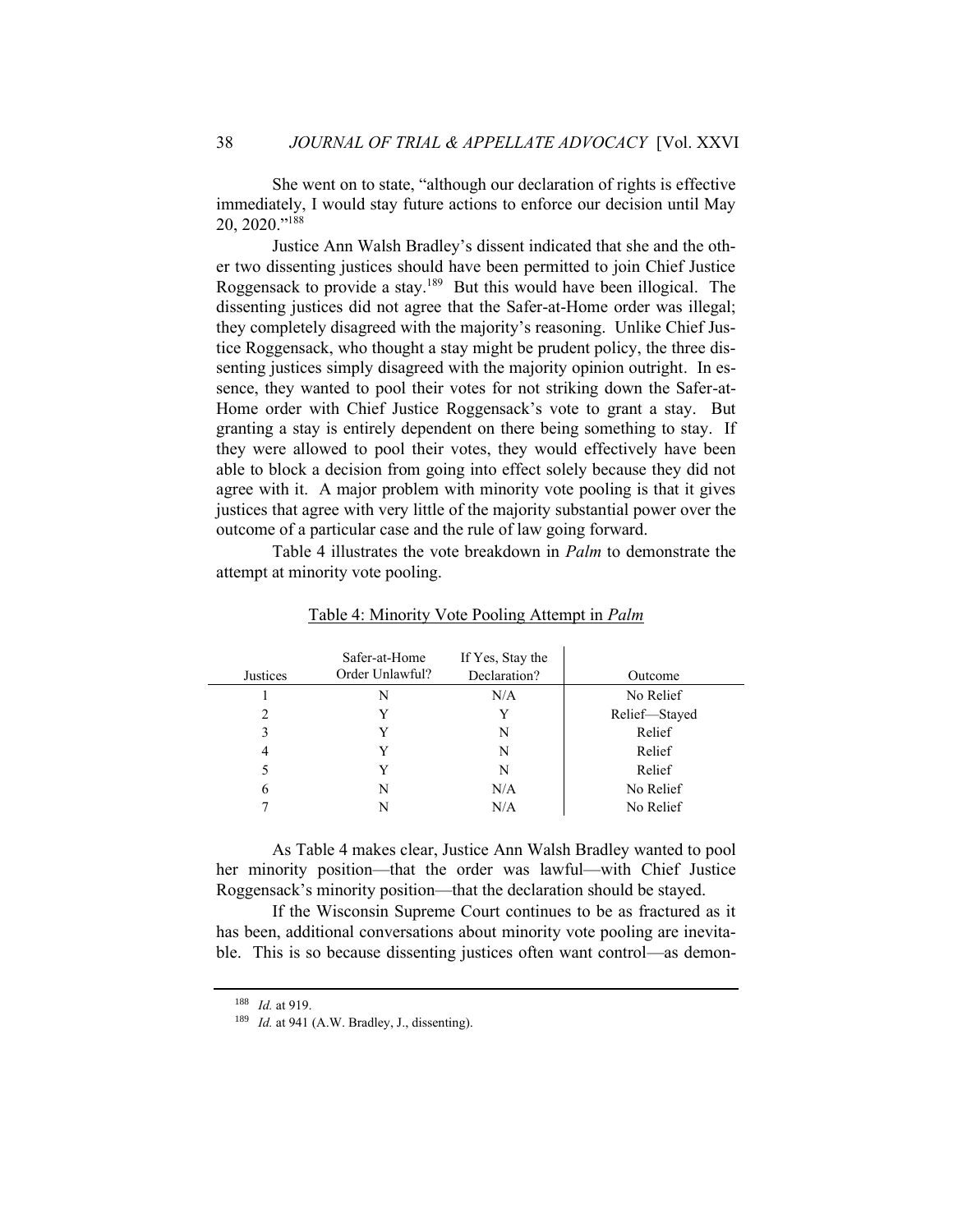strated by Justice Ann Walsh Bradley's attempt to stay the declaration in *Palm.* A fractured court offers those in dissent the opportunity to suggest minority vote pooling. For example, after the Wisconsin Supreme Court decided *Coffee II*, it received an explicit request for minority vote pooling. For context, *Coffee II* involved interpreting *Arizona v. Gant*. 190 *Gant* states: "[W]e . . . conclude that circumstances unique to the automobile context justify a search incident to arrest when it is reasonable to believe that evidence of the offense of arrest might be found in the vehicle."<sup>191</sup> Courts are split on the meaning of this statement. Some have adopted a "categorical approach." As the lead opinion in *Coffee II* summarized, under the categorical approach, a search of a vehicle is justified if the offense of arrest is the type of offense for which there might be physical evidence.<sup>192</sup> In contrast, other courts apply the "reasonableness approach," which involves "'looking at common sense factors and evaluating the totality of the circumstances' to determine whether it was reasonable to conclude that evidence of the crime of the arrest might be found within the vehicle."<sup>193</sup>

In *Coffee II*, a two-justice lead opinion interpreted *Gant* as imposing the reasonableness approach.<sup>194</sup> However, the lead opinion concluded that no violation of the Fourth Amendment occurred because the search was justified by the totality of the circumstances.<sup>195</sup> In contrast, a onejustice concurrence applied the categorical approach and concluded that the search was justified because the offense of arrest—operating while intoxicated—is a type of offense for which physical evidence might exist. 196 The remaining two justices dissented. They concluded that the reasonableness approach was correct; however, they did not believe that the totality of the circumstances justified the search.<sup>197</sup> Hence, four justices agreed that the reasonableness approach was the correct interpretation of *Gant*. However, the four were split between the lead and dissent. Importantly, the Court of Appeals had applied the categorical approach.<sup>198</sup> The State Public Defender's Office filed a motion for reconsideration, arguing:

> The court of appeals in a published decision in *State v. Coffee* . . . held "as a matter that when an officer lawfully

<sup>190</sup> 556 U.S. 332 (2009).

<sup>191</sup> *Id.* at 335.

<sup>192</sup> State v. Coffee, 943 N.W.2d 845, 850–52 (Wis. 2020) (lead).

<sup>193</sup> *Id.* at 852 (quoting United States v. Reagan, 713 F. Supp. 2d 724 (E.D. Tenn. 2010)).

<sup>194</sup> *Id*. at 854.

<sup>195</sup> *Id.* at 856.

<sup>196</sup> *Id.* at 868–69 (Kelly, J., concurring).

<sup>197</sup> *Coffee*, 943 N.W.2d at 870–71 (Dallet, J., dissenting).

<sup>198</sup> State v. Coffee, 929 N.W.2d 245 (Wis. Ct. App. 2019).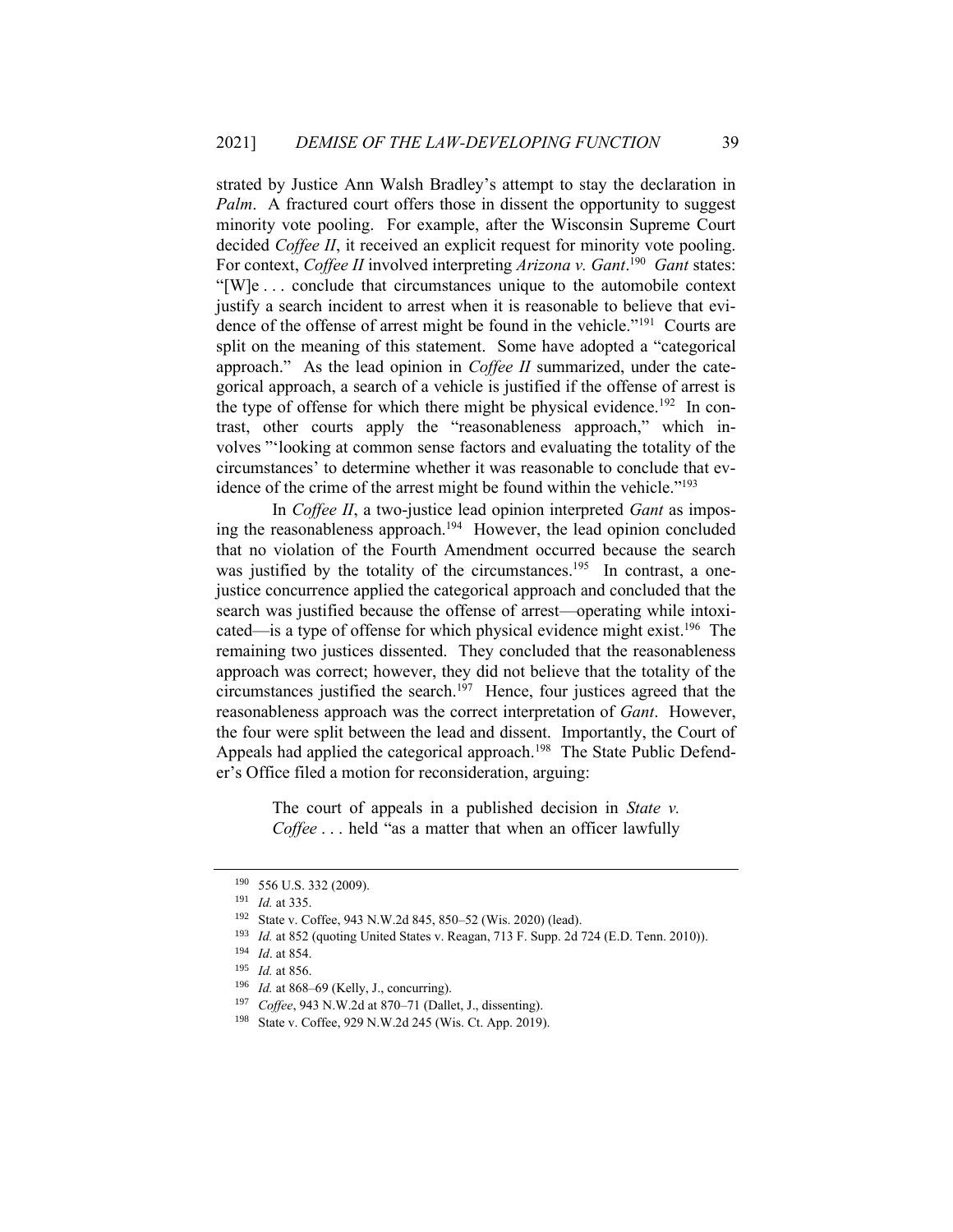arrests a driver for OWI . . . a search of the interior of the vehicle, including containers therein, is lawful . . . [.]" After granting review four justices of this court rejected the court of appeals' declaration and application of a categorical approach to the  $4<sup>th</sup>$  Amendment issue presented and ruled that U.S. Supreme Court precedent requires a totality-of-circumstances reasonableness approach. However, those four justices split two-two on the outcome when applying that standard to the particular facts, with one justice applying a categorical approach joining the two voting to affirm the judgment.... [T]he rejected categorical legal standard in the published court of appeals case arguably remains the law in Wisconsin, though only one justice of this court so ruled. The court is not asked to reconsider its analysis or rationale, but rather to reconsider how it characterizes the lead and dissenting opinions and to clarify its holding on the point of law a four justice majority of this court resolved.<sup>199</sup>

In essence, the Public Defenders wanted the Wisconsin Supreme Court to permit minority vote pooling. The court denied the motion. Therefore, arguably, lower courts in Wisconsin are bound by the Court of Appeals decision that applied the categorical approach even though four justices rejected it. That may be problematic, but it is the price that Wisconsin jurisprudence must pay if the Wisconsin Supreme Court remains fractured and continues to reject minority vote pooling.

#### V. POSSIBLE SOLUTIONS

This Part discusses possible solutions. Rather than fashion a *Marks*-like rule or advocate for minority vote pooling, it recommends solutions aimed at reducing the number of lead and majority/lead opinions. To do otherwise would be to propose solutions that do not go to the heart of the problem. Some of these solutions are aimed at persuading conservatives to change their judicial philosophy while others are not. This dual approach is taken because many justices have spent years developing their judicial philosophy and are unlikely to change.

<sup>199</sup> Motion to Reconsider, No. 2018AP1209-CR, State v. Coffee, 943 N.W.2d 845 (Wis. 2020) (lead).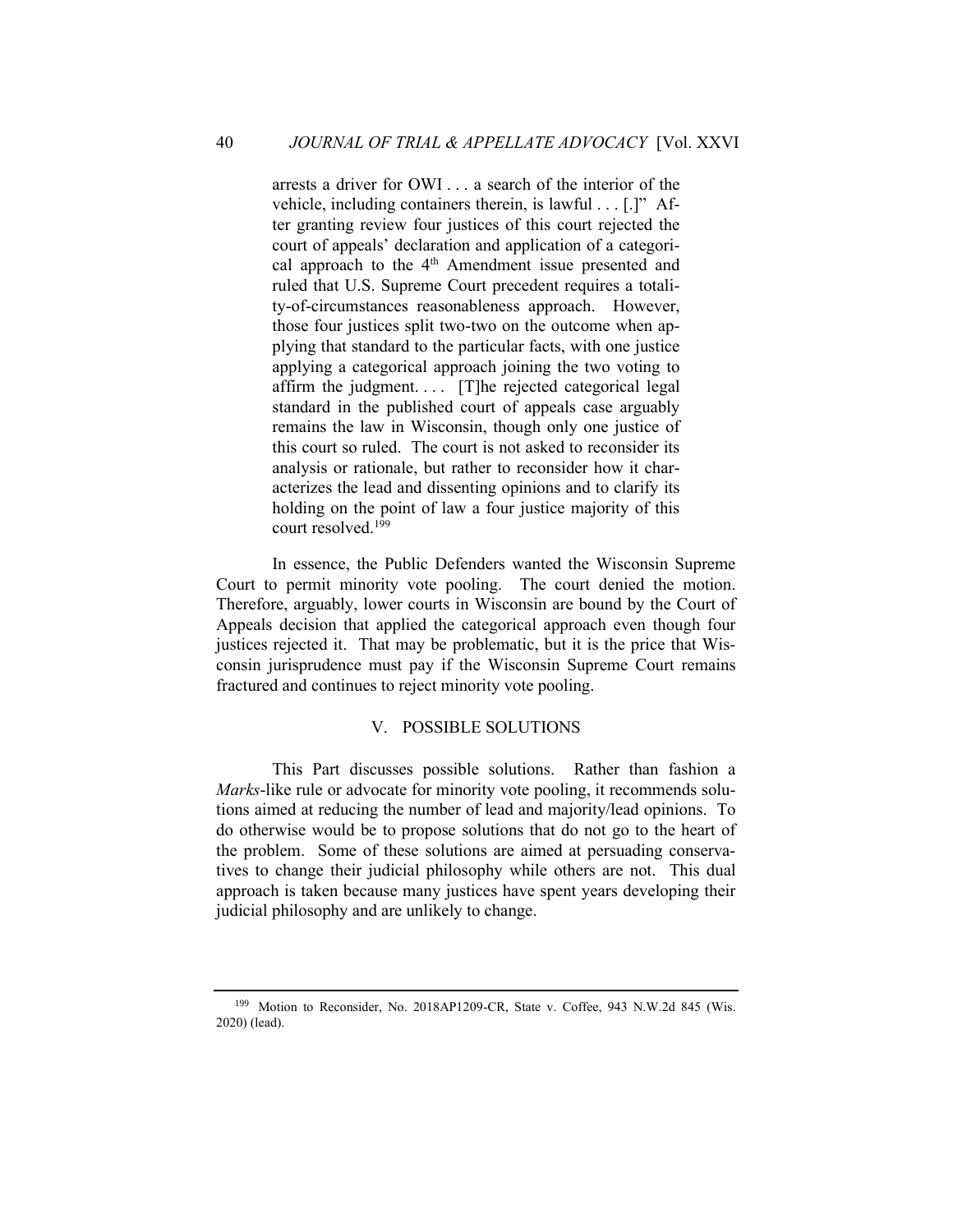#### *A. Judicial Humility*

Judicial humility is often a value associated positively with conservative jurisprudence.<sup>200</sup> Broadly defined, judicial humility is "a deep awareness of the fallibility of human judgment and the risk of error when met with the difficult, sometimes excruciating, choices that must be made by a judge."<sup>201</sup> Judicial humility requires a "tempering" of "judicial arrogance," and it "counsels an openness to hearing the views of others and listening to the wisdom of other authorities and sources." $202$  To quote Justice Kelly, "[t]o err is human, and judges are nothing if not human—especially when the mellifluousness of 'your honor' makes the humility necessary to recognize mistakes harder to maintain."<sup>203</sup> A humble judge ought to consider seriously the views of his or her colleagues. Arrogance is no doubt demonstrated when a judge regularly assumes that the views of his or her colleagues are incorrect.

Unfortunately, judicial humility is often discussed in terms of deference to nearly everyone but a judge's colleagues. For example, a humble judge is supposed to pause and seriously consider whether striking down legislation as unconstitutional is justified.<sup>204</sup> This pause comes, partly, out of respect for a co-equal branch of government, which should not be assumed to have acted unconstitutionally. But, for whatever reason, conservative judges often do not display judicial humility with respect to their colleagues.

Judges must learn to show a degree of deference to their colleagues. For example, Justice George Sutherland, who was generally considered a conservative, once wrote to his colleagues: "I was inclined the other way, but I think no one agreed with me. I, therefore, yield my not very positive views to those of the majority."<sup>205</sup> This statement demonstrates that Justice Sutherland was hesitant to assume that he was right

<sup>200</sup> *See generally* Marath Stith McLeod, *A Humble Justice*, 127 YALE L. REV. FORUM 196 (2017).

<sup>201</sup> BENJAMIN L. BERGER, WHAT HUMILITY ISN'T: RESPONSIBILITY AND THE JUDICIAL ROLE 3 (2018).

<sup>202</sup> *Id.*

<sup>203</sup> Bartlett v. Evers, 945 N.W.2d 685, 729 (Wis. 2020) (Kelly, J., concurring in part, dissenting in part) (quoting McLeod, *supra* note 203).

<sup>204</sup> *See* Richard S. Myers, *The Virtue of Judicial Humility*, 13 AVE MARIA L. REV. 207 (2015); *see also* LOUIS HENKIN, CONSTITUTIONALISM, DEMOCRACY, AND FOREIGN AFFAIRS 72 (1990).

<sup>205</sup> Walter F. Murphy, *Marshalling the Court: Leadership, Bargaining, and the Judicial Process*, 29 U. CHI. L. REV. 640, 668 (1962).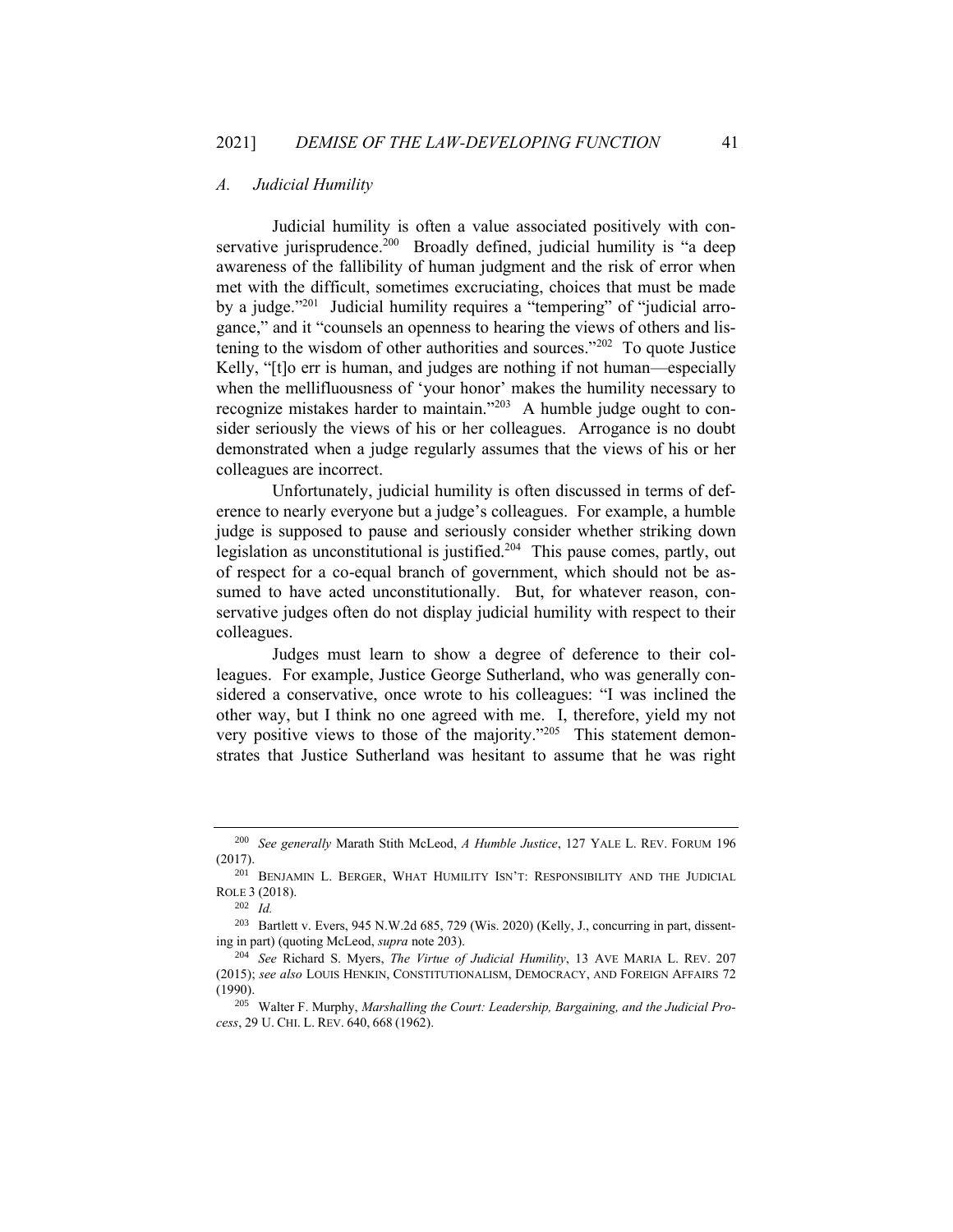when many of his colleagues told him otherwise. His example ought to be followed. In the words of one scholar:

> A Justice engaged in practical reasoning might, after failing to persuade his colleagues of the correctness of his own initial views, defer to their views as part of his effort to identify the correct answer on the merits. In brief, his decision to "go along" with his colleagues may signify a humility about his own tentative judgment and an overarching commitment to the process of practical reasoning as an ongoing enterprise, in light of which individual decisions matter less than the health of the continuing enterprise as a whole. In other words, in his view the "rightness" of a decision is, at least in part, grounded in the process and fact of group agreement.<sup>206</sup>

To summarize, forming a sincere judgment regarding the meaning of the law should be viewed as a collegial exercise. Judges should not feel that their subjective views necessarily obligate them to vote a certain way.

# *B.* Screws *Rule*

Judicial humility may require a judge to yield to the views of his or her colleagues when he or she is not confident in his or her opinion. Occasionally, a judge might be justified in voting against his or her sincerely held belief so that the court on which he or she sits can act as an institution. *Screws* rule, as it has come to be known, may justify a judge voting against a sincerely held belief to create a mandate or to produce a majority opinion on an important point of law.

In *Screws v. United States*, <sup>207</sup> the U.S. Supreme Court almost deadlocked. Four justices wanted to remand, three wanted to reverse and one wanted to affirm. The remaining justice, Wiley Blount Rutledge, also wanted to affirm, which would have created a 4-3-2 split. The case would have had no mandate. Justice Rutledge voted with the four justices that wanted to remand "in order that disposition may be made of this case."<sup>208</sup> Justices have followed his lead in subsequent cases.<sup>209</sup> The authority to

<sup>206</sup> Evan H. Carninker, *Sincere and Strategic Voting Norms on Multimember Courts*, 97 MICH. L. REV. 2297, 2311 (1999).

<sup>207</sup> 325 U.S. 91 (1945).

<sup>208</sup> *Id.* at 134 (Rutledge, J., concurring).

<sup>209</sup> H. Ron Davidson, *The Mechanics of Judicial Vote Switching*, 38 SUFFOLK U. L. REV. 17, 18 (2004).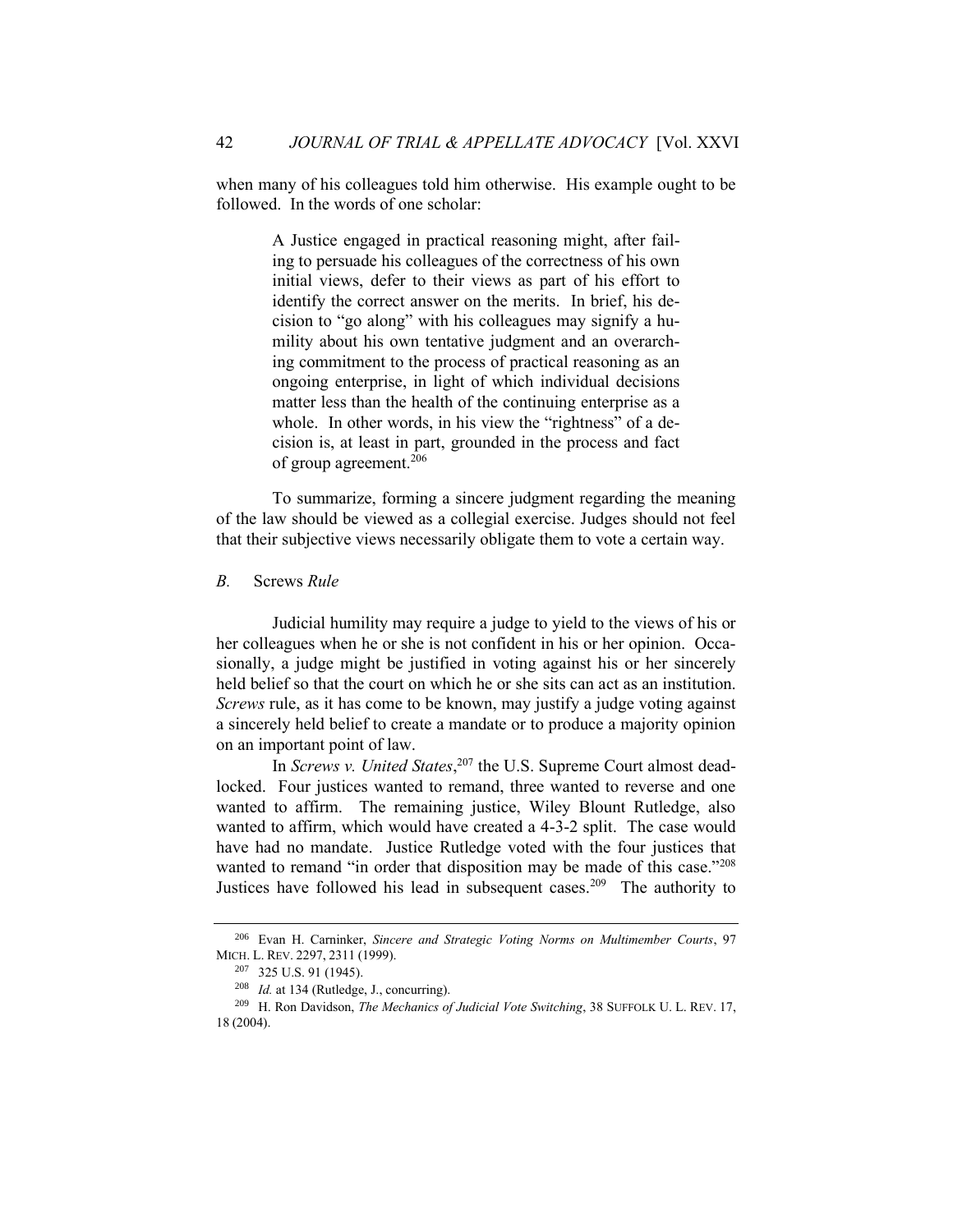switch a vote to create a mandate has since been called the *Screws* rule.<sup>210</sup> Professor Richard M. Re, who teaches at the UCLA School of Law, has explained:

> *Screws* itself involved a Justice's vote to join the judgment of the Court, not the opinion of the Court. In other words, Justice Rutledge created a majority on the judgment but did not join the majority opinion of the Court and so avoided the creation of precedent under the majority rule. Perhaps the *Screws* rule should be limited to votes on the judgment akin to Justice Rutledge's, and so should not extend to authorize votes in favor of precedential majority opinions where the voting Justice disagrees with those opinions. But that extension is justifiable, for much the same reasons as the core use of the *Screws* rule. Compromise majorities can effectuate the Justices' views of the law, without unfairly harming a party or violating principles of candor.<sup>211</sup>

He continued:

One might object that the *Screws* rule is illegitimate because it authorizes Justices to vote for dispositions that they believe are legally incorrect. *Screws* thus implicates, and arguably contravenes, the essence of judicial obligation: to decide in accordance with law. But that objection does not grapple with the crisis of legal fidelity that gives to the problem that the *Screws* rule means to solve. The relevant choice is between two plausible but imperfect means of discharging the oath of office: voting in accord with one's views to the detriment of those views' future realization, or voting differently from one's views in order to realize those views imperfectly.<sup>212</sup>

To explain further, Professor Re notes that sometimes a justice can make a relatively minor compromise to achieve precedent that is close to his or her views.<sup>213</sup> If the justice cannot join a "compromise majority,"

<sup>210</sup> Re, *supra* note 124, at 1998.

<sup>211</sup> *Id.* at 1999.

<sup>212</sup> *Id.*

<sup>213</sup> *Id.* at 1999–2000.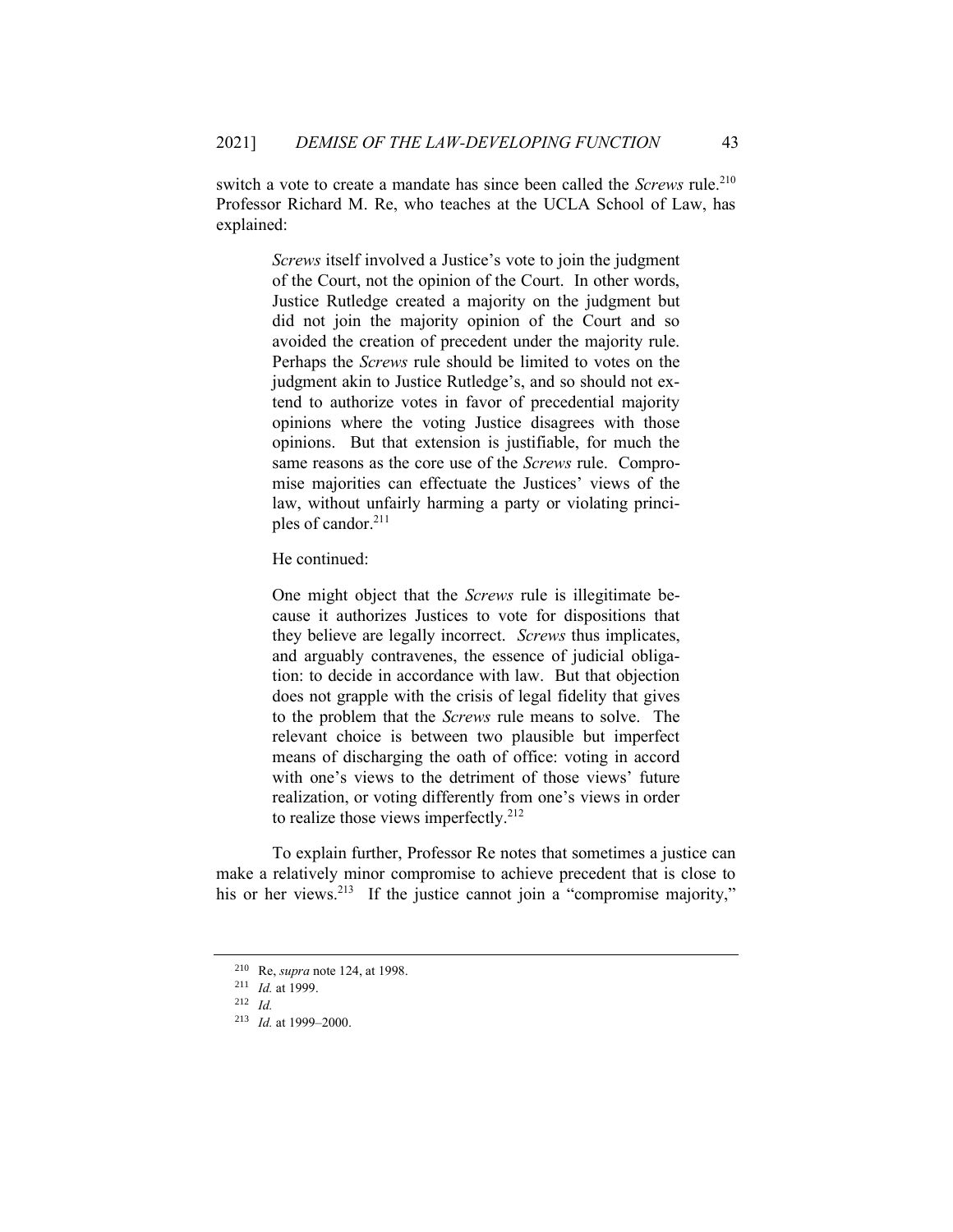then the result may be much further from the justice's ideal opinion.<sup>214</sup> An example of such a situation is *Coffee II*. Arguably, the precedent going forward is the categorical approach. While the dissenting justices may have disagreed with the application of the reasonableness approach by the lead opinion, the rule being the categorical approach seems much further away from their desired outcome.

Quite interestingly, while Justice Scalia was publicly opposed to consensus building, one of the best examples of a compromise majority is Gant, wherein Justice Scalia served as the fifth vote for the majority.<sup>215</sup> Indeed, it is the case that Professor Re used to illustrate the concept of a compromise majority.<sup>216</sup> Gant concluded that "[p]olice may search a vehicle incident to a recent occupant's arrest only if the arrestee is within reaching distance of the passenger compartment at the time of the search . . . . "217 Previous precedent had been interpreted as always permitting police to search the passenger compartment incident to a lawful arrest of a recent occupant because of concerns for officer safety. Four justices would have retained this reading. Justice Scalia wanted to entirely abandon the officer safety justification. However, he compromised and joined the majority. He wrote:

> No other Justice . . . shares my view that application of [the officer safety justification] in this context should be entirely abandoned. It seems to me unacceptable for the Court to come forth with a 4-to-1-to-4 opinion that leaves the governing rule uncertain. I am therefore confronted with the choice of either leaving the current understanding of [previous precedent] in effect, or acceding to what seems to me the artificial narrowing of those cases adopted by Justice STEVENS. The latter, as I have said, does not provide the degree of certainty I think desirable in this field; but the former opens the field to what I think are plainly unconstitutional searches—which is the greater evil. I therefore join the opinion of the Court.<sup>218</sup>

Had Justice Scalia not compromised, great confusion would have resulted. Moreover, whether the officer safety justification, which he so strongly opposed, would have been reined in, is uncertain. However, he

<sup>214</sup> *See id.*; *see also* Carninker, *supra* note 206, at 2313.

<sup>215</sup> Arizona v. Gant, 556 U.S. 332 (2009).

<sup>216</sup> Re, *supra* note 124, at 2001.

<sup>217</sup> *Id.* at 351.

<sup>218</sup> *Gant*, 556 U.S. at 354 (Scalia, J., concurring).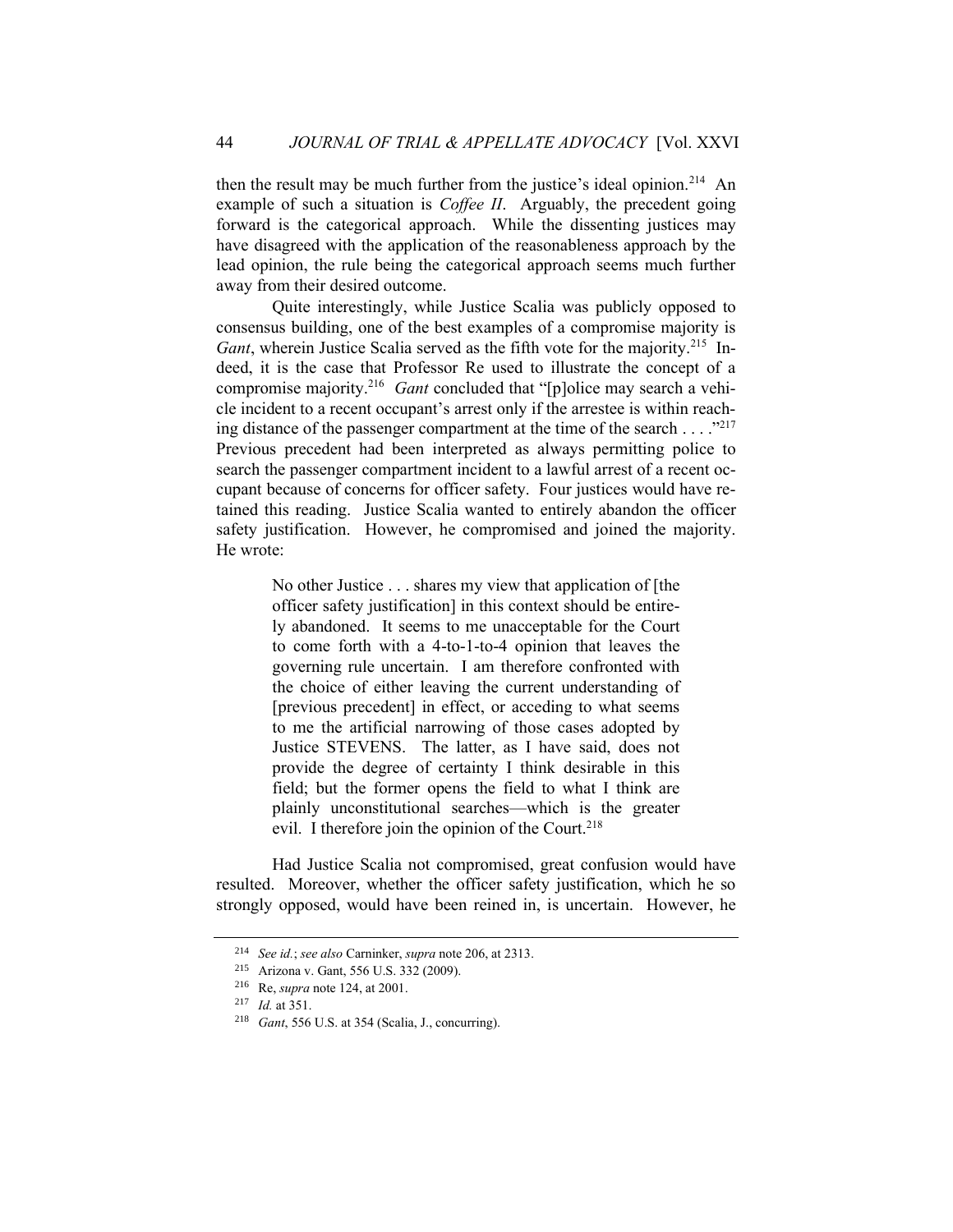was able to create precedent closer to what he ultimately believed was correct.<sup>219</sup> Similarly, Justice Thomas, who has also publicly opposed consensus building,<sup>220</sup> has joined majority opinions for the sake of creating precedent. In *AT&T Mobility LLC v. Conception*, <sup>221</sup> another example discussed by Professor Re,<sup>222</sup> Justice Thomas authored a concurrence, stating:

> I think that the Court's test will often lead to the same outcome as my textual interpretation and that, when possible, it is important in interpreting statutes to give lower courts guidance from a majority of the Court . . . . Therefore, although I adhere to my views . . . I reluctantly join the Court's opinion.<sup>223</sup>

Justice Sandra Day O'Connor has similarly joined an opinion to produce a majority. She wrote in one concurrence, "in order that the Court may adopt a rule, and because I believe the Court's rule will often lead to the same outcome as the one I would have adopted, I join the Court's opinion despite my concerns."<sup>224</sup>

Based on the implicit applications of *Screws* rule by Justice Scalia, Justice Thomas and Justice O'Connor, two principles can be derived. First, a justice should employ *Screws* rule only if the rule utilized by the first opinion is likely to lead to outcomes similar to those that would be produced by the justice's preferred rule. Second, the rationale for employing *Screws* rule is strongest when the failure to do so will result in jurisprudence that is even further away from the justice's desired jurisprudence.

## *C. Compromise Without a Separate Writing*

*Screws* rule seems to require the judge to disclose, in a separate writing, that a compromise was made. But notably, justices have compromised without feeling obligated to write separately. There are numerous examples. Justice Lewis F. Powell, Jr. once sent a private memo to Chief Justice Warren E. Burger, stating:

> It is evident that a Court opinion is not assured if each of us remains with our first preference votes. . . . As I view

<sup>219</sup> Re, *supra* note 124, at 2001.

<sup>220</sup> *Interview with Justice Thomas*, *supra* note 5, at 6:50–8:20.

 $221$  563 U.S. 333 (2011).

<sup>222</sup> Re, *supra* note 124, at 2001.

<sup>223</sup> *AT&T Mobility*, 563 U.S. at 353 (Thomas, J., concurring).

<sup>224</sup> US Airways, Inc. v. Barnett, 535 U.S. 391, 408 (2002) (O'Connor, J., concurring).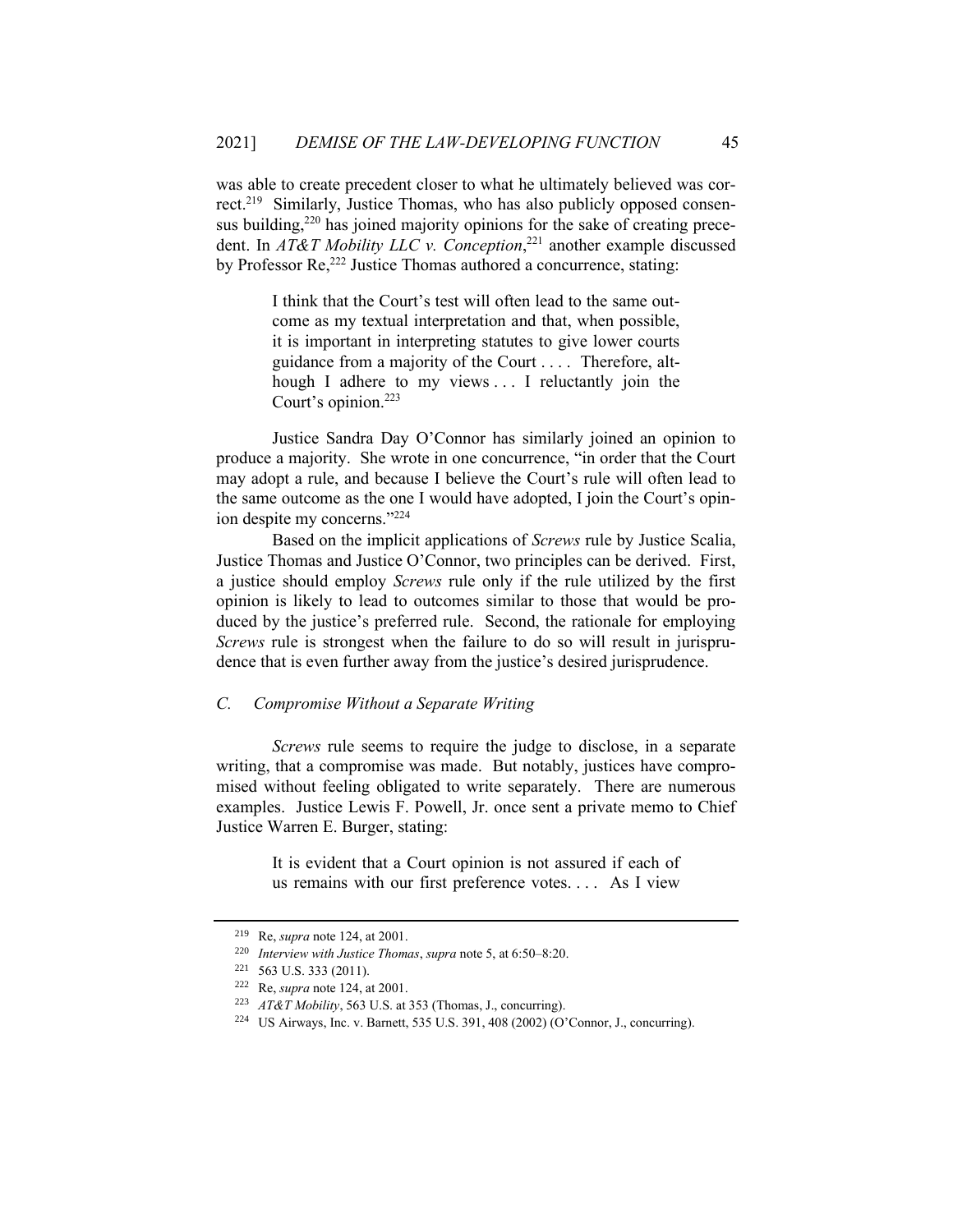the *Nixon* case as uniquely requiring a Court opinion, I am now prepared to defer to the wishes of you, Bill Rehnquist, and Sandra [O'Connor] and prepare a draft opinion holding that the President has absolute immunity from damage suit liability.<sup>225</sup>

Similarly, Chief Justice Rehnquist wrote in one private memo:

I prefer the position taken in the most recent circulation of my proposed opinion for the Court, but I want very much to avoid a fractionated Court on this point. . . . If a majority prefers Nino's [Scalia's] view, I will adopt it. . . . If there is some "middle ground" that will attract a majority, I will even adopt that.<sup>226</sup>

Compromises on relatively minor points represent a simple, longfollowed unwritten principle: If a court is to ever act institutionally, the majority opinion author must be given some leeway. On complex issues, a court with seven members (like the Wisconsin Supreme Court) could easily produce seven different opinions. However, American courts have long rejected the practice of *seriatim* opinions.

# *D. Reestablishing Dicta*

One problem, perhaps unique to Wisconsin, is that the Wisconsin Supreme Court has abandoned the concept of *obiter dictum*.<sup>227</sup> No sentence in an opinion of the court can be disregarded. That being so, justices on the Wisconsin Supreme Court may be concerned—and fairly—that compromising on a relatively minor premise (for example, a single footnote) is problematic. A footnote on a topic unrelated to the case at hand has every bit the precedential value as the court's holding.

The reason that the Wisconsin Supreme Court got rid of *obiter dictum* may well be the reason it should bring it back. The court was concerned that if lower courts could disregard statements in its opinions, "predictability, certainty, and finality" would suffer.<sup>228</sup> But if the lack of *obiter dictum* is a justification for justices to write separately, whether it results in clarity is questionable.

<sup>&</sup>lt;sup>225</sup> LEE EPSTEIN  $&$  JACK KNIGHT, THE CHOICES JUSTICES MAKE 96 (1998).

<sup>&</sup>lt;sup>226</sup> BERNARD SCHWARTZ, HOW THE SUPREME COURT MAKES DECISIONS 21 (1996).

<sup>227</sup> Zarder v. Humana Ins. Co., 782 N.W.2d 682, 694 (Wis. 2010).

<sup>228</sup> *Id.*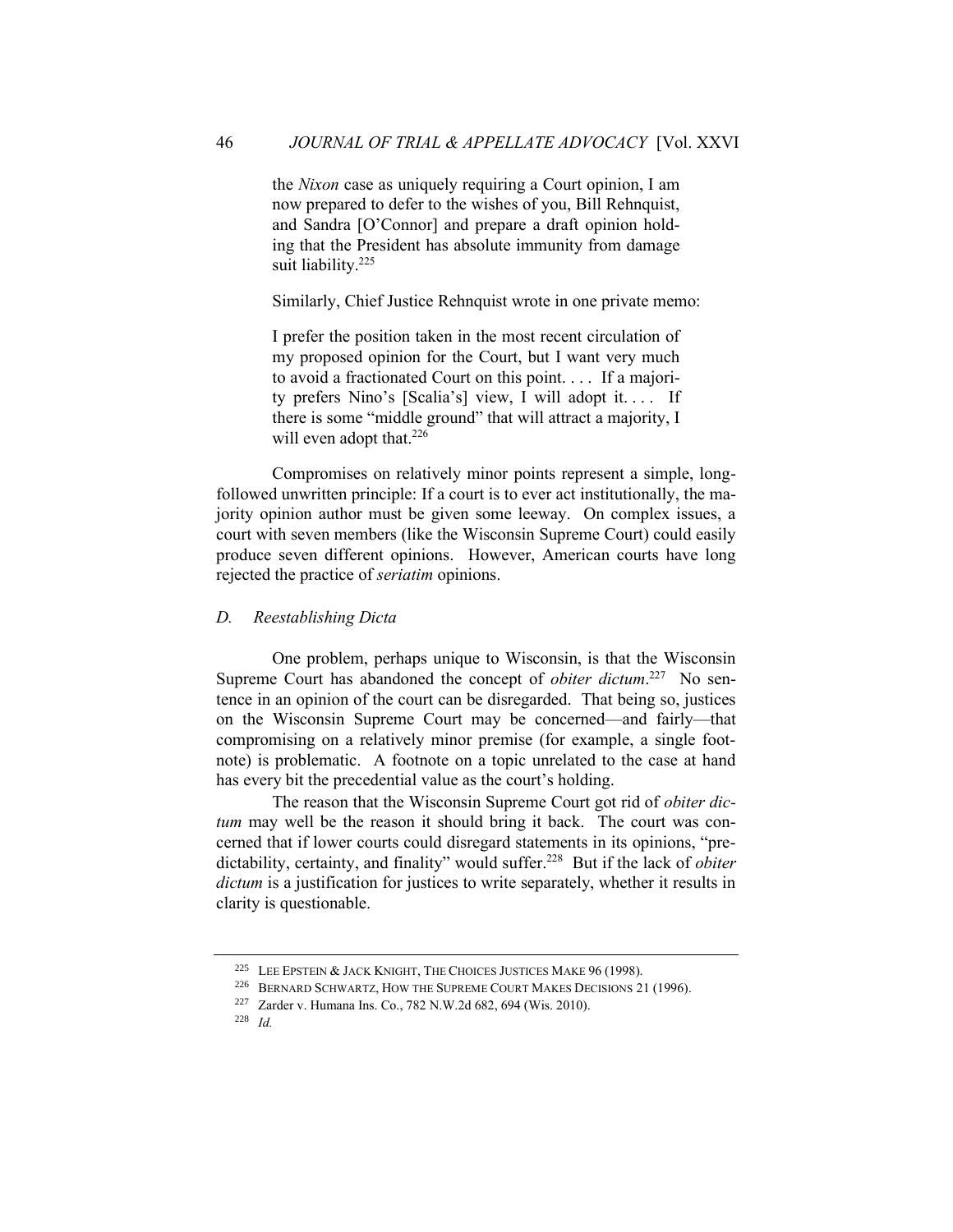# *E. Moving Material that Fails to Garner a Majority to a Separate Writing*

Another way to address the rise in lead and majority/lead opinions may be for opinion authors to consider authoring two writings. Material in an opinion that was circulated with the intent of garnering a majority should be removed and put in a separate writing if it fails to garner the support of a majority. *Palm* would be an example. As already mentioned, Chief Justice Roggensack wanted to stay proceedings to enforce the court's declaration. There was not a majority. Had she insisted on putting this content in the first opinion, it likely would have become a majority/lead opinion. By moving it to a concurrence, she was able to say what she wanted to without calling into question the legitimacy of the majority opinion by creating a fractured court.

#### *F. Reducing the Issues Taken Per Case on Review*

Generally, the Wisconsin Supreme Court's practice has been to grant review on all or many of the issues presented in a case. More issues may correlate with more lead and majority/lead opinions. This is so because justices may have different approaches for each issue. Some may want to write separately on one issue while others want to write separately on another. Furthermore, the overall complexity of a case may hinder the court's ability to reach a consensus on any one issue. The result may be that, instead of the court developing some law on some issues, it develops no law.

#### VI. CONCLUSION

To conclude, the rise of lead and majority/lead opinions at the Wisconsin Supreme Court should be of concern. It represents a demise of the court's law-developing function. Chief Justice Roberts has made consensus building at the U.S. Supreme Court a priority. As summarized by Jeffrey Rosen, a law professor at George Washington University:

> [U]nder [Chief Justice Roberts] leadership, the Court issued more consecutive unanimous opinions than at any other time in recent history. But [Chief Justice] Roberts was frustrated by the degree to which his colleagues were inclined to act more like law professors than members of a collegial court: his first term had ended in what Justice John Paul Stevens called a "cacophony" of discordant